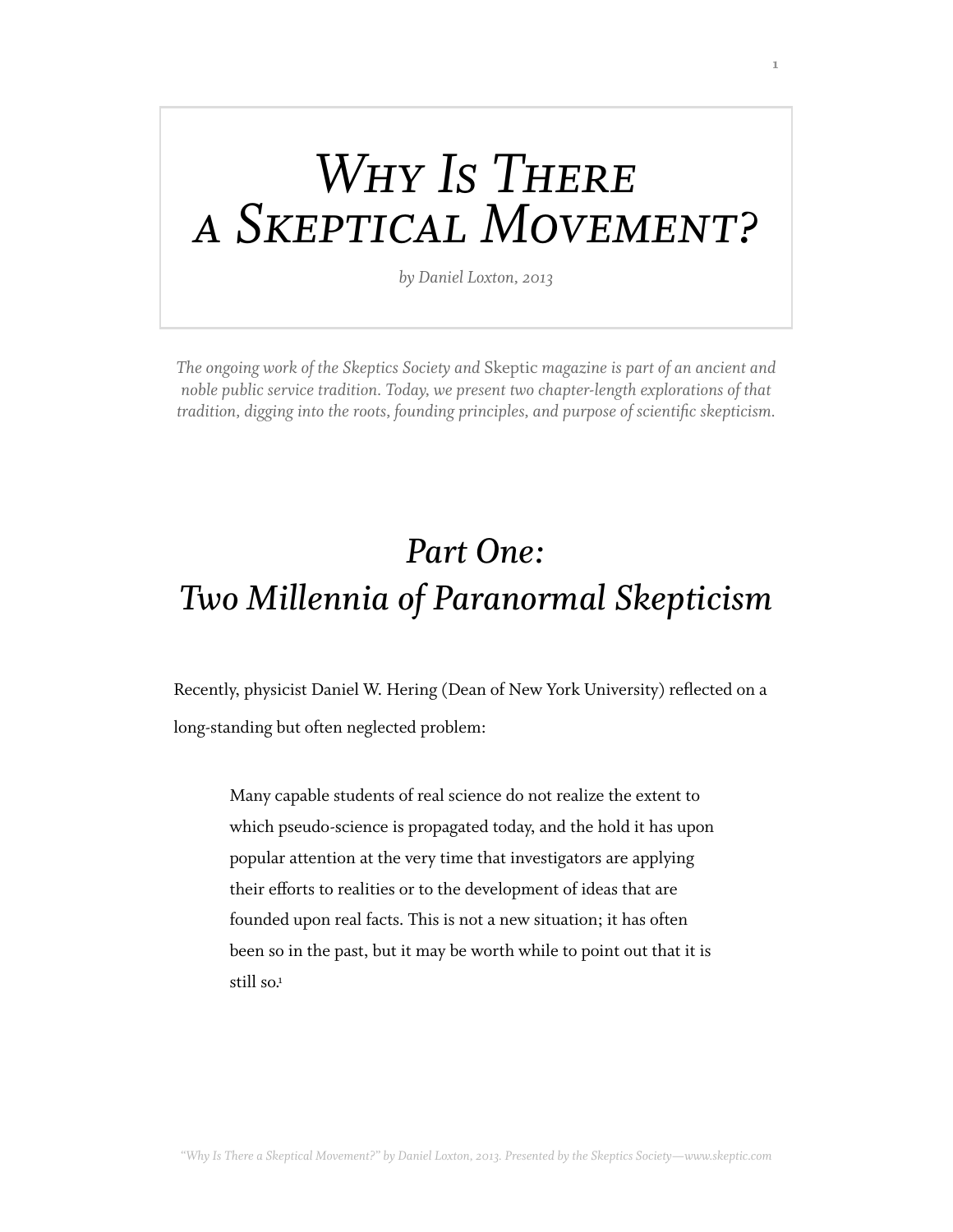That passage comes from the first page of Hering's *Foibles and Fallacies of Science,* a critical survey of classic paranormal and pseudoscientific beliefs from psychic prediction to dowsing to faith healing*.* It was indeed written "recently"—in relative terms. Published *almost a century ago,* Hering's 1924 book was, even then, only the latest in a very old literature devoted to the debunking of superstitious beliefs and the investigation of weird claims. As Hering alluded in this passage, the need for such paranormal criticism goes back a long way. Attempts to fill that need go back just as far.

What is now called "scientific skepticism"<sup>2</sup> —the practice or project of studying paranormal and pseudoscientific claims through the lens of science and critical scholarship, and then sharing the results with the public—was old when the first skeptical podcasts appeared in 2005[.3](#page-64-2) It was old in 1996 when the James Randi Educational Foundation was formed;[4](#page-64-3) old in 1992 when Michael Shermer and Pat Linse organized the Skeptics Societ[y5](#page-64-4) and launched *Skeptic* magazine *(*one of the first skeptical periodicals to appear on newsstands)<sup>6</sup>; and it was already old in 1976 when CSICOP was formed—the first successful, broad-mandate North American skeptical organization of the contemporary period[.7](#page-65-0)

Spearheaded by philosopher Paul Kurtz,<sup>8</sup> the founding of CSICOP (the Committee for the Scientific Investigation of Claims of the Paranormal, since renamed CSI, or the Committee for Skeptical Inquiry) is usually considered the birth of the "modern skeptical movement." This is fair, so far as it goes—but it is nowhere near the whole story. The 1976 creation of a banner under which like-minded people could gather and collaborate[9](#page-66-0) was to prove a major milestone, providing a model for the skeptical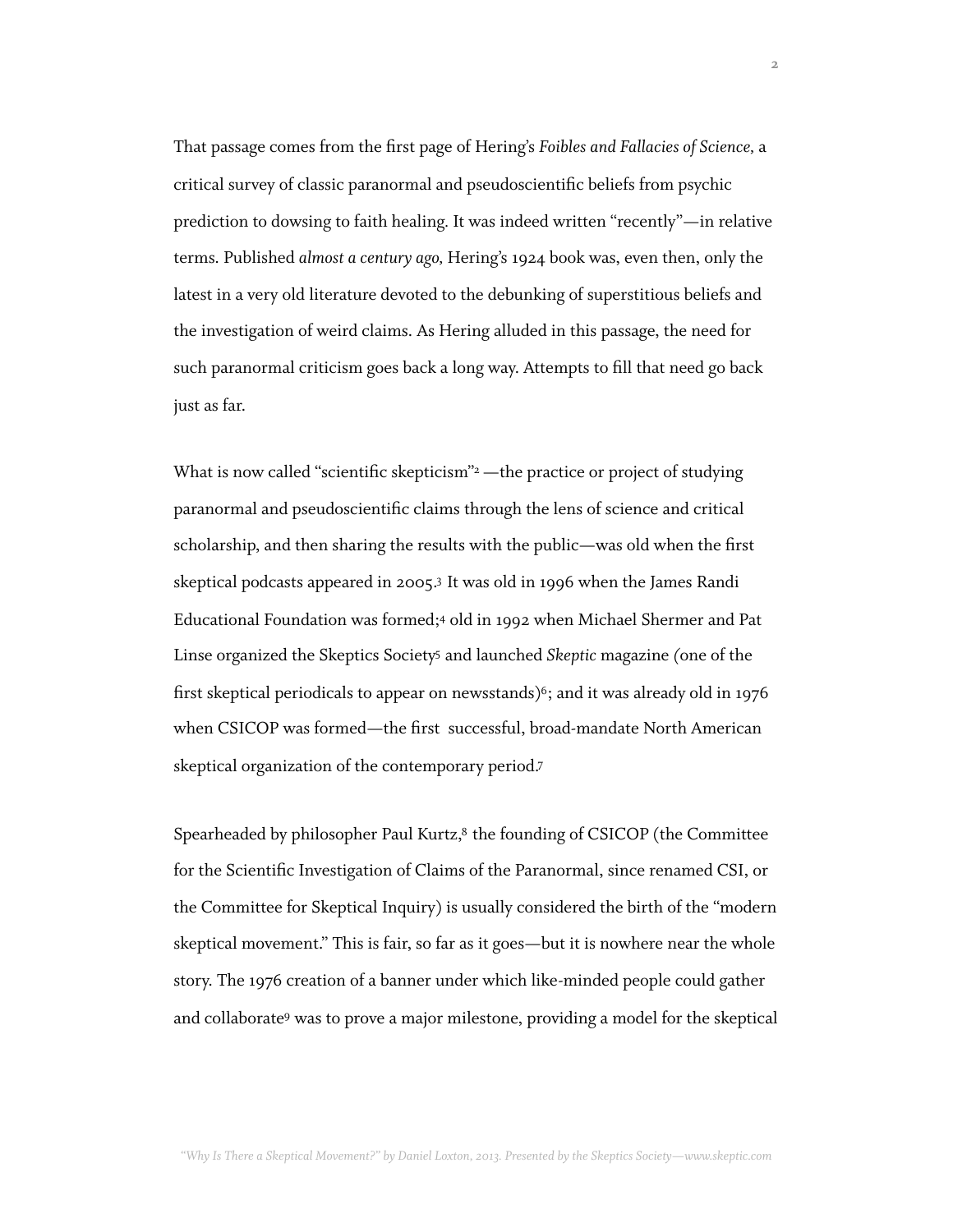organizations and media that followed[,10](#page-66-1) but CSICOP was nonetheless part of an existing tradition. CSICOP was organized to continue the work that had been pursued previously by independent scholars and activists such as Martin Gardner (whose 1952 book *Fads & Fallacies in the Name of Science*[11](#page-66-2) remains influential) escape-artist James Randi (who has offered a public paranormal challenge since 1964)[12](#page-66-3) or magician Henry Gordon (a prominent media skeptic from 1960 onward, especially in Canada)[.13](#page-66-4) CSICOP was, indeed, born from the same impulse that had previously given rise to more narrowly topic-specific, older groups organized along skeptical lines, such as California's health fraud watchdog groups (of the 1970s onward)<sup>14</sup> the Society of American Magicians' Occult Investigation Committee (formed around 1931[\)15](#page-67-0) or New York City's Metropolitan Psychical Society (established in 1905).<sup>16</sup>

CSICOP was also predated, and in part inspired, by at least one significant European skeptics group: the broad-mandate Belgian organization Le Comité Belge pour l'Investigation Scientifique des Phénomènes Réputés Paranormaux, which you'll recognize as the model for CSICOP's name[.17](#page-67-2) Formed in the terrible aftermath of the Second World War,<sup>18</sup> the Belgian group was created partly in response to a pressing consumer protection problem. That problem was a tragedy of its time, and yet hauntingly familiar: a predatory industry of bogus psychics was selling false hope to the grieving relatives of people who had gone missing during the war[.19](#page-67-4) In those sad years, there was no shortage of customers—a pattern repeated in other times of conflict. (Harry Houdini and other skeptical activists had earlier battled a massive surge in the industry of psychic con artists in the wake of the First World War. Commenting during the early part of the Korean War,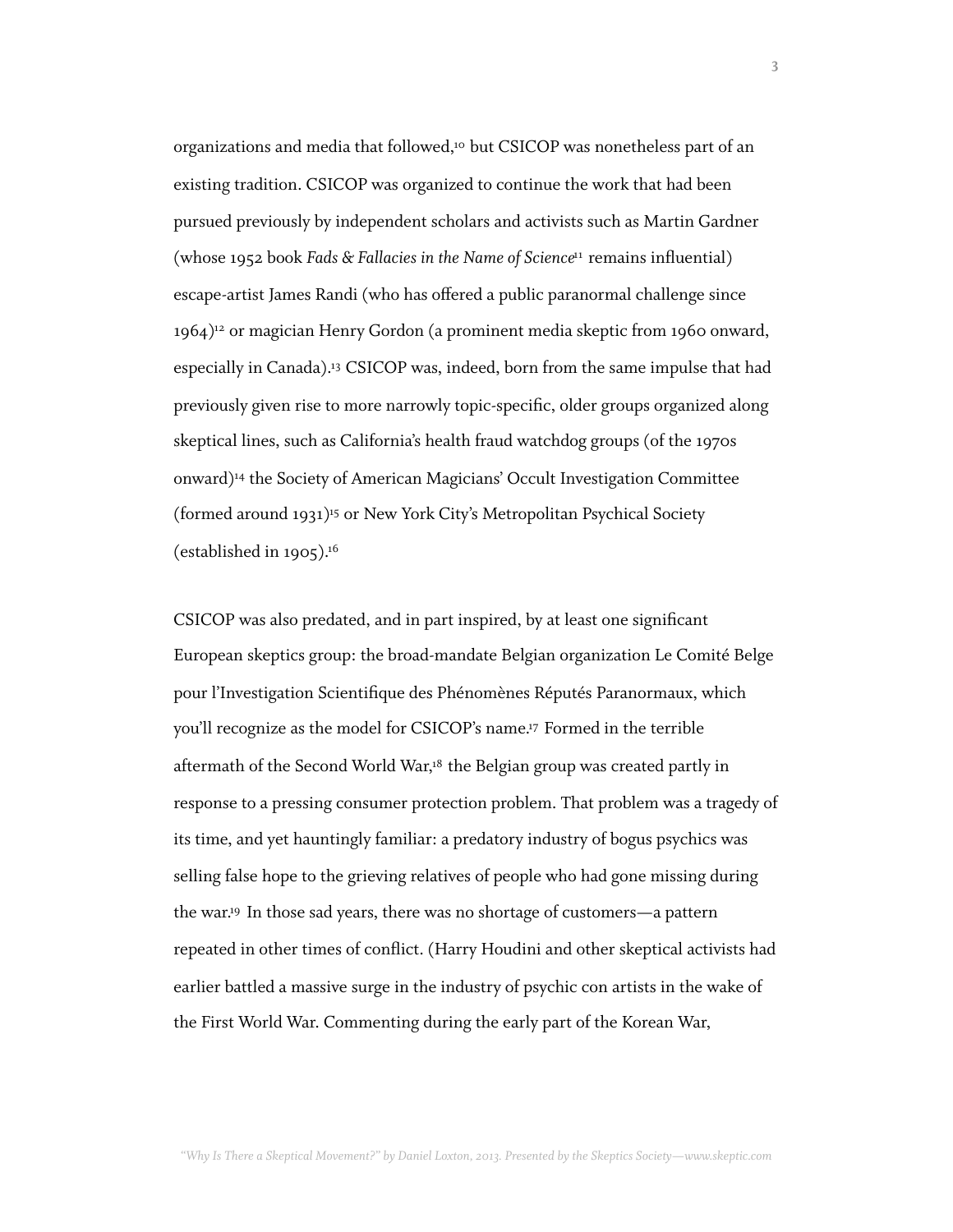American skeptical investigator Rose Mackenberg predicted a new surge based on this historical pattern. "To these charlatans, who take a cruel advantage of human grief and anxiety, war brings boom times," she said. "The anguish of friends and relatives of dead, wounded or missing servicemen offers a fertile field for heartless deception."[20\)](#page-67-5)

But scientific skepticism—and the need for such a project—is much older even than the earliest skeptical organizations. So too is the necessity to defend scientific skepticism against complaints that its traditional paranormal subject matter is "trivial" or "played out."<sup>21</sup> Daniel Hering addressed just such complaints a generation before the first Belgian skeptical organization, writing at around the same time Al Capone was taking over Chicago:

It may be asked, "Why give so much attention to subjects so antiquated as astrology or perpetual motion—subjects long ago abandoned or at any rate now passé?" The question would be more pertinent if either of these or any other of the general topics here considered were actually obsolete or even obsolescent. The excuse for including them lies in the force with which these things once seized and commanded general interest, and in the fact that with very many supposedly intelligent people similar things are little less compelling today than they were in the Dark Ages.<sup>22</sup>

This passage could have been written yesterday. It reminds me of my own 2007 response to similar current complaints that traditional scientific skepticism is no longer relevant: "The job isn't done. It will never be done. The need for this work has not diminished just because we grew sick of doing it."<sup>23</sup>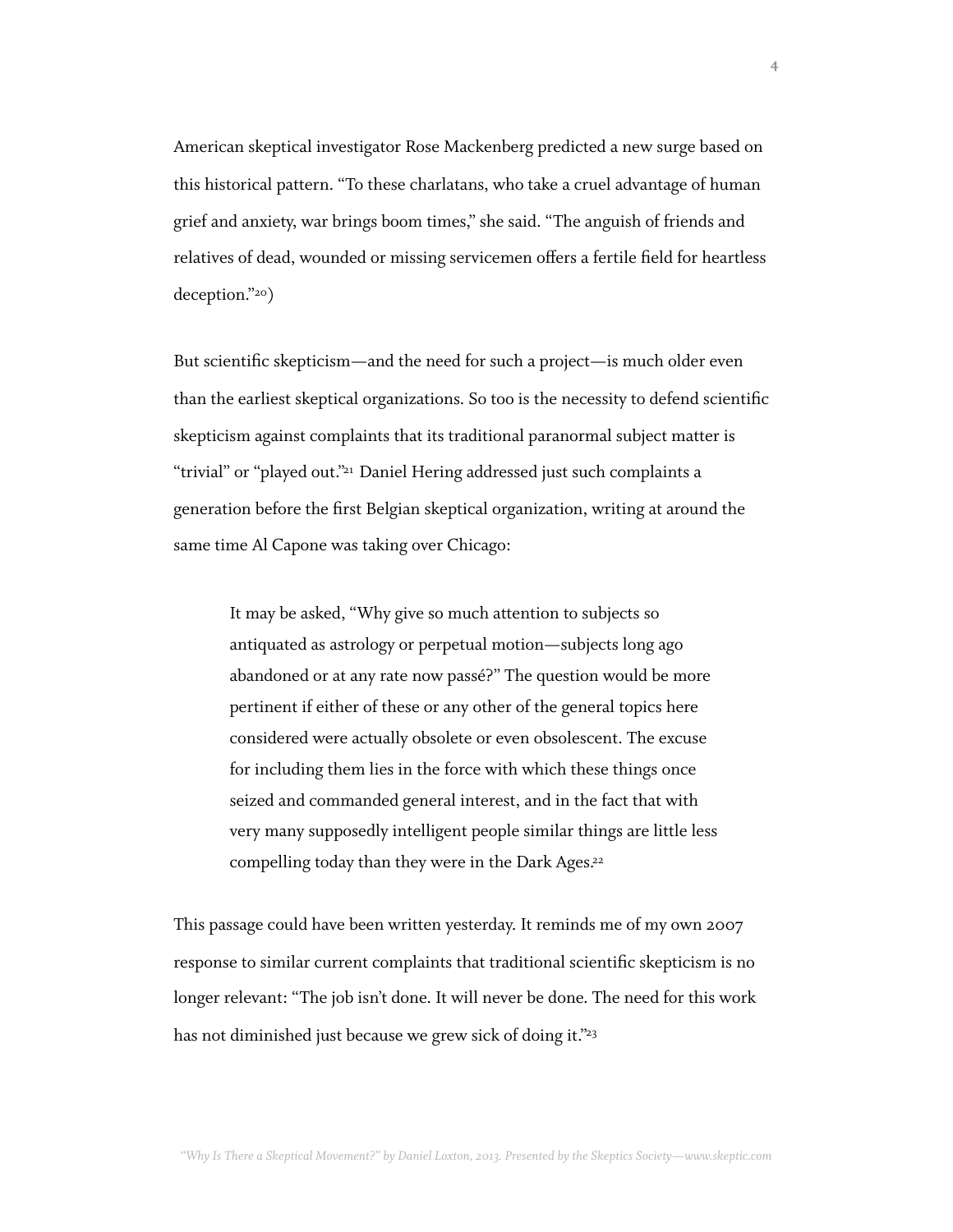### *A Glance Back*

Science-informed or critical examinations of paranormal, pseudoscientific, or superstitious claims stretch back *centuries*. In some cases, we can see a clear thread of mutual influence—a tradition or genre of interconnected skeptical literatur[e24](#page-68-1) or even collaborative networks of skeptical activists. In other cases, we see the same debunking impulse given life by multiple independent authors. Either way, it's essential for skeptics to look back over that work, learn from the lessons of the past, and appreciate that we're caretakers for the work of those who have come before.

Let's look at a few older historical examples here in Part One. Then, in Part Two, we'll discuss the birth and founding principles of the contemporary skeptical movement, and make a case for the practice of traditional, science-based skepticism.

But first, some important words of caution. Do note that these examples are just a small sample selected from sources I happen to have on my bookshelf. This is not, by any stretch of the imagination, a comprehensive survey of the historical debunking literature. Nor is this a general history of skeptical thought. My interest here is the roots of *only* scientific skepticism—specifically the study and criticism of factual claims involving the paranormal or fringe science—rather than on wider philosophical doubt[.25](#page-68-2) As well, because my topic here is the formative *early* history (and prehistory) of the skeptical movement, I will largely leave aside for another day exploration of the contributions of recent decades (including most of the work of the Skeptics Society, the James Randi Educational Foundation, regional and overseas groups, and such recent developments as podcasting).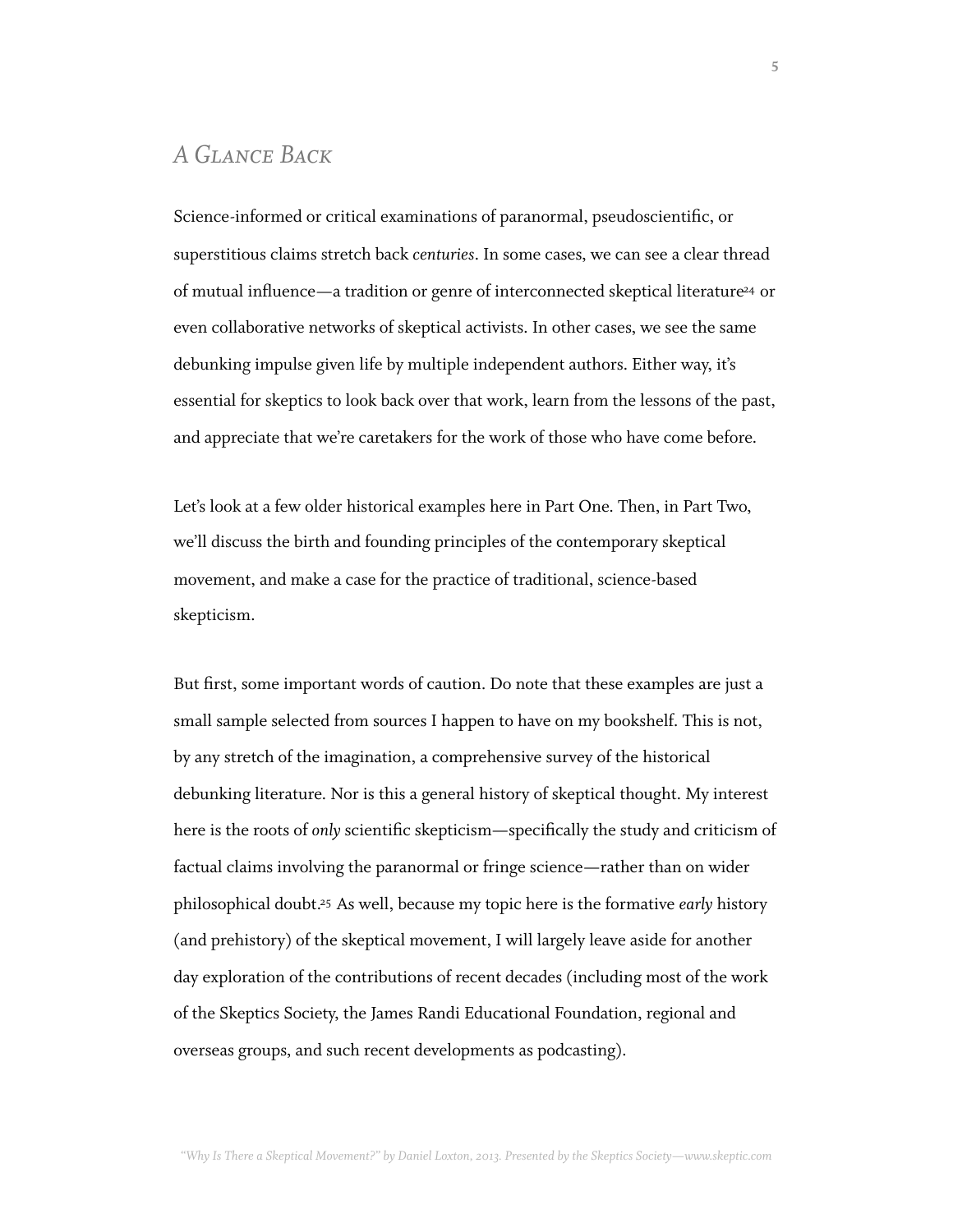Please also note that most of the pre-1976 authors did not think of themselves as part of a "skeptical movement" (although some may have) and that some especially those prior to the twentieth century—had other concerns that modern skeptics would find unfamiliar.<sup>26</sup> In general, older treatments of "popular errors" blended practical arguments against mistaken factual claims with idiosyncratic philosophical arguments that attacked political or theological views that those authors happened not to share. I'm intentionally setting aside such differences, and instead focussing on a specific thread that these authors share in common, in order to underline a basic but important truth: *we are not the first people to try this stu!.* 

#### *A Long-Travelled Road*

Although rarely discussed by modern skeptics, the first three quarters of the twentieth century produced a tremendous variety of skeptical media, investigators, and activist campaigns devoted to the critical study of fringe ideas and the exposure of pseudoscientific impostures. In addition to the works we'll consider in this article, a few additional twentieth century examples I have in my *Junior Skeptic* research library include *The Bermuda Triangle Mystery—Solved*, by Larry Kusche (1975); *Cults of Unreason,* by Christopher Evans (1973); *Mediums, Mystics & the Occult* (1975) and *ESP, Seers & Psychics* (1970) by Milbourne Christopher; *UFOs Explained* (1974) and *UFOs Identified* (1968) by Philip J. Klass; *The Medical Messiahs: A Social History of Health Quackery in Twentieth-Century America,* by James Harvey Young (1967); *ESP: A Scientific Evaluation*, by C.E.M. Hansel (1966); *The Nuts Among the Berries,* by Ronald M. Deutsch (1961); *The Natural History of Quackery,* by Eric Jameson (1961); *The Golden Age of Quackery,* by Stewart Holbrook (1959); *Sixty*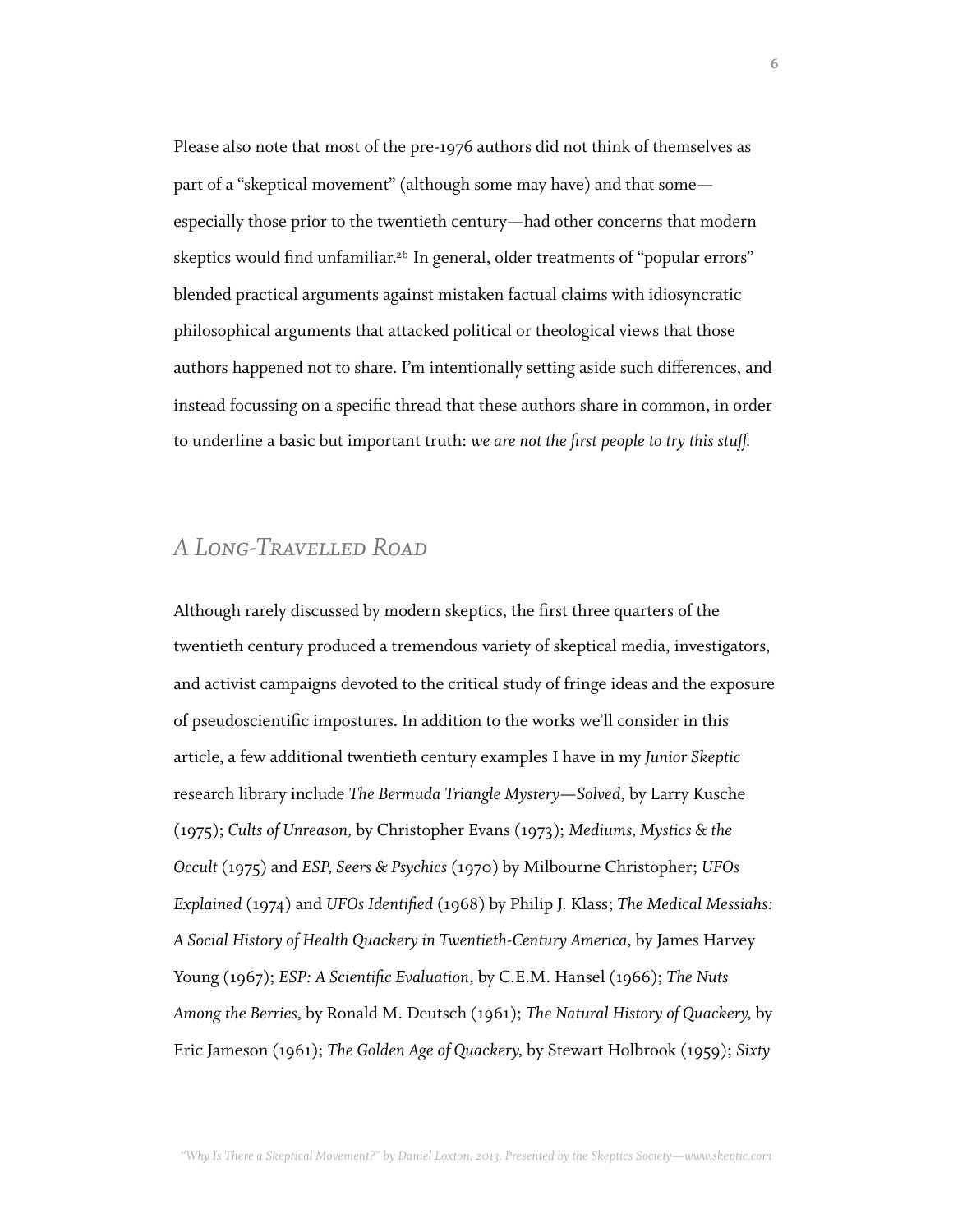*Years of Psychical Research,* by Joseph Rinn (1950); the investigations and highprofile magazine articles<sup>27</sup> of private eye Rose Mackenberg (active from the 1920s into the 1950s); *The Spoor of Spooks* (1954) and *The Natural History of Nonsense* (1946) by Bergen Evans ; *The Dead Do Not Talk* (1946) and *Spook Crooks!* (1928) by Julien Proskauer; *Hoaxes* by Curtis MacDougall (1941); the decades of law enforcement campaigns against quack healers and fraudulent fortunetellers led by Mary Agnes Sullivan, described in her autobiography *My Double Life: The Story of a New York Policewoman* (1938); the smart-alecky *The Marks of a Clear Mind, or Sorry But You're Wrong About It* by Alfred Edward Wiggam (1930); *Spiritism and Common Sense* by the Jesuit magician Rev. C. M. de Heredia (1922); *Nostrums and Quackery,* from the American Medical Association (1911); *The Evidence for the Supernatural: A Critical Study Made with "Uncommon Sense,"* by Ivor Tuckett (1911) *Studies in Spiritism,* by Amy Eliza Tanner (1910); *Behind the Scenes with the Mediums* by David P. Abbott[28](#page-68-5) (1907); *Mediums of the 19th Century,* by Frank Podmore (1902); and *Fact and Fable in Psychology* by Joseph Jastrow (1900).

We'll add and discuss some further examples in a moment. But this partial list above should be enough to underline the warning that population geneticist George R. Price expressed in a 1955 article for the journal *Science,* as he threw a bucket of cold water on ESP research: "There is a literature on the supernatural, just as there is a literature of chemistry and physics, and the scientist who ignores this literature and depends on his pure reasoning powers in evaluating reports of psychic phenomena is at a disadvantage. A little acquaintance with the careful studies of men like Podmore and Houdini will give one a broader point of view and a clearer understanding by which to evaluate modern parapsychology.["29](#page-68-6) This rather

*"Why Is There a Skeptical Movement?" by Daniel Loxton, 2013. Presented by the Skeptics Society—www.skeptic.com*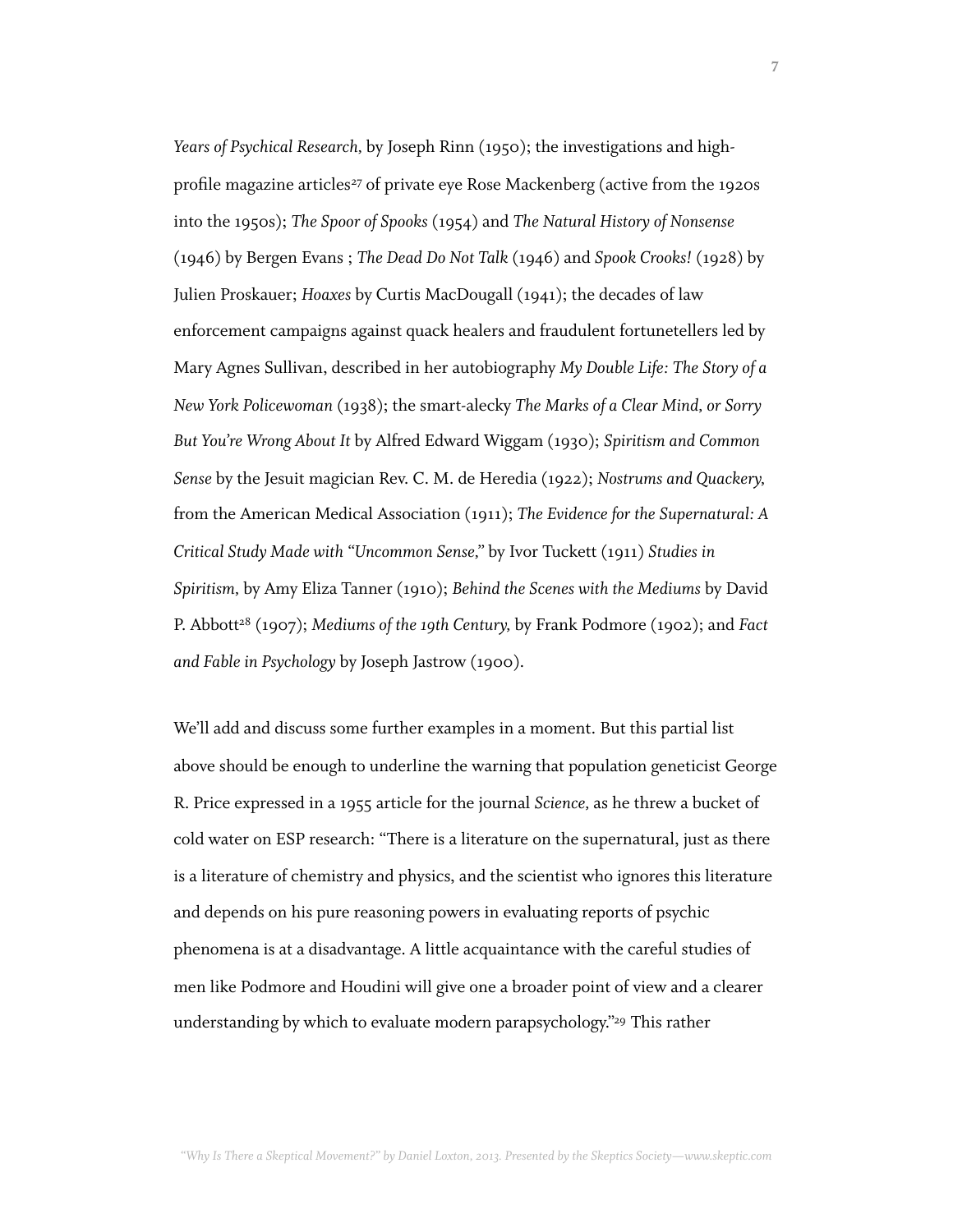spectacular understatement applies as much today as it did in Price's time: if we don't understand the literature, our ability to make useful and responsible contributions is limited.

Let's look at a few examples. Although it has been suggested<sup>30</sup> that the "canon" of skeptical topics arose as a historical accident from the idiosyncratic concerns of the founders of CSICOP in 1976, psychologist Donovan Hilton Rawcliffe's 1952 The *Psychology of the Occult* (re-released as *Illusions and Delusions of the Supernatural and Occult* in 1959) shows that the canon is older. Written a generation before CSICOP, *The Psychology of the Occult* turned a systematically skeptical eye on a full range of familiar paranormal topics, including firewalking, miracle healing, dowsing, telepathy, poltergeist hauntings, psychokinesis, automatic writing, seances, and so forth. Much as Michael Shermer has done in recent decades, Rawcliffe attempted not merely to debunk these claims, but to explain the underlying psychology of why people believe weird things. From the outset, Rawcliffe emphasized that "the incredulity of the psychologist towards psychical research springs, not from an *a priori* judgement that paranormal phenomena are impossible, but from an extensive knowledge of physiological causes of error."<sup>31</sup> For example, he discussed the process through which a given person's anecdotal testimony of a paranormal experience becomes embellished over time:

Since the point of telling such a story is to be believed, the narrator in his enthusiasm will tend to add embellishments, emphasizing favorable points, omitting unfavorable points. After two or three repetitions these additions and omissions will become part of his memory of the incident; he will be prepared to swear to their truth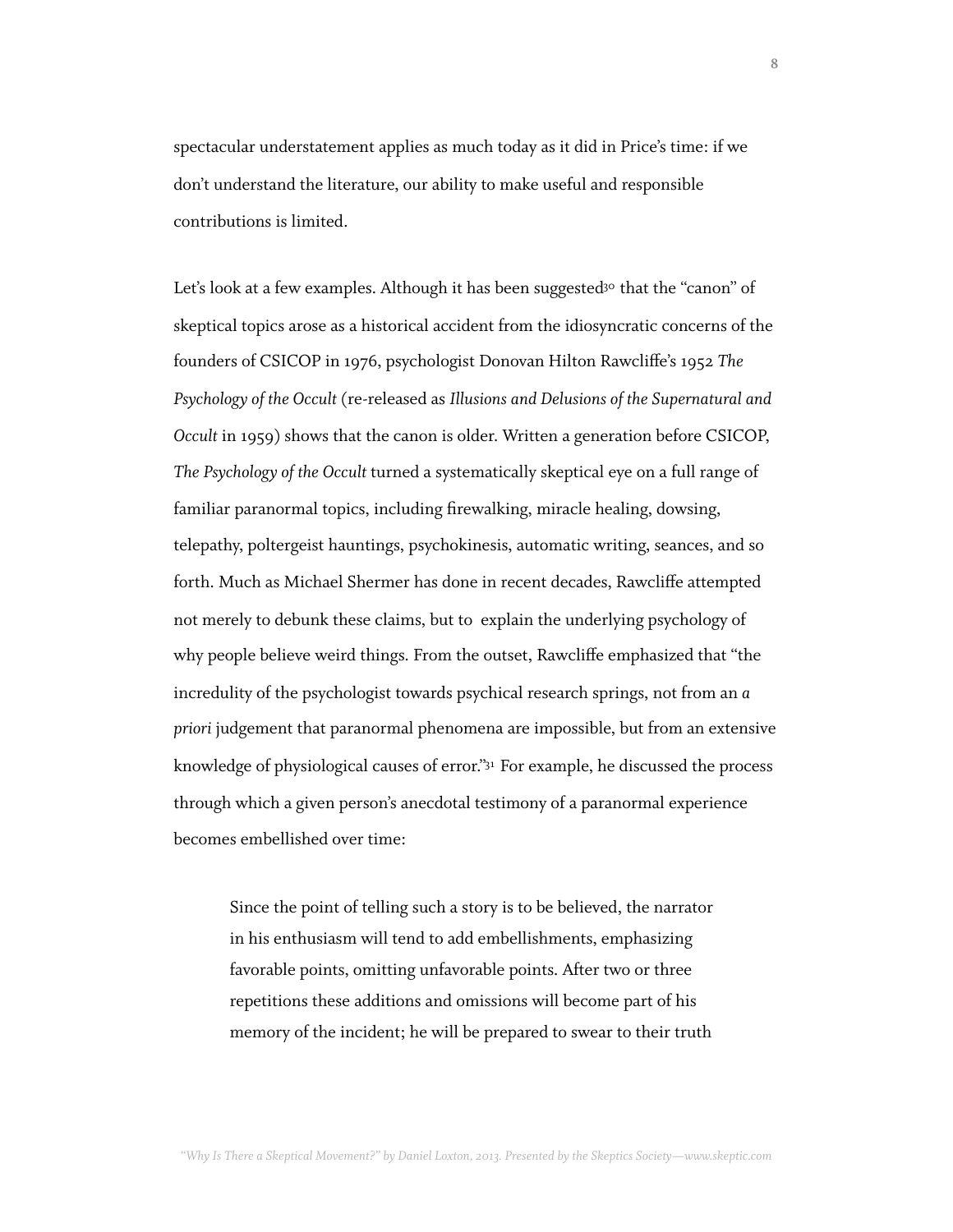with absolute sincerity. This process, in which the imagination becomes fused with the memory, is known to psychologists as *retrospective falsification.*[32](#page-69-2)

A generation in turn before Rawcliffe, psychologist Joseph Jastrow's 1935 survey *Error and Eccentricity in Human Belief*[33](#page-69-3) likewise explored the usual suspects of skeptical topics (building upon work he himself had conducted decades earlier<sup>34</sup>), including "fabulous zoology," Ouija boards, demonic possession, then-famous hoaxes, dowsing, psychic "sensitives," palmistry, numerology, and auras. Like Rawcliffe and Shermer, Jastrow sought to explain how belief works—and how thinking goes wrong[.35](#page-69-5) As he put it in a 1935 interview, "The story of human error is vital for understanding the progress of knowledge.["36](#page-69-6) In the pursuit of this understanding, Jastrow's skeptical books explored the specific mechanisms of belief. When skeptics today discuss concepts like "confirmation bias" and "motivated reasoning," we follow a path that Jastrow walked long ago. "Ignorance accounts for much unwisdom; but even more, the ready acceptance of congenial conclusions," explained Jastrow.<sup>37</sup> He wrote, "The pursuit of truth is affected by the personal equation of one's commitments. In matters of belief, rationalization is a serpent of even more subtle mien and persuasive tongue than in excusing conduct. Arguments and adherents are of a nature all compact.["38](#page-69-8)

In the 1920s, magician Harry Houdini made a sustained career of active investigation into spirit mediumship (that is, "talking to the dead," as practiced today by John Edward, Sylvia Browne, and many others). Houdini was hardly the first skeptic to expose fraudulent psychics (indeed, Houdini was closely connected to a regional skeptical activist scene that existed in New York during the early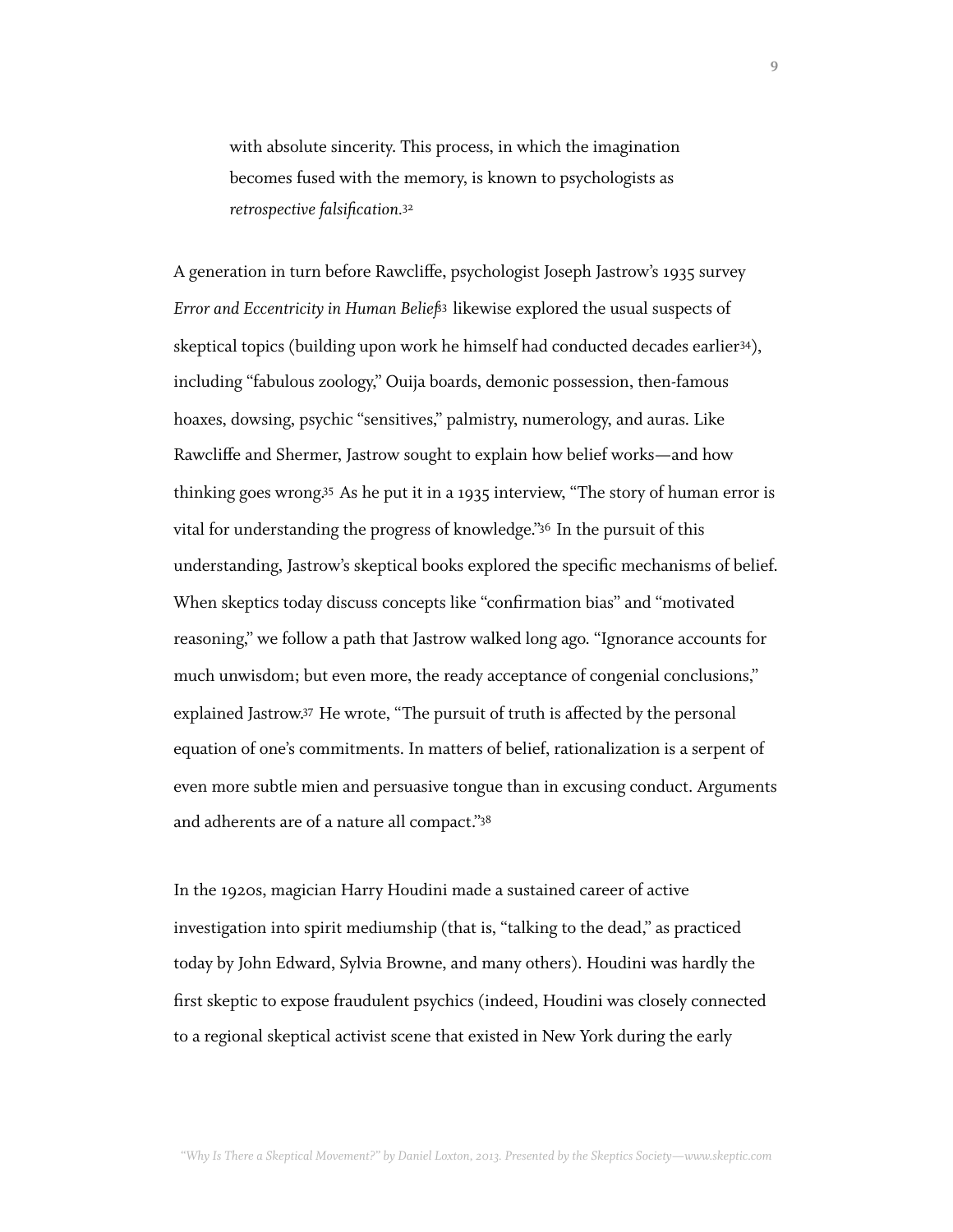twentieth century[39](#page-69-9) and cited these colleagues in his own work) but Houdini brought the practice of scientific skepticism to a new level of visibility. He also argued, notably, that the slipperiness of paranormal claims required specialist experts. Citing his relentless on-site investigations ("in 1919, I attended over one hundred seances with the sole purpose of honest investigation") and vast archival research ("I have accumulated one of the largest libraries in the world on psychic phenomena, Spiritualism, magic, witchcraft, demonology, evil spirits, etc., some of the material going back as far as 1489"), Houdini emphasized that "Mine has not been an investigation of a few days or weeks or months but one that has extended over thirty years"—which is to say, a career spent toiling in a distinct field of research. As a result of this sustained study, he wrote,

I claim that in so far as the revelation of trickery is concerned my years of investigation have been more productive than the same period of similar work by any scientist; that my record as a "mystifier of mystifiers" qualifies me to look below the surface of any mystery problem presented to me and that with my eyes trained by thirty years' experience in the realms of mystery and occultism it is not strange that I view these so-called phenomena from a different angle than the ordinary layman or even the expert investigator[.40](#page-69-10)

After his sudden death in 1926, Houdini's work busting fraudulent psychics was continued by private detective Rose Mackenberg, who had worked for the magician as an undercover investigator of mediums—an early demonstration of the kind of direct continuity of expertise that modern skeptical organizing makes possible today. Houdini's example also inspired, in 1931, a highly-publicized activist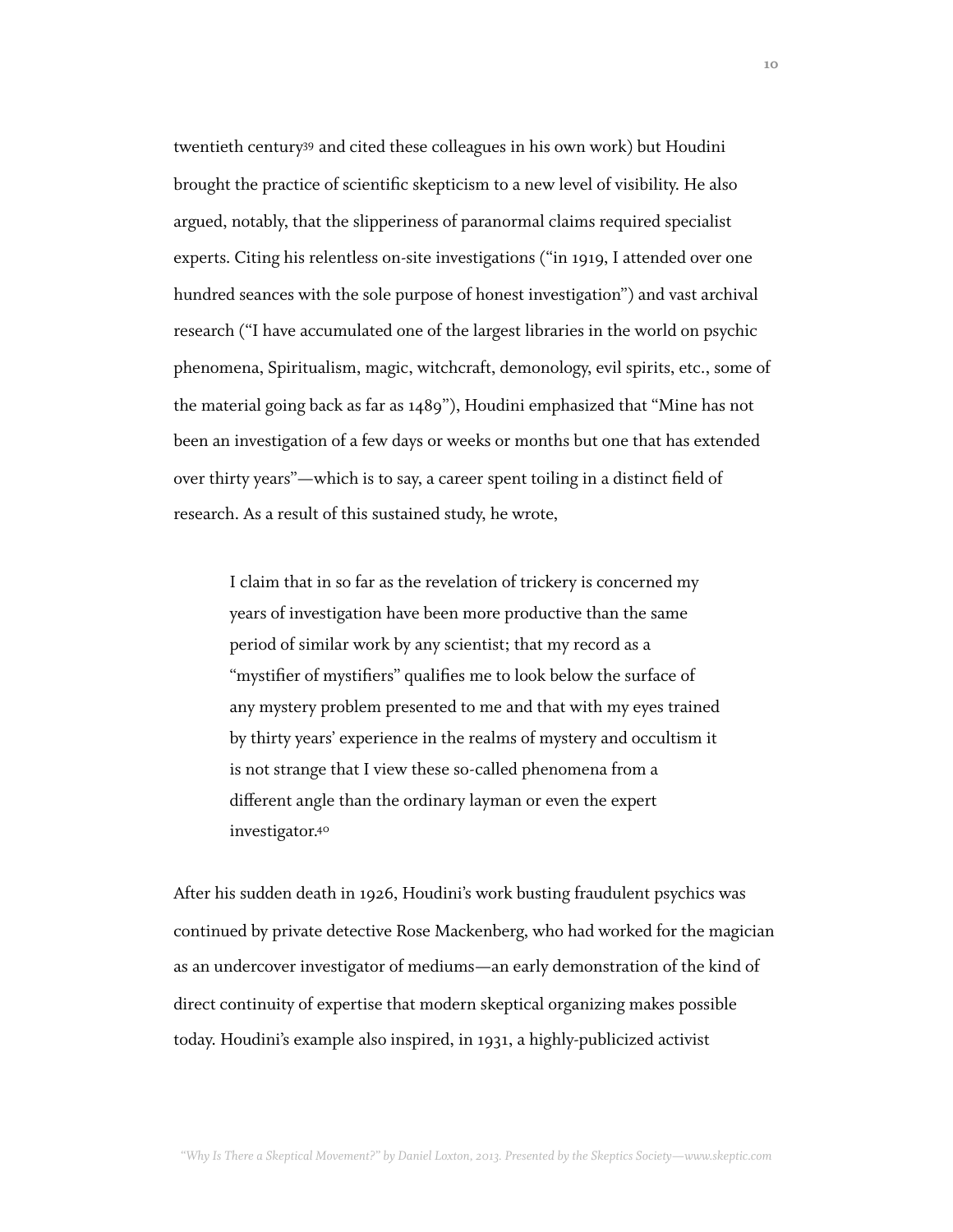debunking campaign from the Society of American Magicians, which allied with the New York Police Department's Policewomen's Bureau under the command of detective and skeptic Mary Sullivan to crack down on the psychic industry in New York City.<sup>41</sup>

Yet even these early thinkers built on earlier work. Scientific skepticism's roots twist down through the nineteenth century, entwined with the growing professionalization of science[.42](#page-69-12) In 1883, for example, naturalist Henry Lee published two books critiquing what would later come to be called "cryptozoology" (*Sea Monsters Unmasked,* and *Sea Fables Explained)*. [43](#page-69-13) Other nineteenth century works devoted to the critical study or debunking of extraordinary claims include *Hours with the Ghosts or Nineteenth Century Witchcraft* (1897) by Henry Ridgely Evans [44](#page-69-14); *Cock Lane and Common-Sense* (1894) by Andrew Lang; the University of Pennsylvania's *Preliminary Report of the Seybert Commission for Investigating Modern Spiritualism* (1887); and John Timbs' *Popular Errors Explained and Illustrated* (1856). We'll look at some others below.

Some of the best-known names of nineteenth century science got into the debunking game. Richard Owen, of the British Museum (the man who coined the term "dinosaur") wrote a devastating public critique of sea serpents in 1848, saying, "A larger body of evidence, from eye-witnesses, might be got together in proof of ghosts than of the sea-serpent.["45](#page-70-0) Charles Darwin himself went quietly after spirit mediums[,46](#page-70-1) providing private encouragement and significant financial backing [47](#page-70-2) for the 1876 prosecution of a medium named Henry Slade. Darwin's colleague Thomas Henry Huxley went so far as to attend a number of séances with a variety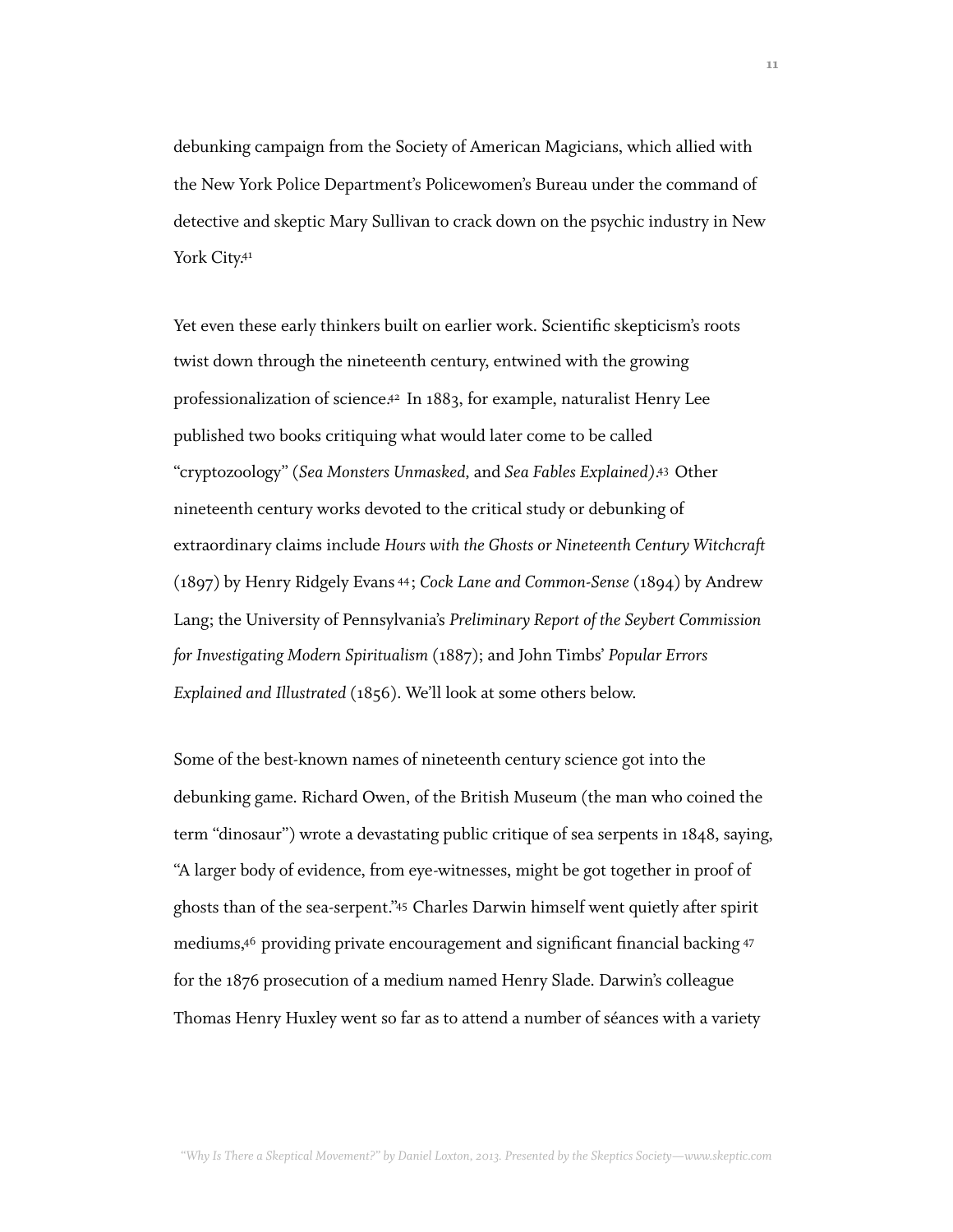of mediums, concluding that "they were, each and all, utter impostors" in his assessment. Huxley even learned to expertly perform the key mediumistic trick of producing "spirit-raps" with a crack of one's toe. He publicly denounced this "shameful trade" as both fraudulent and repellent, expressing disgust at the idea of being "made to talk twaddle by a 'medium' hired at a guinea a séance.["48](#page-70-3) (Michael Shermer has called this "one of the great one-liners in the history of skepticism.["49](#page-70-4)) Huxley's experiences taught him that the study and exposure of psychic trickery required specialized techniques and specialist skills. "A man may be an excellent naturalist or chemist; and yet make a very poor detective," he wrote, "But, in these investigations, those who know are aware that the qualities of the detective are far more useful than those of the philosopher."[50](#page-70-5)

Reverend Amos Craft's 1881 *Epidemic Delusions: Exposé of the Superstitions and Frauds Which Underlie Some Ancient and Modern Delusions* cast a critical gaze over spirit mediums, end of the world panics, bogus religious relics, witch-hunting manias, haunted houses, clairvoyance, and mesmerism. Again and again he hammered home the point that paranormal claims rest upon arguments from ignorance.

The following formula exhibits the common sophistry of superstition: If it is not————— what is it? We do not know. Therefore, it is———————. The name of any favorite...force is inserted in the blank spaces, according to the desire of the individual who consciously or unconsciously employs the formula. Professor Crookes…asks: "If it is not psychic force, what is it?" He answers, "I do not know;" and concludes: "Therefore, it is psychic force." A spiritualist looking upon the same phenomena reasons in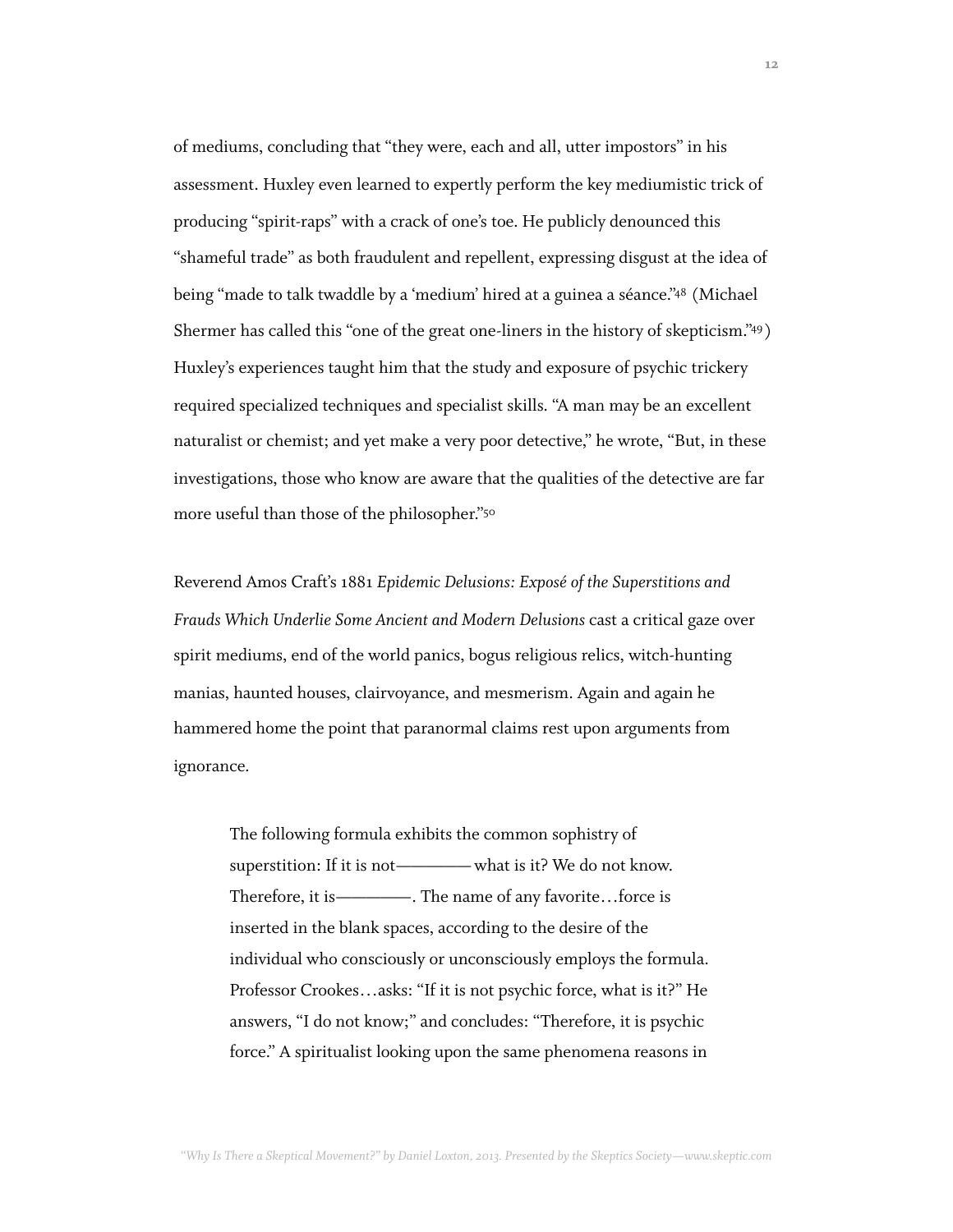the same manner; but arrives at a different conclusion: "If it is not a spirit, what is it? I do not know; therefore, it is a spirit." "I do not know," is a hard saying, even for philosophers. They prefer the utterance: "I do not know; therefore, I know.["51](#page-70-6)

Craft lectured widely, warning the public that "modern beliefs concerning mesmerism, clairvoyance, and spiritualism have enabled impostors to spring up from the criminal classes which exist in every community, and reap an abundant harvest of fun, frolic, money and sin."<sup>52</sup> He offered extravagant cash challenges for simple demonstrations of genuine clairvoyant ability. None dared accept those challenges, for the "whole matter of mediumship begins and ends in fancy, or fraud and ignorance.["53](#page-70-8) Craft emphasized that the tricks of the psychic trade were truly ancient. "There is nothing new to be discovered in the methods of fraud, mankind having studied this black art so long," Craft wrote. "Just as the modern medium will talk in indefinite terms, so that her words can neither be proved true nor false, so the ancient sibyl wrote her oracles on leaves, and scattered them on the wind, so that no certain meaning could be attached to her words.["54](#page-70-9)

It's sometimes suggested that best guide to the trickery of scoundrels must be another scoundrel. Crafty entertainment producer P.T. Barnum's 1865 survey of scams and paranormal claims, *Humbugs of the World*, lifted the curtain on ghosts, psychics, quack medicine (his discussion of "the practice of giving a *placebo*—that is, a bread pill or a dose of colored water, to keep the patient's mind easy while imagination helps nature to perfect a cure" is especially fascinating)[,55](#page-70-10) and a great many schemes from the business world. Barnum positioned himself as something of a skeptical activist, writing, "If any expositions I can make on this subject will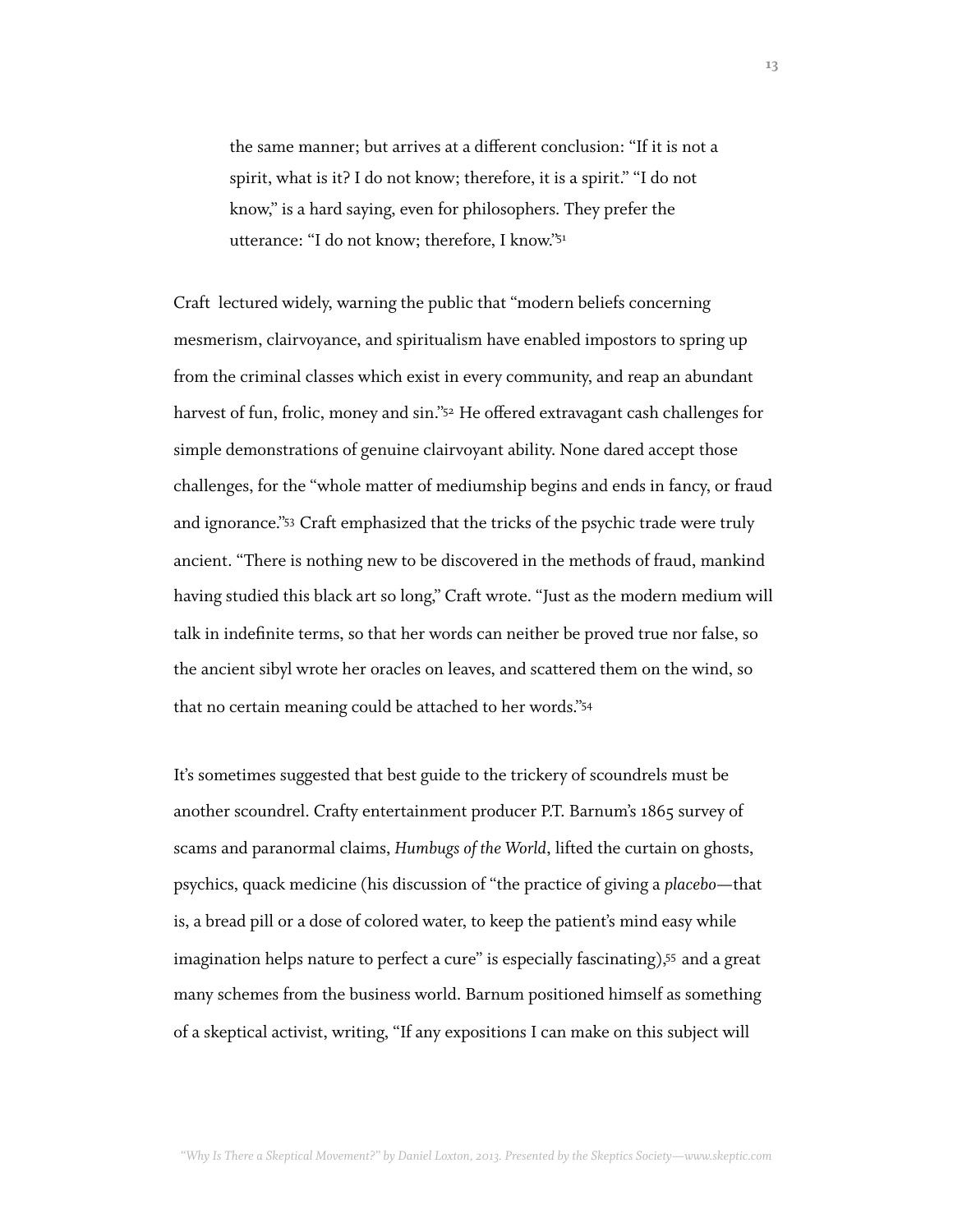serve to put people on their guard against impositions of all sorts, as well as foolish superstitions, I shall feel a pleasure in reflecting that I have not written in vain.["56](#page-70-11) To that end, Barnum offered a spectacular cash reward for a demonstration of psychic powers—a precursor to the James Randi Educational Foundation's "One Million Dollar Paranormal Challenge["57](#page-70-12) (as well as to similarly lavish cash challenges offered later by many others, including Amos Craft, Joseph Rinn, and Harry Houdin[i58\)](#page-70-13). Barnum sealed a series of questions in an envelope, announcing that if any "professed medium will answer those questions pertinently in my presence, and without touching the envelope, I will give to such party five hundred dollars, and think I have got the worth of my money.["59](#page-70-14)

Newer skeptics sometimes suppose that skepticism has recently widened its focus to include alternative medicine. As a historical matter, the opposite is true: criticism of questionable and quack medicine is one of the broadest and deepest pillars in the skeptical foundation.<sup>60</sup> In 1842, famed surgeon, writer and inventor<sup>61</sup> Oliver Wendell Holmes Sr. (father of the Supreme Court Justice Oliver Wendell Holmes, Jr.) put current and past systems of alternative medicine into context in his lectures on "Homeopathy and Its Kindred Delusions." He explained that studying the claims of the past sheds light on the claims of the present. As part of that argument, Holmes described what were already the tired old clichés of alternative medicine: "a series of arguments, which have been so long bruised and battered round in the cause of every doctrine or pretension, new, monstrous, or deliriously impossible, that each of them is as odiously familiar to the scientific scholar as the faces of so many old acquaintances, among the less reputable classes, to the officers of police.["62](#page-71-2) His science-based critique of homeopathy remains accurate and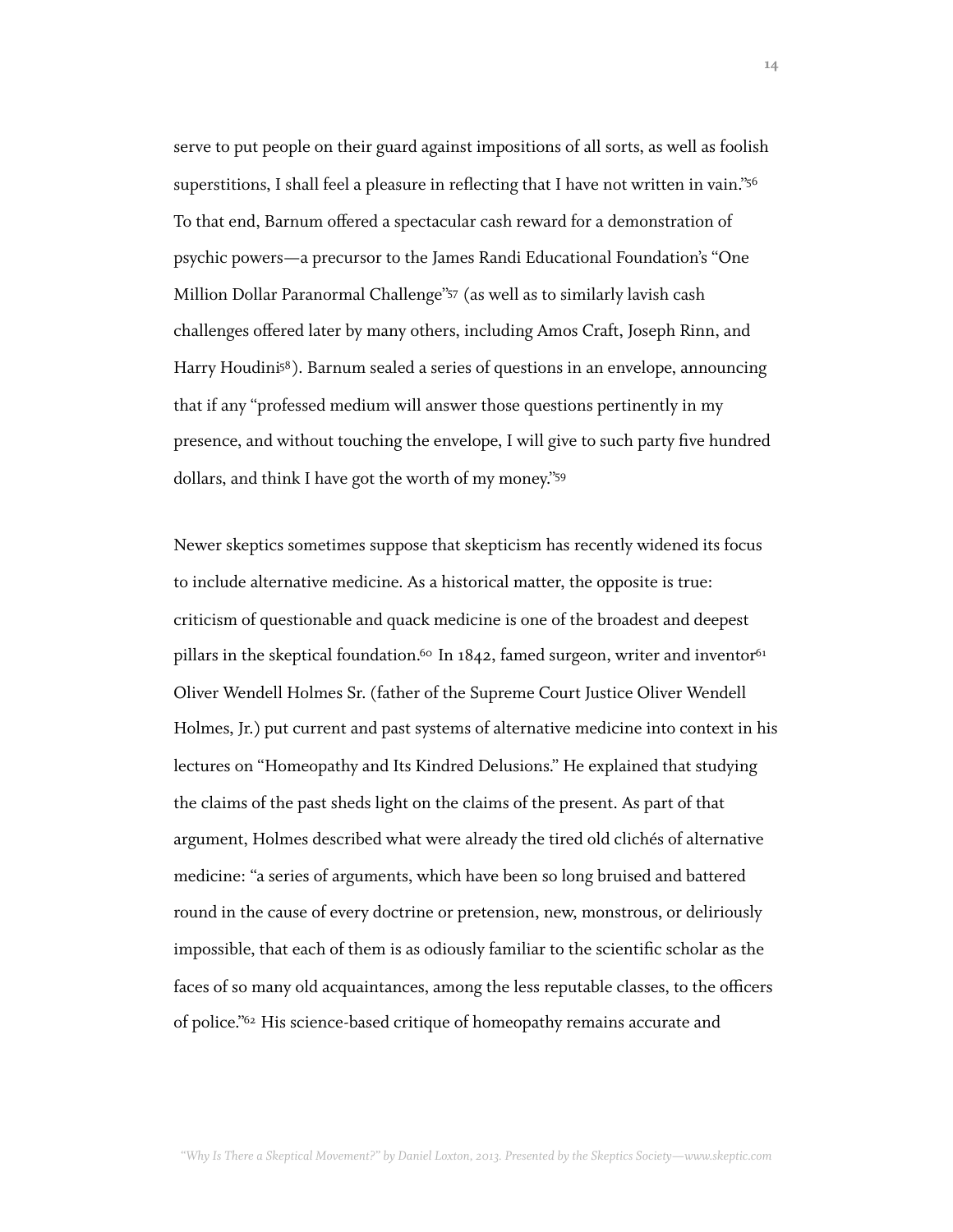relevant (his words could easily have been written by moderns critics such as Simon Singh or Steven Novella). Also painfully familiar is the social landscape he described, in which false medical claims were widely promoted by scam artists and sincere cranks, rejected out of hand (and ignored) by the scientific establishment, and yet embraced by the public—thus creating a public service need for specialized critics who were willing to dig deeply into such claims. And so, speaking in 1842, Holmes found it necessary (as so many have since) to argue that scientific skepticism was something worth doing. It may have been understandable for medical scientists who "would not even look into Homoeopathy" to "lay their heads upon their pillows with a perfectly clear conscience," but this left laypeople to evaluate homeopathic claims on their own, without any of the expertise needed to do so safely. Given that public health need, Holmes begged that "the scholar must not, therefore, smile at the amount of time and labor expended in these Lectures upon this shadowy system"—for, while homeopathy may or may not do harm to a given patient, "it always does very great harm to the community to encourage ignorance, error, or deception in a profession which deals with the life and health of our fellow-creatures."[63](#page-71-3)

A year before the Holmes lectures, Charles Mackay published his colossal 1841 skeptical volume, *Extraordinary Popular Delusions and the Madness of Crowds.* Again we see the skeptical canon—miracle cures, fortune-telling, haunted houses discussed through a thoroughly modern skeptical lens, along with discussion of speculation-fueled market collapses, fad phrases, and other social phenomena. Some of these, such as Dutch tulip mania, may sound remote or alien to modern readers, but astronomer Carl Sagan (the person most closely associated with the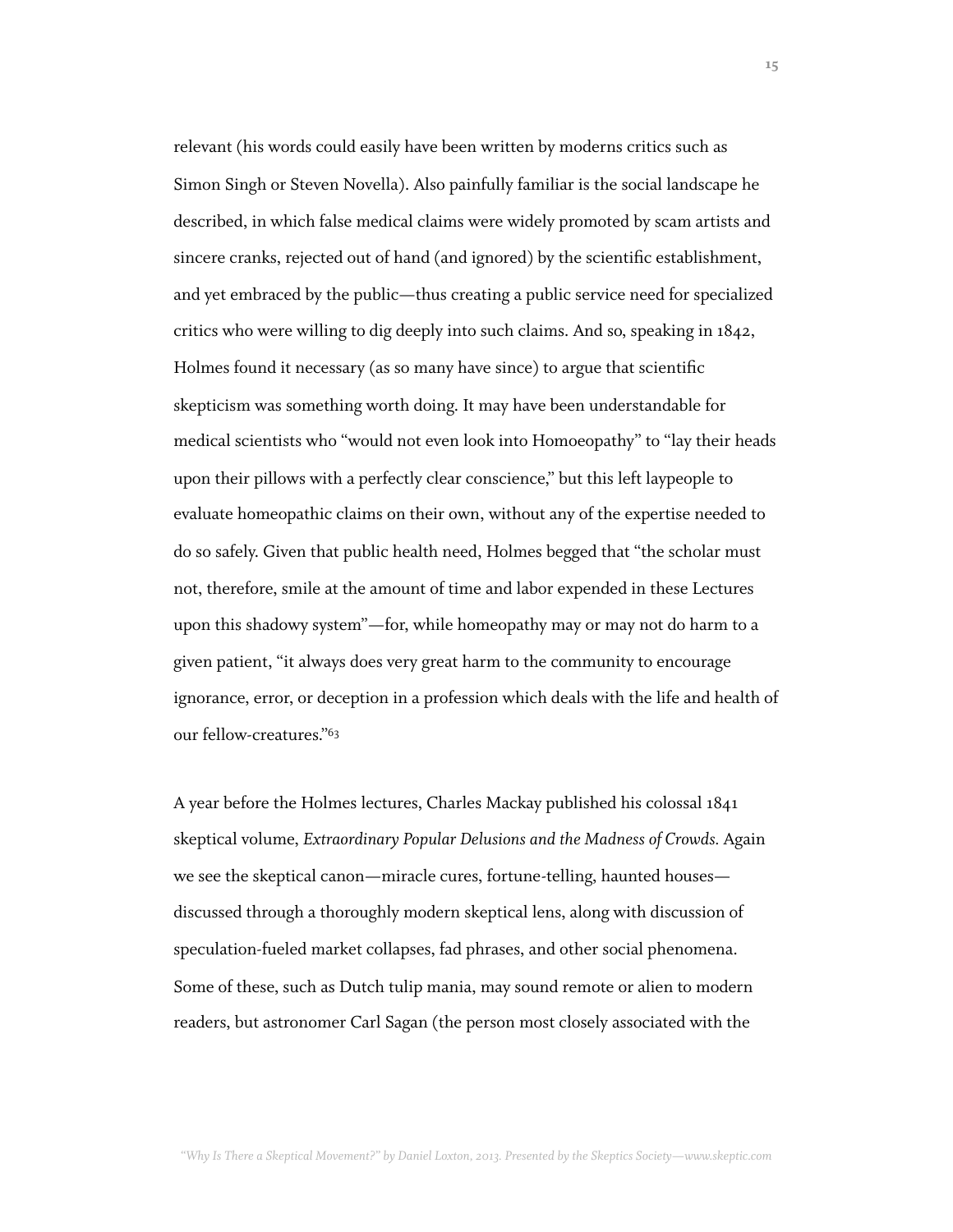phrase "scientific skepticism") argued that this was all the more reason for modern skeptics to study Mackay's book:

The value of the book…lies in the remoteness of the frauds and delusions described. Many of the impostures do not have a contemporary ring and only weakly engage our passions: It becomes clear how people in other times were deceived. But after reading many such cases, we begin to wonder what the comparable contemporary versions are. People's feelings are as strong as they always were, and skepticism is probably as unfashionable today as in any other age. Accordingly, there ought to be bamboozles galore in contemporary society. And there are[.64](#page-71-4)

A similar volume, *Humbugs of New York,* by David Meredith Reese, appeared three years before Mackay's. Like many other authors, Reese found it necessary to defend the skeptical exercise. He noted that many qualified authorities refuse to get involved with fringe claims, basically on the ground that it's a thankless pain in the ass in which "no benevolence of motive, no spirit of kindness and conciliation of manner, no fairness or candour of reasoning, can protect an antagonist from the anathemas of the clique who have embraced and propagated the humbug.["65](#page-71-5) It's a dirty and often apparently pointless job—which, as modern skeptics know, most working scientists prefer to watch from the sidelines.

It is for this reason that many wise and good men have refrained from throwing themselves into the breach, under such circumstances; though they have fully realized, and deeply deplored, the folly and infatuation which is raging around them. Not that they are deficient in moral courage for the work, nor would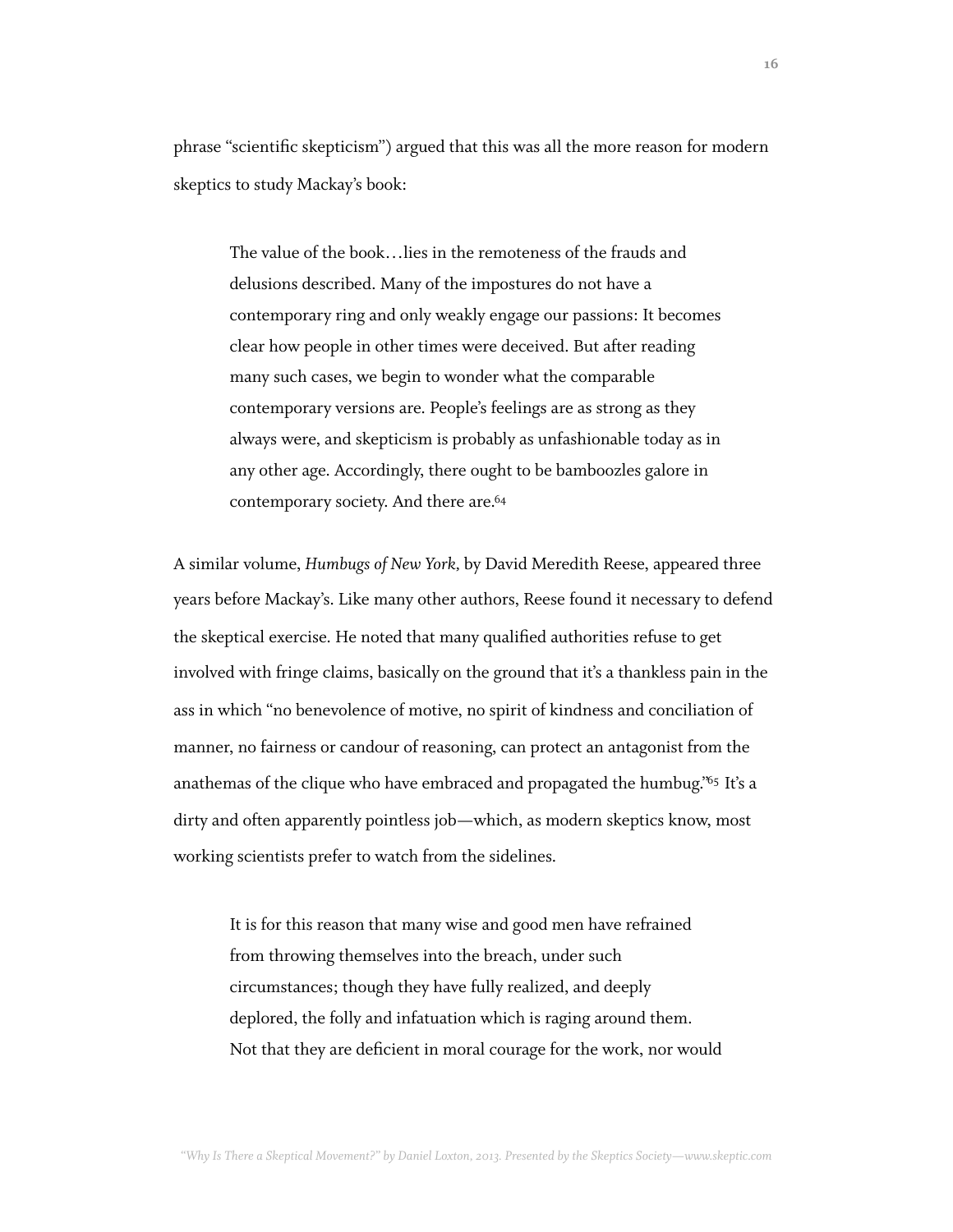they shrink from the fiery arrows to which an attempt to stay the plague would expose them. But they withhold their hand from the consideration of the fruitlessness of the effort to reason against such sublimated folly, such double distilled nonsense, as popular credulity is perpetually swallowing. [66](#page-71-6)

Yet we could still trace the skeptical tradition back much further. Consider the 1784 *Rapport Des Commissaires chargés par le Roi, de l'Examen du Magnétisme animal*. [67](#page-71-7) Appointed by the King of France, Benjamin Franklin, Antoine Lavoisier, and other scientific luminaries formed a Royal Commission charged with investigating a pseudoscientific healing fad called Mesmerism or "animal magnetism." Like modern scientific skeptics, the Commissioners deliberately ignored Mesmerism's untestable metaphysical ballyhoo (animal magnetism was said to be an undetectable "universally spread fluid…the means of a mutual influence between celestial bodies, the earth, & living bodies,"[68](#page-71-8) much like "the Force" in *Star Wars*) and zeroed in on its testable claims[.69](#page-71-9) Although Mesmerism was very popular among the French aristocracy, this "testable claims" approach did not reflect some sort of political cowardice on the part of Benjamin Franklin or the Commission; it was simply the only way their work could be rigorous—or useful. Consider the problem as they described it:

Animal magnetism embraces the whole of Nature…but it did not take long for the Commissioners to recognize that this fluid escapes detection by all the senses. Unlike electricity, it is neither luminescent nor visible. Its action does not manifest itself visibly as does the attraction of a magnet; it is without taste or smell; it spreads noiselessly & envelops or penetrates you without your sense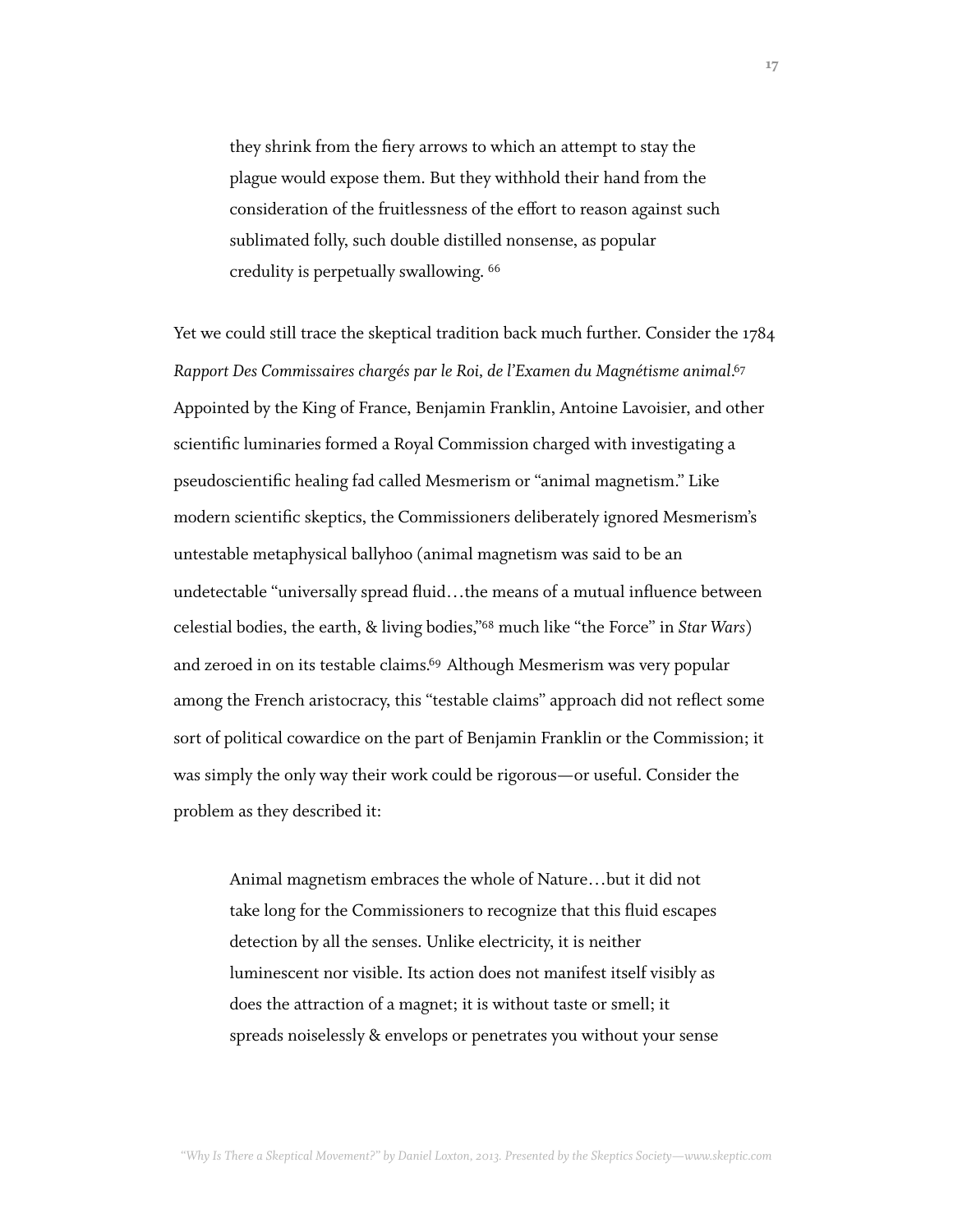of touch warning you of its presence. Therefore, if it exists in us & around us, it does so in an absolutely undetectable manner[.70](#page-71-10)

How could anyone determine whether or not these assertions were true? The Commissioners came to understand that they couldn't—not directly. Instead, they could only investigate the alleged "existence of magnetism through the action of this fluid, creating changes in animate bodies.["71](#page-71-11) Nor could they rely on anecdotal cases purporting to show Mesmerism's healing action; the results of treatments are "are always uncertain & often misleading," if only because so many illnesses selfcorrect in time. They needed to lock down Mesmerism's all-too-fluid claimed effects to something they could *test*. "The Commissioners have had to confine themselves to purely physical proofs, that is, to the temporary effects of the fluid on the Animal body, by stripping these effects of all illusions possibly mixed up with them, & making sure that they cannot be due to any cause other than Animal magnetism."<sup>[72](#page-71-12)</sup> To this end, the Commissioners tested (for example) the claim that a sensitive patient could feel which specific area of her body was being magnetized.

The sensitivity of the woman being well established, it was only a question of protecting her from her imagination, or at least of getting it out of the way. The Commissioners proposed to blindfold her so that they could observe the nature of her sensations while experimenting without her knowledge. She was blindfolded & magnetized; whereupon the phenomena no longer corresponded to the places where the magnetism was directed[.73](#page-72-0)

Worse, the blindfolded patient "felt" the effects of the magnetization when she was "was made to believe that she was magnetized," even when "nothing was done to

*"Why Is There a Skeptical Movement?" by Daniel Loxton, 2013. Presented by the Skeptics Society—www.skeptic.com*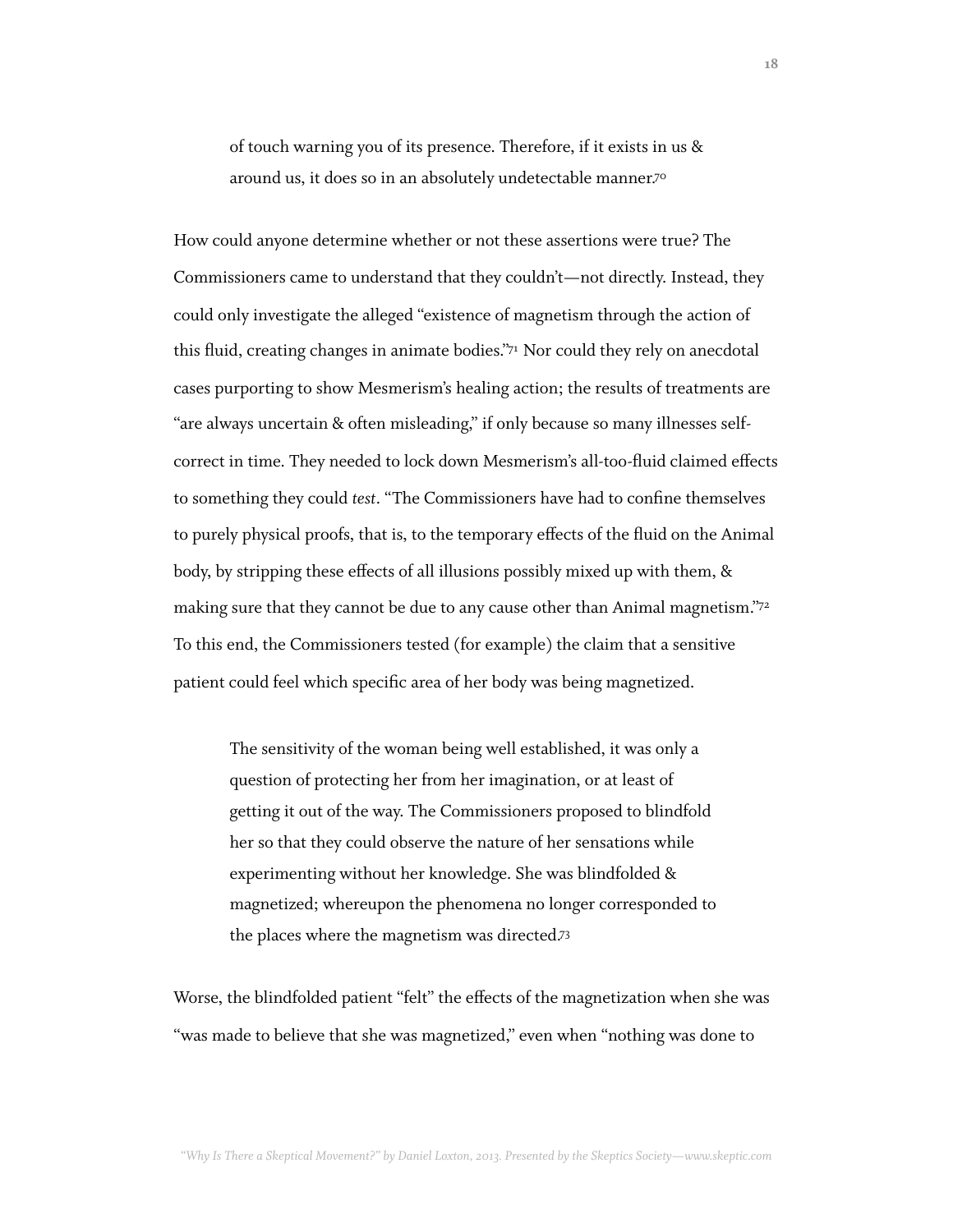her from near or afar." These and similar experiments were "consistent & also decisive; they authorize the conclusion that the imagination is the real cause of the effects attributed to magnetism.["74](#page-72-1)

Publishing the Commission's report in English translation for the first time, *Skeptic* magazine publisher Michael Shermer felt obliged to defend the paper this pivotal document was printed on. "It is not a waste of space because the history of skepticism and the skeptical movement should be tracked and recorded as any field should be," Shermer argued, "and this is the first scientific investigation that we know of into what would today be considered a paranormal or pseudoscientific claim.["75](#page-72-2) It is unsettling that one of skepticism's leading practitioners should feel pressured to apologize for making available and discussing the essential history and methods of our field. (Happily, he was not discouraged by this pressure. A historian, Shermer is one of the few skeptics to have devoted significant attention to the exploration of skeptical history, publishing key historical documents and valuable oral history interviews in the pages of *Skeptic.)*[76](#page-72-3)

Over 100 years before Franklin's investigation into Mesmerism, English medical doctor Sir Thomas Browne attacked a broad swath of popular falsehoods in his 1672 debunking book, *Pseudodoxia Epidemica: or Enquiries into Commonly Presumed Truths*  (also known as *Vulgar Errors*)*.* Written in the early grey dawn of the scientific era, *Pseudodoxia Epidemica* may seem peculiar to modern readers. Many of the common myths Browne addressed have largely passed out of history, such as the idea that chameleons eat only air, or that diamonds are made soft by the blood of a goat, or that "the flesh of Peacocks corrupteth not." But there is much that is familiar, too.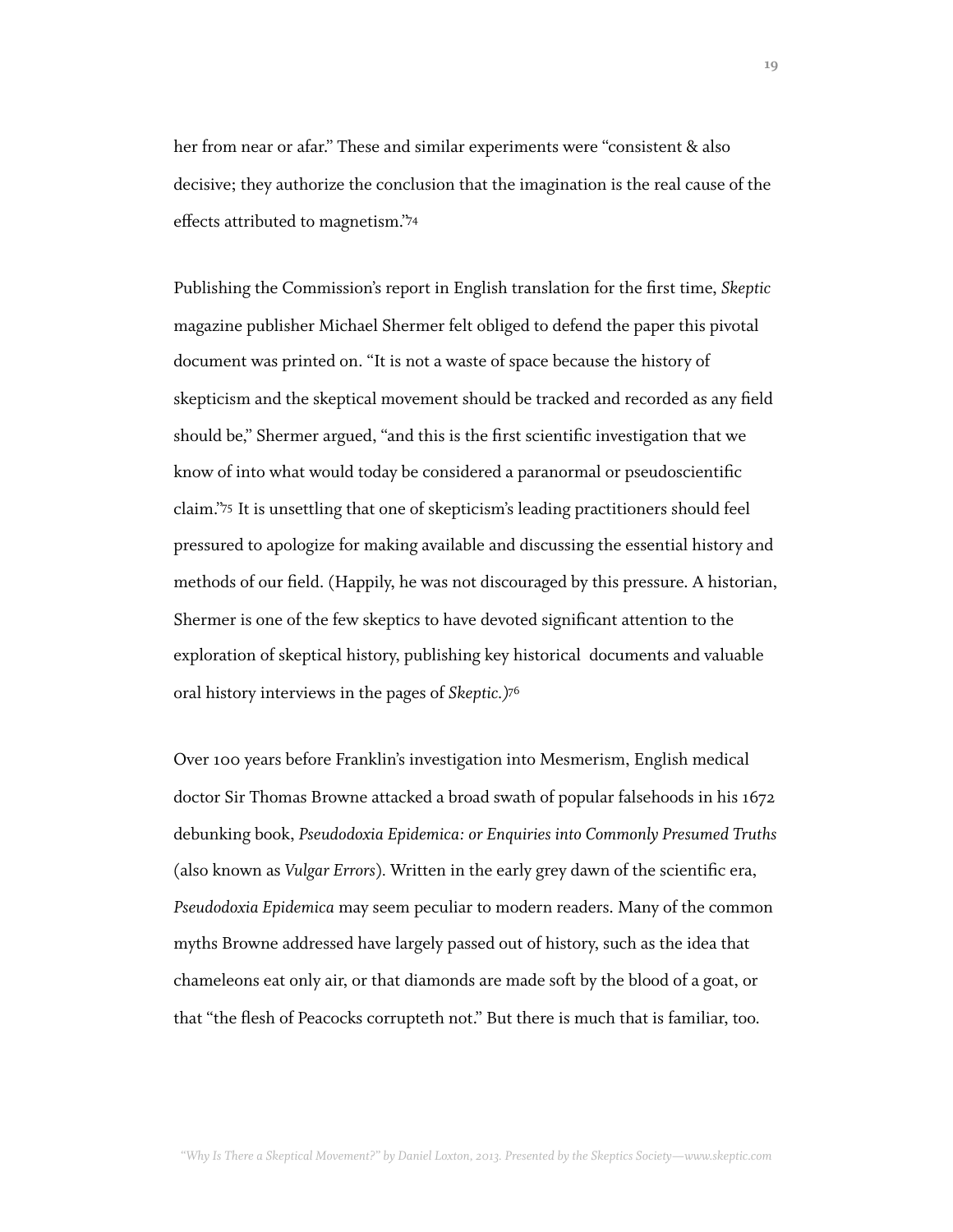Browne spoke out against our old friends the psychics ("Fortune-tellers…

Geomancers, and the like incantory Impostors") and alternative medicine providers ("Quacksalvers, and Charlatans" whose "Impostures are full of cruelty, and worse than any other; deluding not only unto pecuniary defraudations, but the irreparable deceit of death["77\)](#page-72-4). Even such seemingly modern notions as magnetic insoles are foreshadowed in *Pseudodoxia Epidemica*. Browne described how lodestones (naturally occurring magnets) were worn in his day as amulets, "For perceiving its secret power to draw magnetical bodies, men have invented a new attraction, to draw out the dolour and pain of any part" of the human body.<sup>78</sup> Regardless of the particulars, it's Browne's underlying approach that rings the most familiar. He drew heavily on the new empiricism of his time, emphasizing direct observation and experiment. Even more relevant to the history of skepticism, he devoted several chapters to the discussion of how thinking goes wrong, in effect discussing scientific illiteracy, deliberate for-profit deception, and various fallacies such as begging the question ("*petitio principii*"), confusing correlation and cause, and (a major theme of his book) arguments from authority. An advocate for experimenting, Browne took exception to "Supinity, or neglect of Enquiry, even of matters whereof we doubt"—for scoffing is fundamentally opposed to the truthseeking, investigative spirit we have since come to call science. I wish every climate science denier or 9/11 Truther would take to heart Browne's pointed warning about pseudo-skeptical, *a priori* disbelief:

And as credulity is the cause of Error, so Incredulity oftentimes of not enjoying truth; and that not only an obstinate incredulity, whereby we will not acknowledge assent unto what is reasonably inferred, but any…skeptical infidelity against the evidence of reason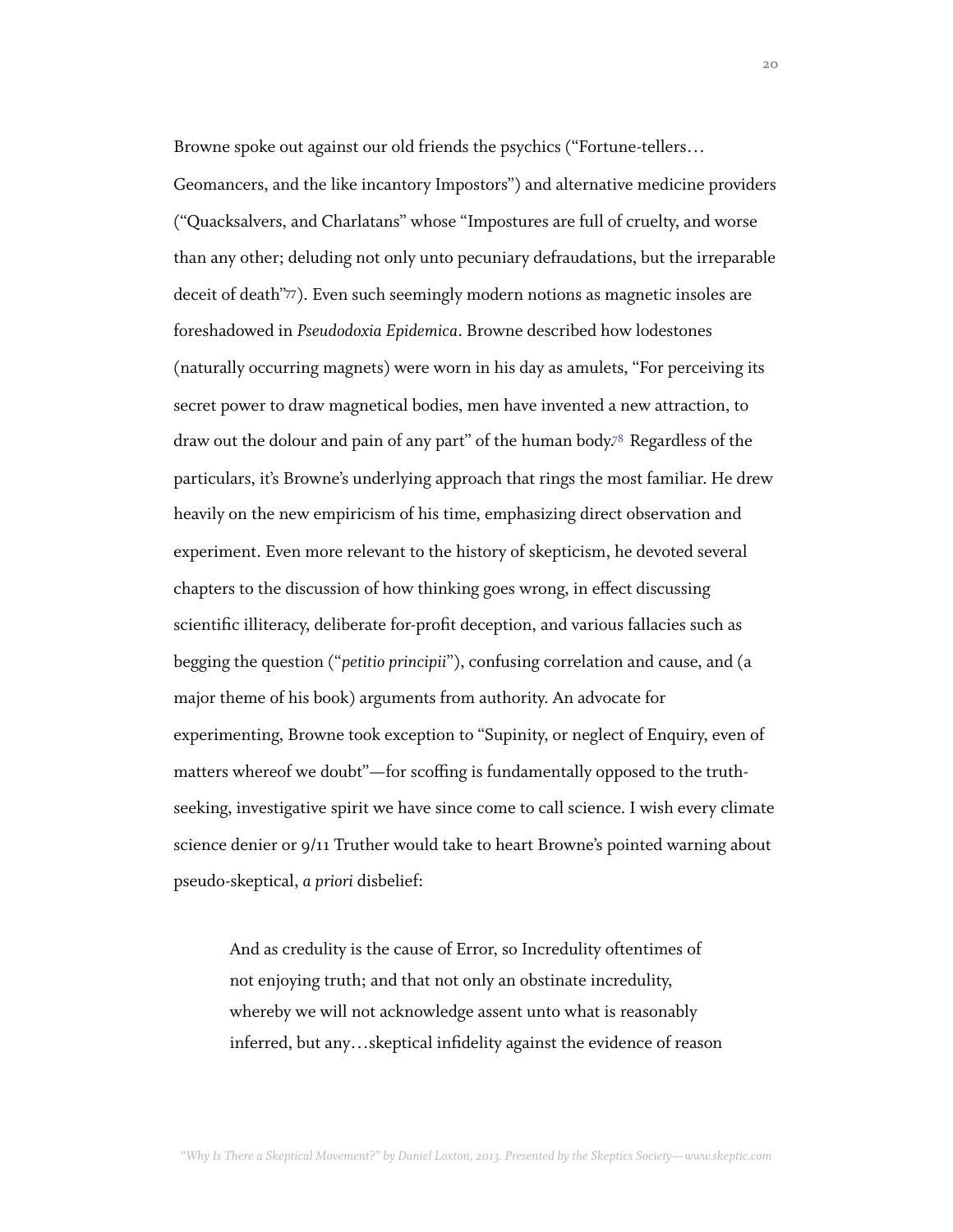and sense. For these are conceptions befalling wise men, as absurd as the apprehensions of fools, and the credulity of the people which promiscuously swallow any thing[.79](#page-72-6)

Nor was Browne the earliest to write skeptically on paranormal topics and debunk popular misconceptions. Thomas Ady's extraordinary 1655 volume *A Candle in the Dark* (the namesake for astronomer Carl Sagan's 1996 skeptical masterpiece *The Demon-Haunted World: Science as a Candle in the Dark*) shone a spotlight into two different pools of shadow: the baseless persecution of people accused of witchcraft, and the scams by which con artists *pretend* to perform paranormal feats. Written in England four decades before colonial Massachusetts' Salem witch trials, *A Candle in the Dark* scathingly described the superstitions driving accusations of witchcraft and the nihilistic horror of the methods used to coerce confessions:

And for further confirmation of the matter, they have devised, among other tortures, to make people confess that they can do such impossibilities, one of the most devilish cruelties that hath been devised among men, and that is, to keep the poor accused party from sleep many nights and days, thereby to distemper their brains, and hurt their fancies, at length to extort confession from them, and then to bring their own confession as an evidence against them; and if they cannot make them confess, they torture one of their little children to make it accuse their parents, and that they call confession; this trick will tame any wild beast, and make it tractable, or any wild hawk, and make it tame…how much more may it make men or women yield to confess lies, and impossibilities[?80](#page-72-7)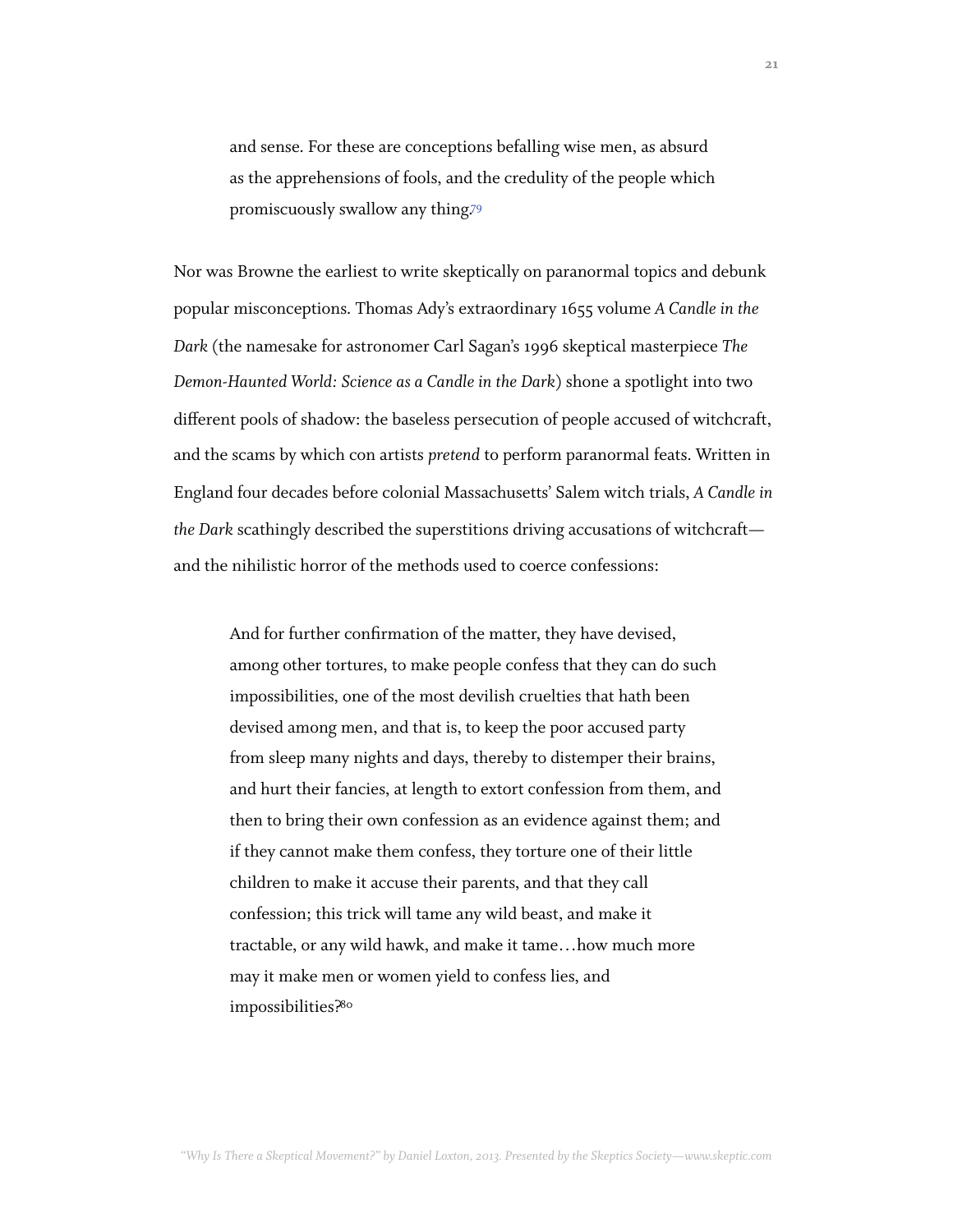Ady brought both Scriptural and evidence-based arguments to bear against the witch trials (he discussed at some length the variables that can make one person sink while another floats $81$ , but we'll set aside the gruesome trials and Ady's objections to them. Most interesting from the perspective of skeptical history is Ady's keen understanding of the psychological factors at work. For example, he understood that mental illness caused some people to falsely confess to witchcraft: "mark well their distemper, and you shall find that they are deeply gone by infirmity of body affecting the mind, whereby they conceit such things as never were, or can be," Ady wrote.<sup>82</sup> He pointedly asked why their mental illness had fixed upon this particular delusion, and who bore the blame for that tragedy: "truly if such doctrines had not been taught to such people formerly, their melancholy distempers had not had any such objects to work upon, but who shall at last answer for their confession, but they that have infected the minds of common people with such devilish doctrines, whereby some are instigated to accuse their poor neighbors of impossibilities contrary to the Scriptures, and some drawn to confess lies, and impossibilities contrary to Christian light?["83](#page-72-10)

Ady was a Christian, and actually did believe that "witches" existed—but his definition took me by surprise. In Ady's view, genuine witches were not supernatural, but humans who led other people into idolatry or away from a proper understanding of god—especially by performing bogus miracles. His witches were *phony paranormal claimants*, many of exactly the same types skeptics expose today. Ady described several classes of psychic scam, and even some of the techniques that made them possible. Some con artists pretended to receive prophetic messages or insight by some system of divination, "yet it was altogether a cozening imposture,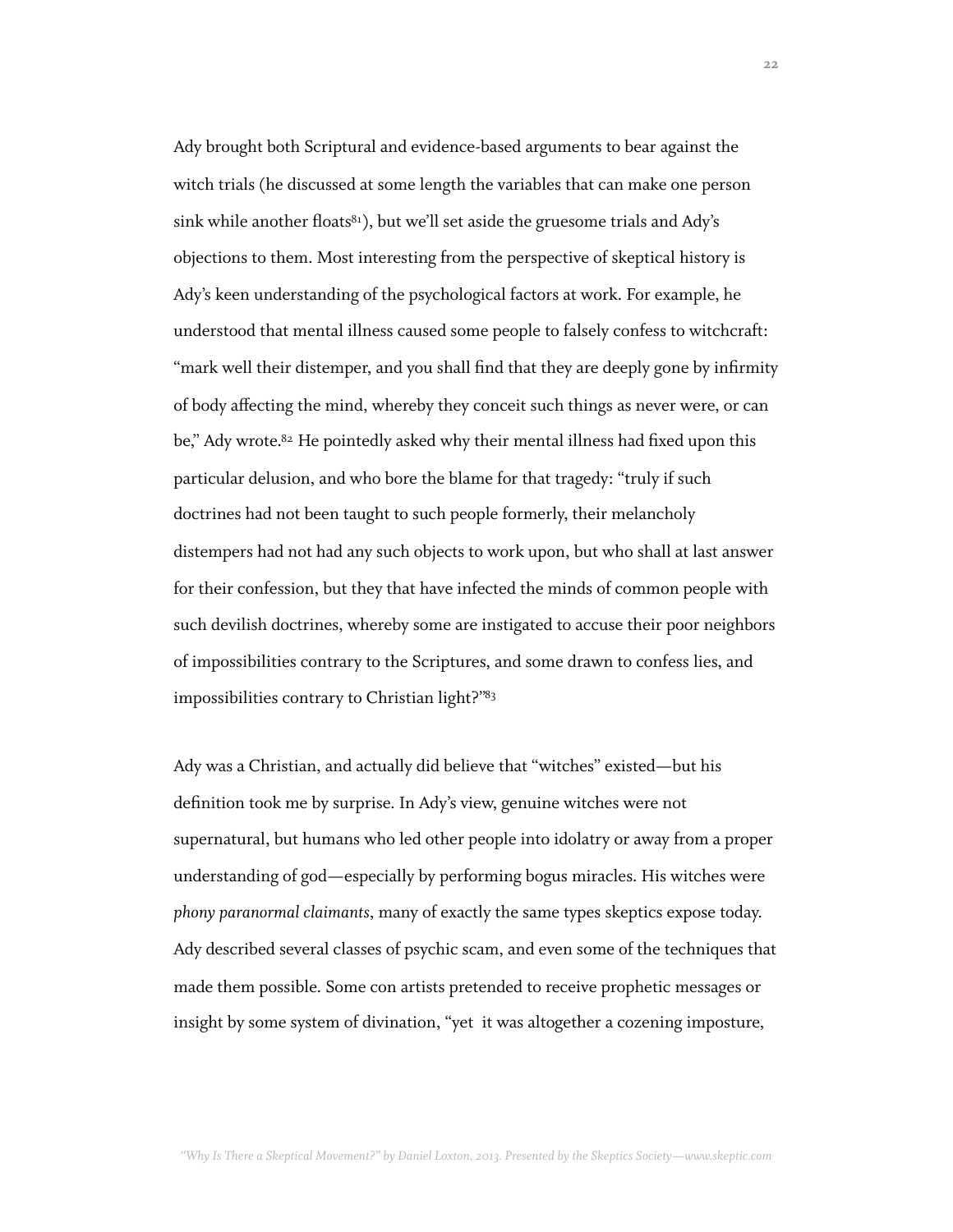or uncertain guessing, or conjecturing"[84](#page-72-11) (Ady mentions some who cast bones, and others who "observed the entrails of beasts, from whence they pretended they did know the will of the gods["85\)](#page-72-12). Like modern skeptical magicians, Ady poured scorn on those who performed the tricks of stage magic under the pretense that they were genuine miracles. These scammers, Ady wrote, accomplished their deceit through sleight of hand, through confederacy ("that is, when many or a few agents do agree together in bringing to pass cheating impostures"[86\)](#page-72-13) and through the cunning "abuse of their knowledge of natural causes….["87](#page-72-14) Ady described routines and props for a number of magician's tricks in detail, and then—in a remarkable moment of skeptical history—argued that stage magicians have a useful role in debunking bogus miracle-mongers. The real trouble does not come from performers "who play their tricks in fairs and markets, nor gentlemen who sometimes in imitation of them, do in sport, play tricks of sleight of hand, or legerdemain, with confederates or without," Ady argued; indeed, "it is most certain and true, that if it be rightly understood, that these do a great deal of good, that recreation tending rightly to the illumination of people of all sorts, to show them the vanity and ridiculousness of those delusions and lying wonders, by which men were so easily deluded…."[88](#page-72-15) Beyond this prescient suggestion of the shape of skepticism to come, Ady went on to expose moving statues (controlled by wires) weeping icons (fed by pipes) bogus spirit mediumship (disguised voices from concealed confederates) and so on. Amazing!

Decades before Ady, French essayist Michel de Montaigne skewered a wide range of impostures and human foibles, including "prognostication"—fortune-telling or psychic prediction, whether by oracles, divination using the entrails of animals, or

*"Why Is There a Skeptical Movement?" by Daniel Loxton, 2013. Presented by the Skeptics Society—www.skeptic.com*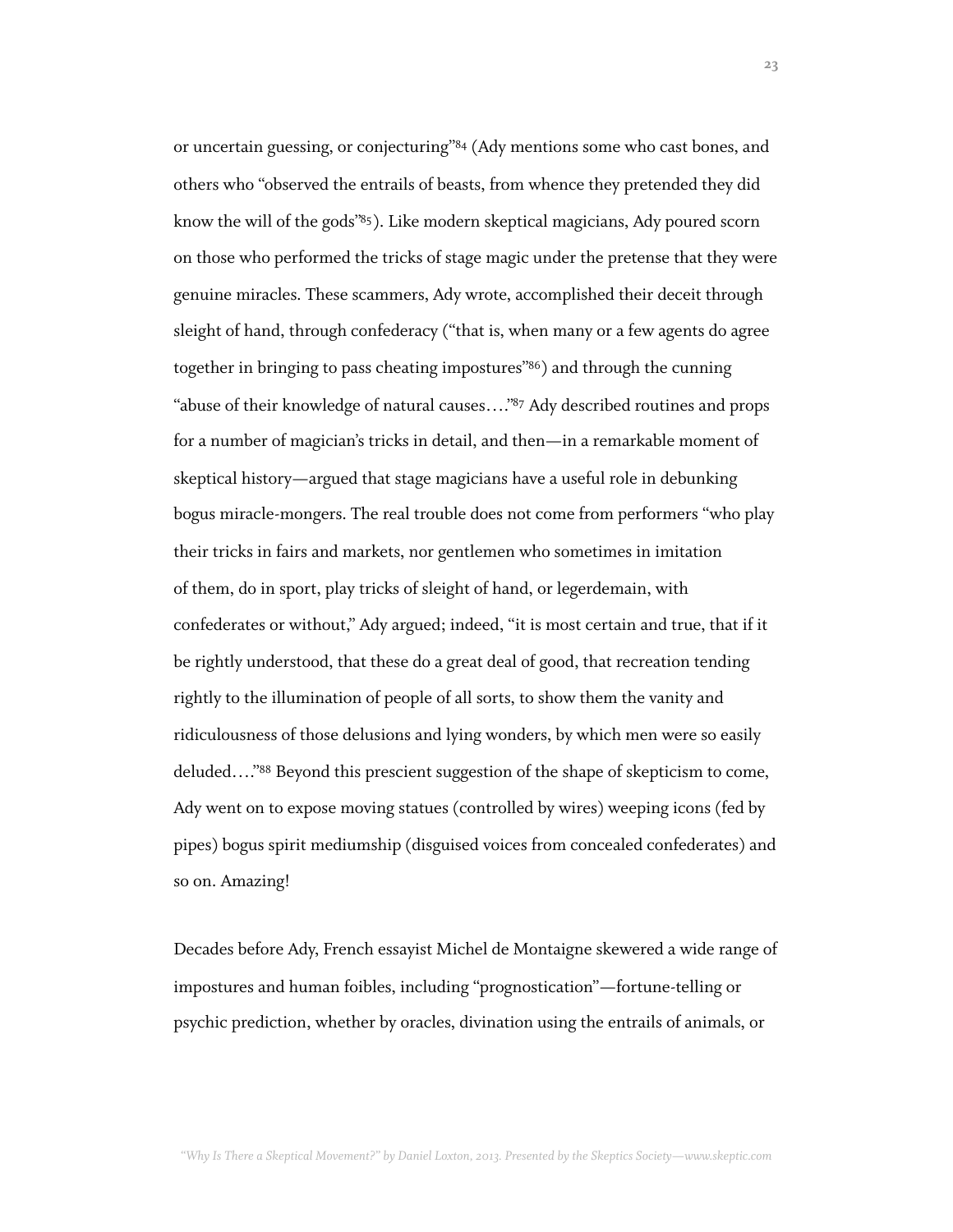other means. His 1580 book *Essai*s nailed a key concept that skeptics often discuss today: remembering the hits, and forgetting the misses. "I think never the better of them for some such accidental hit,["89](#page-72-16) Montaigne wrote. "There would be more certainty in it if there were a rule and a truth of always lying. Besides, nobody records their flimflams and false prognostics, forasmuch as they are infinite and common; but if they chop upon one truth, that carries a mighty report, as being rare, incredible, and prodigious." Montaigne spoke 400 years ago of the ease with which people are misled, but warned against the arrogant scoffing that remains scientific skepticism's Achilles heel today: "on the other hand, 'tis a foolish presumption to slight and condemn all things for false that do not appear to us probable; which is the ordinary vice of such as fancy themselves wiser than their neighbours.["90](#page-72-17)

Scientific skepticism—not just philosophical doubt, but specifically the study, criticism, and investigation of paranormal claims—is a practice with very deep roots. Skeptical investigation is older than science itself. Indeed, the practice, problems, and central concepts extend all the way to antiquity (including a *Scooby-Doo*-like debunking tale told in some versions of the Old Testament—a tale of a "living" statue exposed as a scam by a clever on-site skeptical investigation).<sup>91</sup>

Consider the case of Lucian of Samosata's second century C.E. exposé of a ruthless psychic confidence man, Alexander of Abonoteichus[.92](#page-72-19) Lucian's critical biography of Alexander is almost shockingly familiar: a straight-up skeptical case study, complete with detailed debunking and in-person investigation. It is so modern in tone and approach, so specific to a set of paranormal claims, so free of extraneous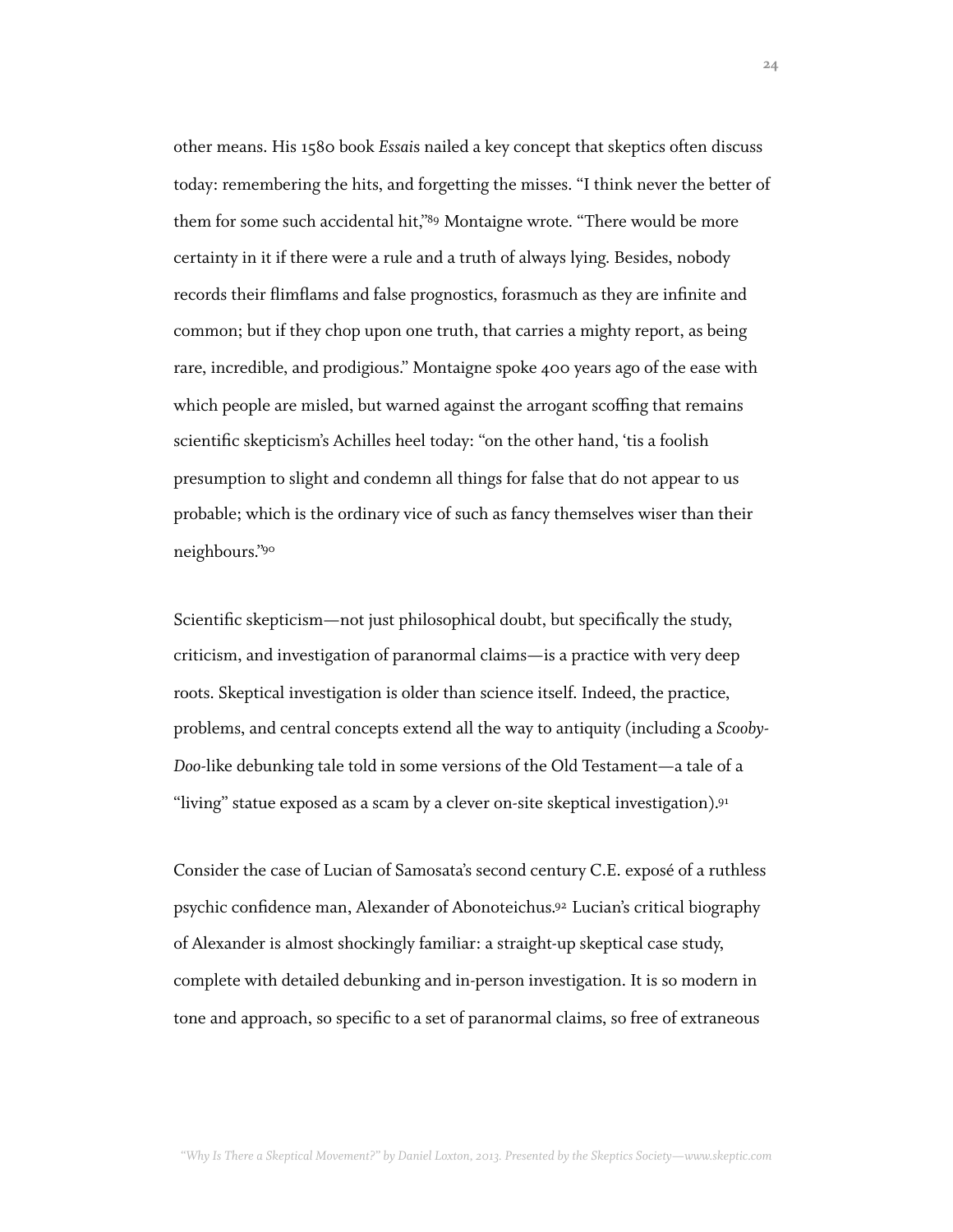concerns that it could have been written last week by James Randi, rather than by a Roman who lived almost two millennia in the past. As the *Fortean Times* put it, Lucian's book "has a double interest: apart from the fascinating detail it contains, it shows us a second-century sceptic at work, debunking his subject in a way that would make contemporary hyper-rationalists proud.["93](#page-73-0)

In the midst of the Roman Empire's greatest period of prosperity and peace, Alexander of Abonoteichus set himself up as the head of a snake-god cult—and made himself wealthy with a billet reading routine identical in essence to those performed by fraudulent spirit mediums to this day. Lucian's critical biography (addressed as a letter to a skeptical colleague) describes the effect:

Alexander announced to all comers that the god would make prophecies…. He directed everyone to write down in a scroll whatever he wanted and what he especially wished to learn, to tie it up, and to seal it with wax or clay or something else of that sort. Then he himself, after taking the scrolls and entering the inner sanctuary…proposed to summon in order, with herald and priest, those who had submitted them, and after the god told him about each case, to give back the scroll with the seal upon it, just as it was, and the reply to it endorsed upon it; for the god would reply explicitly to any question that anyone should put.

 As a matter of fact, this trick, to a man like you, and if it is not out of place to say so, like myself also, was obvious and easy to see through, but to those drivelling [sic] idiots it was miraculous and almost as good as incredible. Having discovered various ways of undoing the seals, he would read all the questions and answer them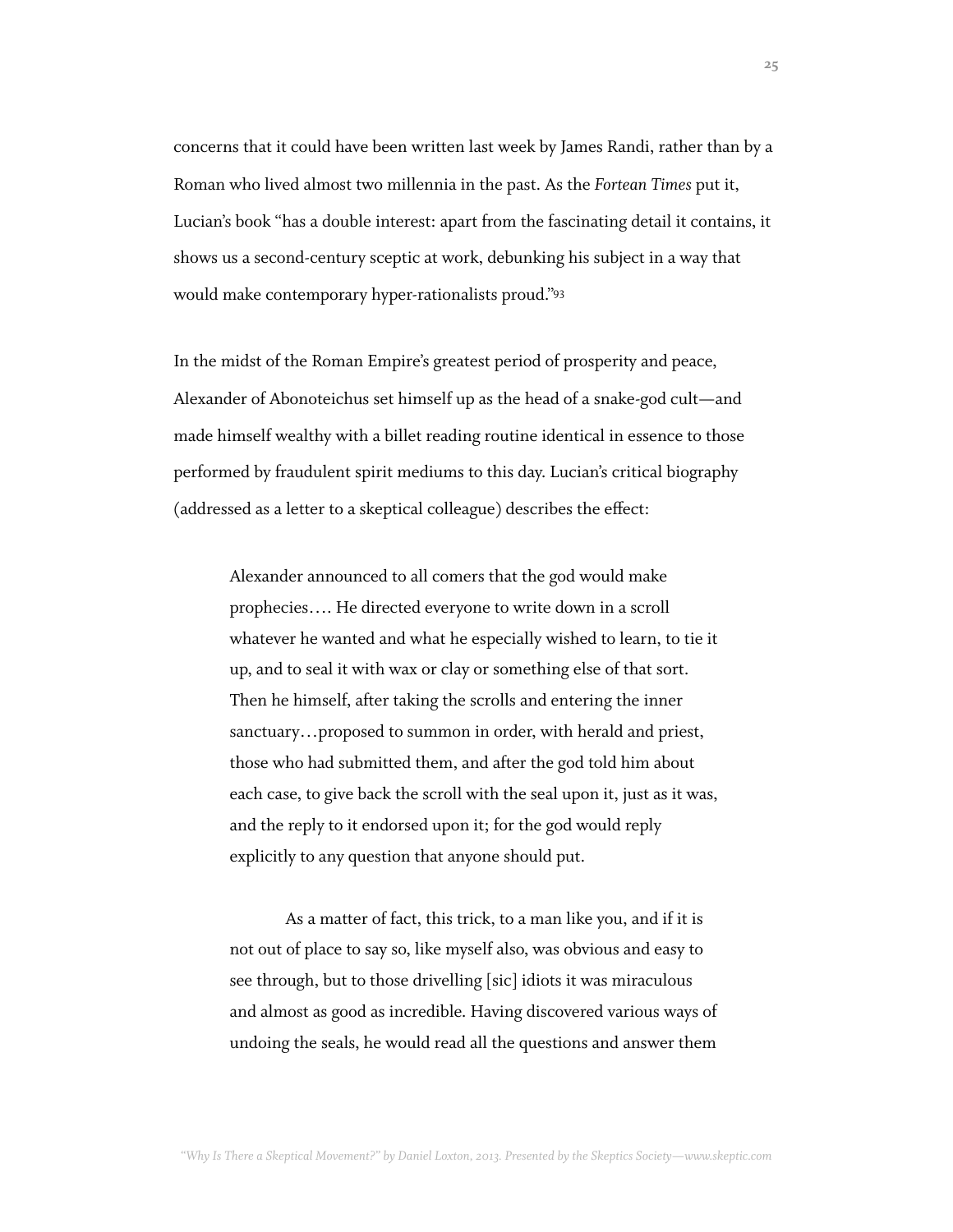as he thought best. Then he would roll up the scrolls again, seal them, and give them back, to the great astonishment of the recipients, among whom the comment was frequent: "Why, how did he learn the questions which I gave him very securely sealed with impressions hard to counterfeit, unless there was really some god that knew everything?["94](#page-73-1)

The techniques Lucian and other Roman skeptics developed to test such paranormal claimants are as disconcertingly familiar to modern skeptics as the claims themselves. (Familiar too—and unfortunate—is Lucian's elitist scorn for those taken in by such claims.) Modern skeptical investigators often set traps for psychics suspected of cheating by intentionally supplying false information. In 2001, for example, Joe Nickell took part in several billet-readings at a notorious center for spirit mediumship, Camp Chesterfield. Nickell's billets provided fake names for himself ("James Collins") and for nonexistent relatives, among other misinformation. The Chesterfield mediums who selected his billets gave readings that reflected the fake information without detecting that Nickell was hoaxing them. One medium "gave me an endearing message from my supposedly departed mother that answered a question I had addressed to her on the billet. However, my mother was actually among the living and, of course, not named Collins.["95](#page-73-2) Lucian set similar traps almost two thousand years before Joe Nickell was born. Lucian knew that Alexander secretly opened the billets from many clients, but that he would resort to other methods if the scrolls proved impossible to open without signs of tampering—either sourcing the concealed information by subterfuge, or simply making up gibberish answers that supposedly came to him in dreams. He confirmed these practices in a series of tests. "When I asked whether Alexander was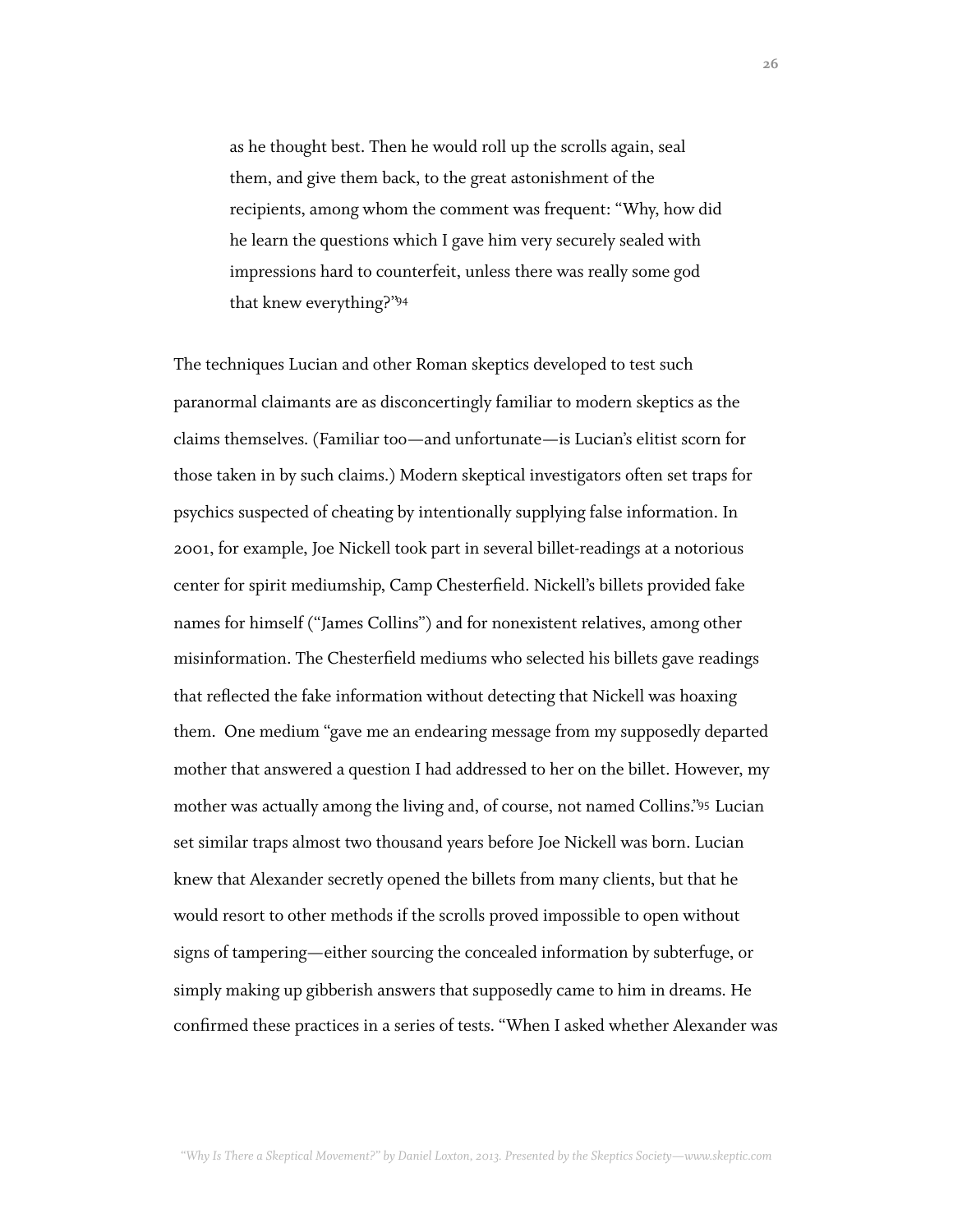bald, and sealed the question carefully and conspicuously," Lucian found, the answer was meaningless nonsense.

> At another time, I asked a single question in each of two scrolls under a different name, "What was the poet Homer's country ?" In one case, misled by my serving-man, who had been asked why he came and had said, "To request a cure for a pain in the side," he replied: "Cytmis I bid you apply, combined with the spume of a charger."

> To the other, since in this case he had been told that the one who sent it enquired whether it would be better for him to go to Italy by sea or by land, he gave an answer which had nothing to do with Homer: "Make not your journey by sea, but travel afoot by the highway."

> Many such traps, in fact, were set for him by me and by others. For example, I put a single question, and wrote upon the outside of the scroll, following the usual form: "Eight questions from So-and-so," using a fictitious name and sending the eight drachmas…. Relying upon the fee that had been sent and upon the inscription on the roll, to the single question: "When will Alexander be caught cheating?" he sent me eight responses which, as the saying goes, had no connection with earth or with heaven, but were silly and nonsensical every one[.96](#page-73-3)

We may not ever be able to truly share the perspectives of the past, but it's nearly impossible for me not to view Lucian as a thoroughly modern skeptical activist. He challenged faux-paranormal claims, not merely with armchair reason but with tests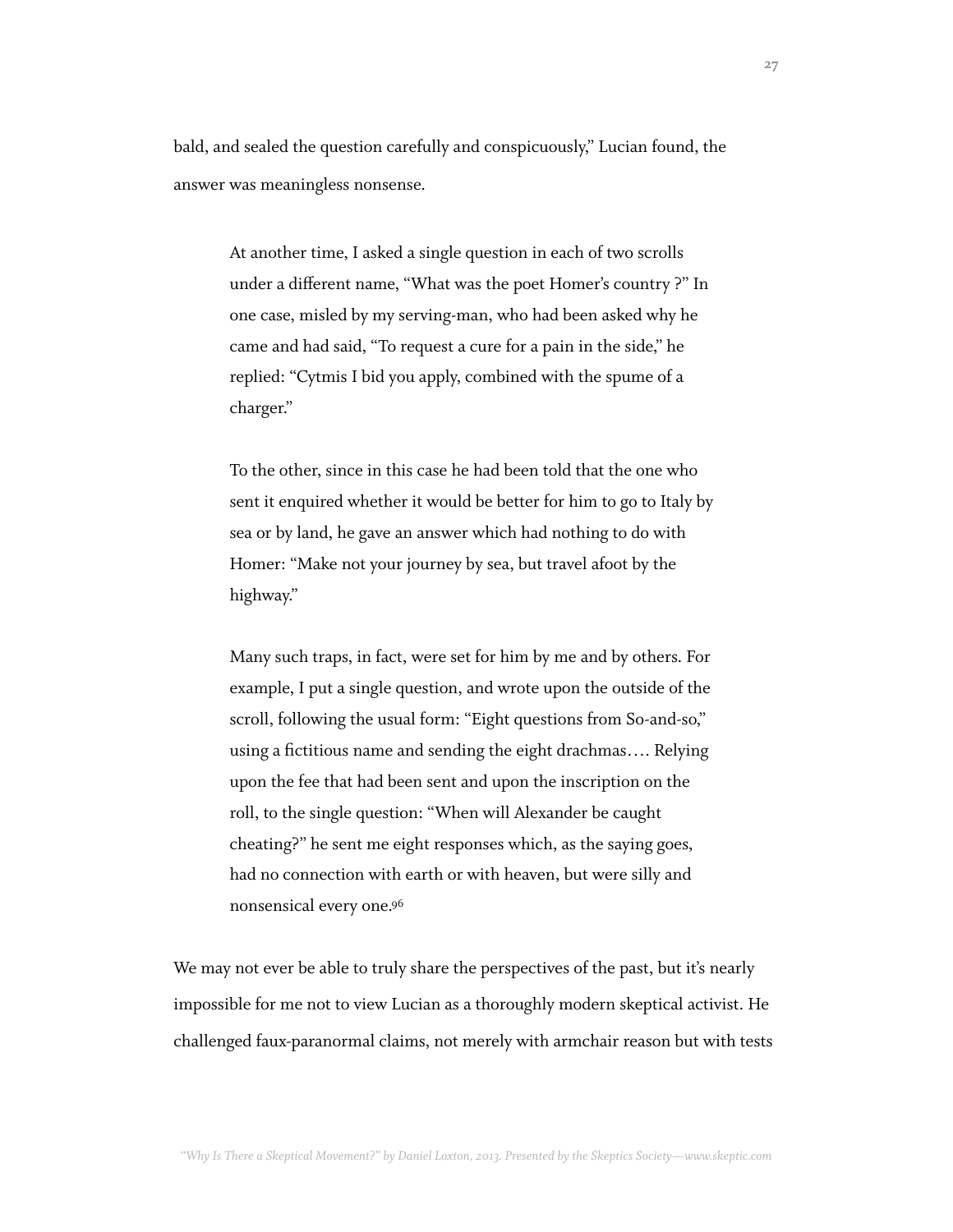devised to expose fraud. "His attitude involves not only resolute disbelief; it involves the rational investigation of the mechanisms at work behind the stage," notes classicist Diskin Clay, adding "Lucian is interested in the machinery of deceit."[97](#page-73-4) Lucian wrote about his findings for the edification of the public, saying "I think too that to its readers the writing will seem to have some usefulness, refuting as it does certain falsehoods and confirming certain truths in the minds of all men of sense.["98](#page-73-5) It even seems that there may have been something like a network of skeptics who knew each other's work and contributed to a debunking literature[.99](#page-73-6) Lucian's exposé was addressed to a colleague named Celsus, who had urged Lucian to "set down in a book…the history of Alexander, the impostor of Abonoteichus, including all his clever schemes, bold emprises, and sleights of hand…." This Celsus was evidently a debunker himself. Discussing Alexander's specific techniques for secretly opening billets, Lucian wrote to Celsus, "There are many other devices to this end, but they need not all be mentioned…especially in view of the fact that in the book which you wrote against the sorcerers, a very good and useful treatise, capable of preserving common-sense in its readers, you cited instances enough, and indeed a great many more than I have."<sup>100</sup>

We'll leave this ancient trail with Lucian and his colleagues, and turn our attention to the modern development of this long-evolving literature. But before we do, I'll ask you to pause for a moment and reflect that this does not even begin to plumb the depths of skeptical history. Skepticism is a story without a beginning or an end. Across millennia, across our world, and across our many cultures, humanity has always known the tension between claims that seem too good to be true, and the suspicion that they probably are.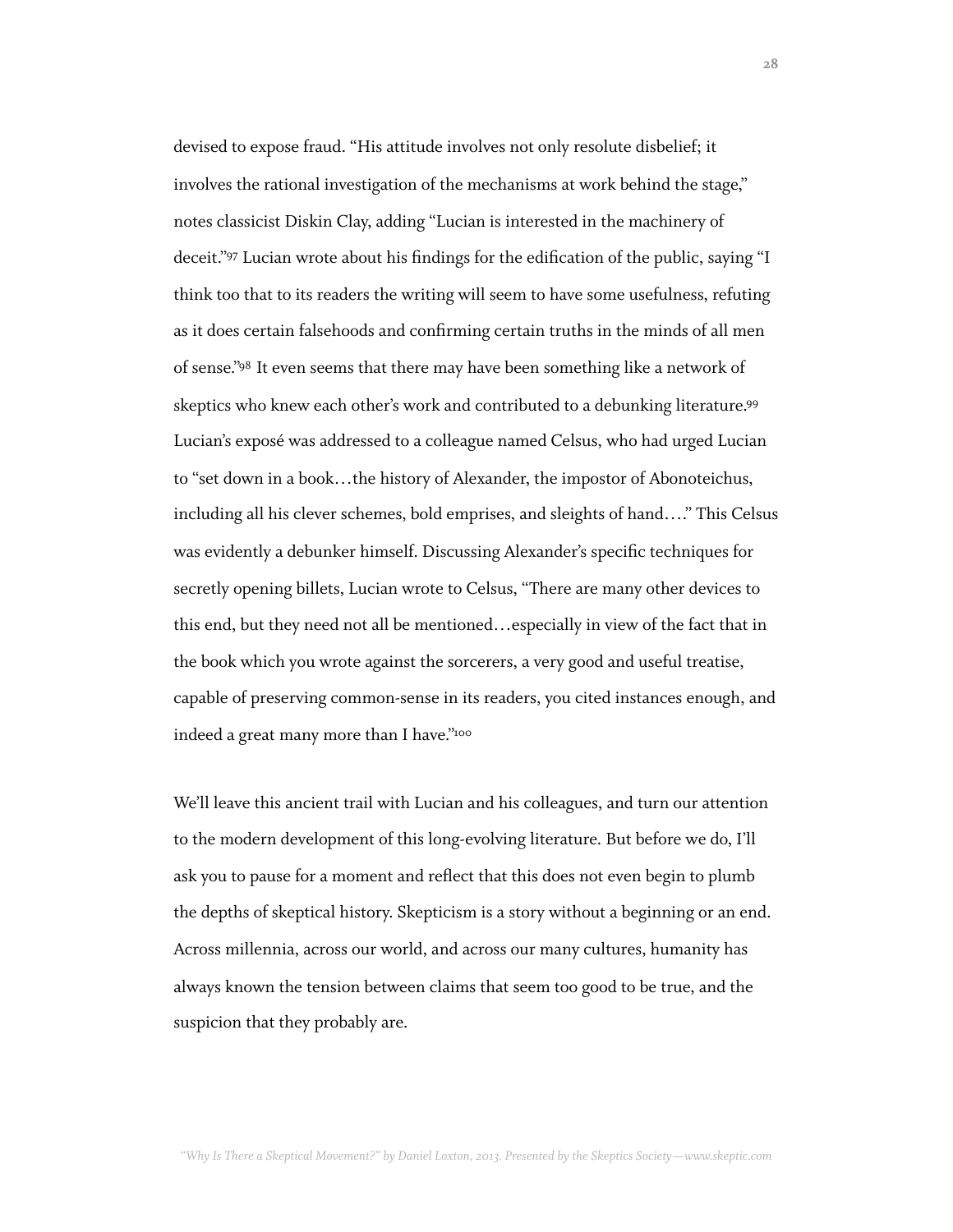## *Part Two: The Purpose of Scientific Skepticism*

### *Modern Skepticism's Unique Mandate*

If the critical study of paranormal claims extends back to antiquity, why do most skeptics consider the 1976 formation of the first successful North American skeptical organization, CSICOP, to be the "birth of modern skepticism" (at least for the English-speaking world)?

The difference is between the long-standing *genre* of individual skeptical writing, and the recognition that this scholarship collectively comprised *a distinct field of study.* With the creation of an organization to pursue that work (and soon the emergence of a global network of many such groups) came the accoutrements of any serious field: discussion of best practices; recognition of specialist expertise; periodicals for the publication of new research; infrastructure such as legal entities and buildings; and, eventually, even professional positions for full-time writers and researchers. Together—falteringly, at first, but together—these newly organized skeptics got to work on their unique mandate.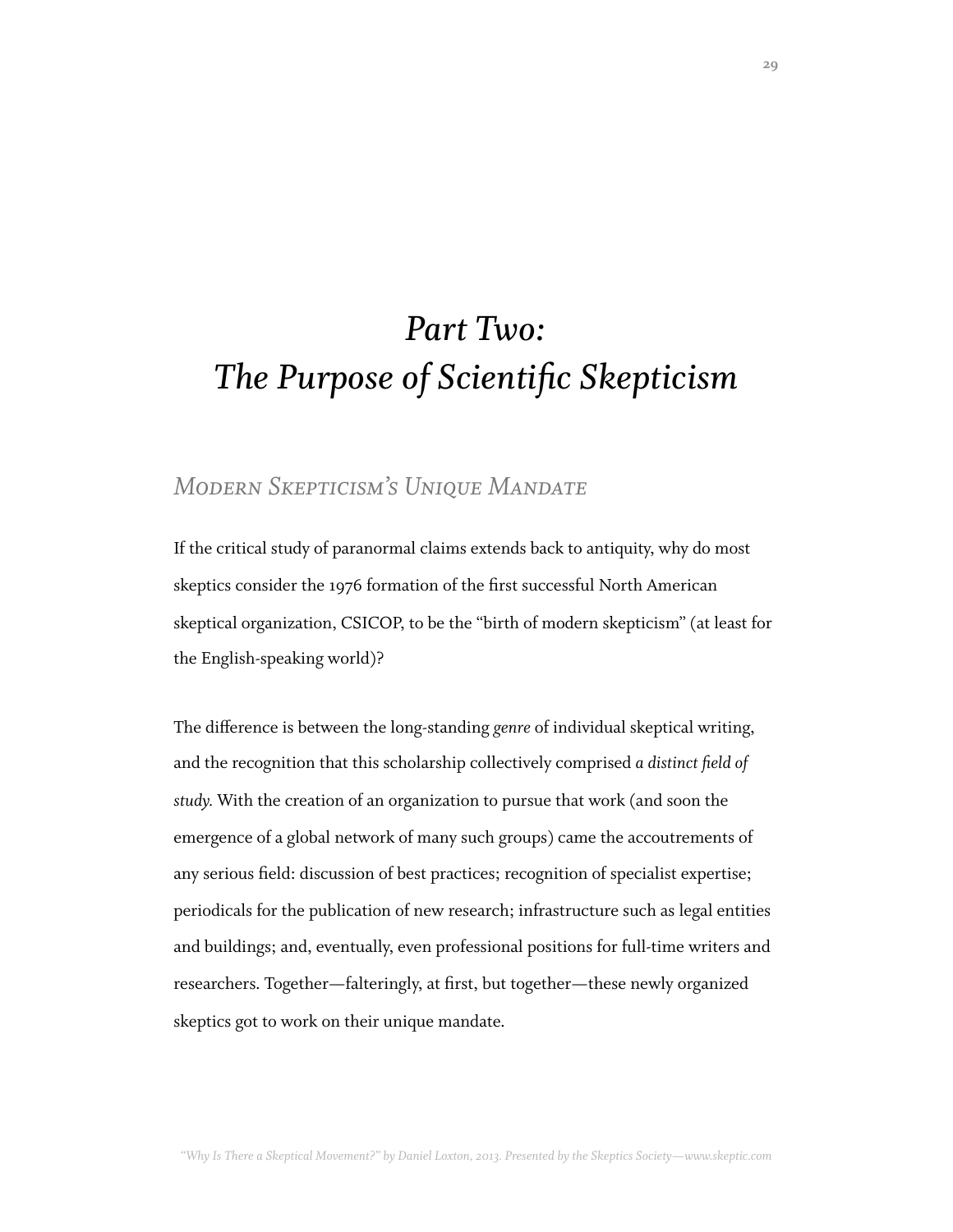To better appreciate the dimensions of that distinct mission—the much-discussed "scope" of scientific skepticism—it's necessary to consider the other movements, organizations, and scholarly fields that already existed in North America before CSICOP was formed:

*There was already an atheist movement.* Although the term "New Atheism" dates back only to 2005, American Atheists was formed in 1963[.101](#page-73-8) Thirteen years before the formation of CSICOP, atheist activists had already overturned school prayer in the United States Supreme Court—and of course the "Freethought" movement goes back much further. German Freethinkers who flowed into the United States in the mid-1800s established groups that still exist today. (The oldest I'm aware of is the Sauk County Freethinkers, established in 1852, whose first Speaker wrote that the means to "mental and moral freedom…are not 'supernatural and incomprehensible means of grace,' but the natural and comprehensible means by which a human being influences and inspires the mind and heart of his fellows—through speech, song, and the mutual exchange of opinions."<sup>102</sup>)

Being a part of that Freethought tradition, there were of course already humanist organizations and humanist media many decades before CSICOP was formed. In fact, CSICOP was a spin-off from the venerable American Humanist Association. It was conceived at an AHA conference<sup>[103](#page-73-10)</sup> as a distinct group with a distinct mandate. Founder Paul Kurtz recalled, "CSICOP was originally founded under the auspices of the *Humanist* magazine, sponsored by the American Humanist Association. But the Executive Council decided immediately that it would separately incorporate and that it would pursue its own agenda.["104](#page-73-11)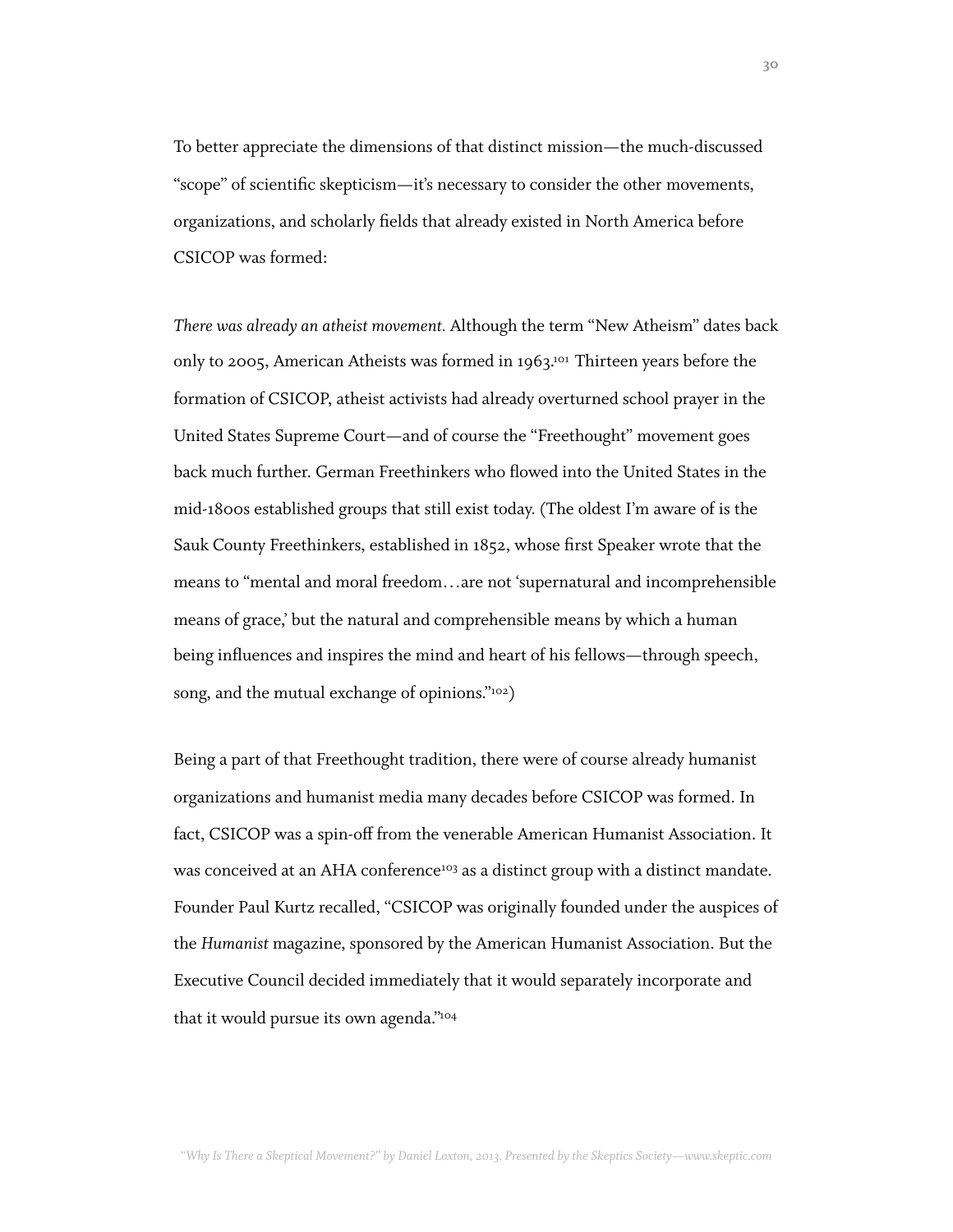Similarly, before CSICOP there were already groups and movements working to advance democratic ideals, civil rights, and feminism. There were already groups fighting for gay rights, for church-state separation, and against racial discrimination. There were already environmental groups.

Likewise, science advocates already existed. There were already science popularizers. Science education and science journalism were established professional fields before CSICOP came along.

CSICOP was even predated by an *existing movement to promote critical thinking* (a movement that still exists) known not-too-creatively as "the critical thinking movement."<sup>105</sup> Since the 1970s, this educator-driven pedagogical movement has been hard at work on a project that skeptics sometimes imagine we should invent: reforming education across all grade levels to teach critical thinking skills, in order to foster a more rational society. Without any particular contact with (or need for) the skeptical movement, the critical thinking community boasts its own non-profit organizations, technical literature, and decades of annual conferences.

With all those movements doing all that work, why bother forming CSICOP? If other movements already promoted humanism, atheism, rationalism, science education and even critical thinking, what possible need could there be for organizing an additional, new movement—a movement of people called "skeptics"?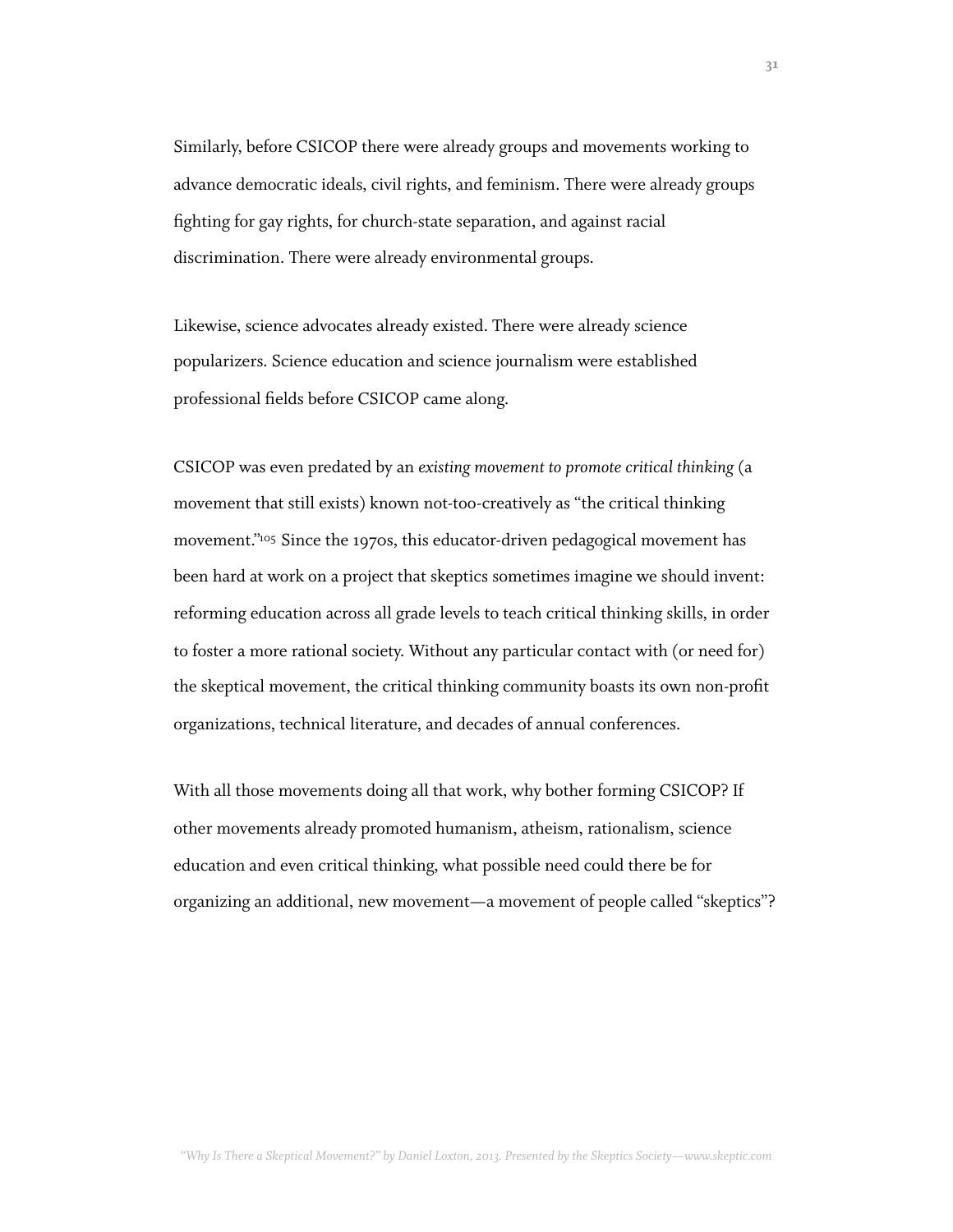#### *Scientific Investigation of Claims of the Paranormal*

CSICOP—and with it the global network of likeminded organizations that CSICOP inspired, such as the JREF and the Skeptics Society—was created with the specific yet ambitious goal of filling a very large gap in scholarship. The skeptical movement sought to bring organized critical focus to the same ancient problem that isolated, outnumbered, independent voices had been struggling to address for centuries: a virtually endless number of unexamined, potentially harmful paranormal or pseudoscientific claims ignored or neglected by mainstream scientists and scholars. "The gap means there is a danger that high-level scientific competence may not be applied in examining paranormal and fringe science claims," explained *Skeptical Inquirer* Editor Kendrick Frazier in 2001. "This is where I think CSICOP, the *Skeptical Inquirer,* and the skeptical movement in general come in. We help fill that gap. We are in effect a surrogate in that area for institutional science."  $106$  Many of the people who undertook the work of this newly organized skepticism were *personally motivated* by the social justice implications of this neglected gap in scholarship (shouldn't someone protect the sick from con artists?) but it was the *gap itself* that they organized to fix.

In 2001 Paul Kurtz recalled, "I am the culprit responsible for the founding of the Committee for the Scientific Investigation of Claims of the Paranormal. Why did I do so? Because I was dismayed in 1976 by the rising tide of belief in the paranormal and the lack of adequate scientific examinations of these claims.["107](#page-74-2) Setting the "rising tide" rhetoric aside (every generation of skeptic has interpreted the paranormal as posing a uniquely urgent problem in their time) the mandate at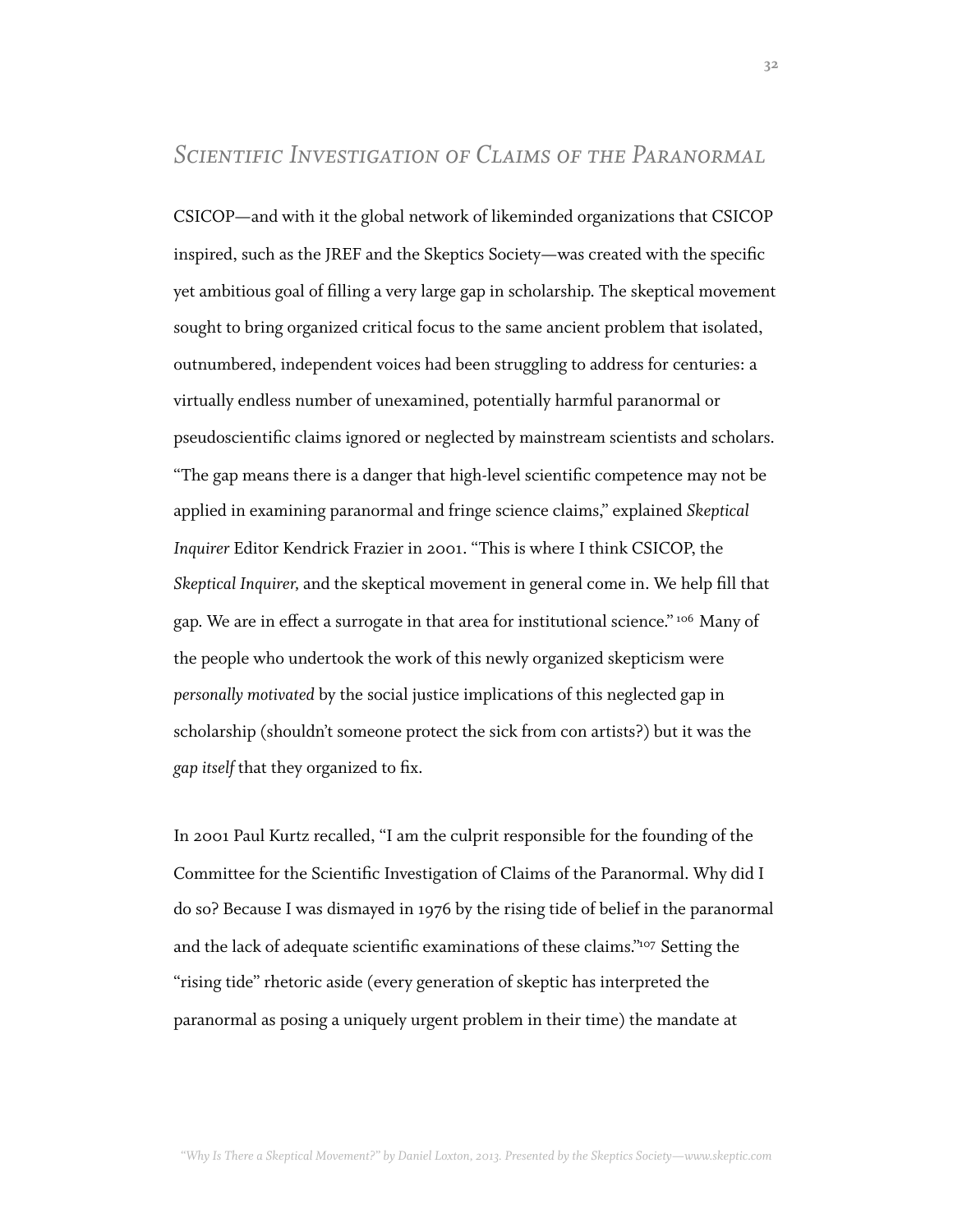CSICOP's inception was very clear. Organized skeptics would set aside *a priori* scoffing and strive to become honest brokers, actively working to learn what light the methods of science and scholarship could shine on the vast and longestablished portfolio of skeptical topics.

To that end, the scope of the skeptical project was explicitly defined as the investigation of *exclusively empirical claims*—not just additional opinion, not merely an attitude of doubt, and not simple sniping from the other side of the burden of proof. The first issue of North America's founding skeptical periodical was unapologetic about this just-the-facts mandate.

This journal, the official organ of the Committee for the Scientific Investigation of Claims of the Paranormal, is intended to communicate scientific information about the many esoteric claims that have shown a growing influence upon the general public, educational curricula, and scientific institutions themselves. … Finally, a word might be said about our exclusive concern with *scientific* investigation and *empirical* claims. The Committee takes no position regarding nonempirical or mystical claims. We accept a scientific viewpoint and will not argue for it in these pages. Those concerned with metaphysics and supernatural claims are directed to those journals of philosophy and religion dedicated to such matters[.108](#page-74-3)

That same inaugural issue of the magazine that would soon be renamed the *Skeptical Inquirer* amplified that "the purpose of the Committee is not to reject on *a*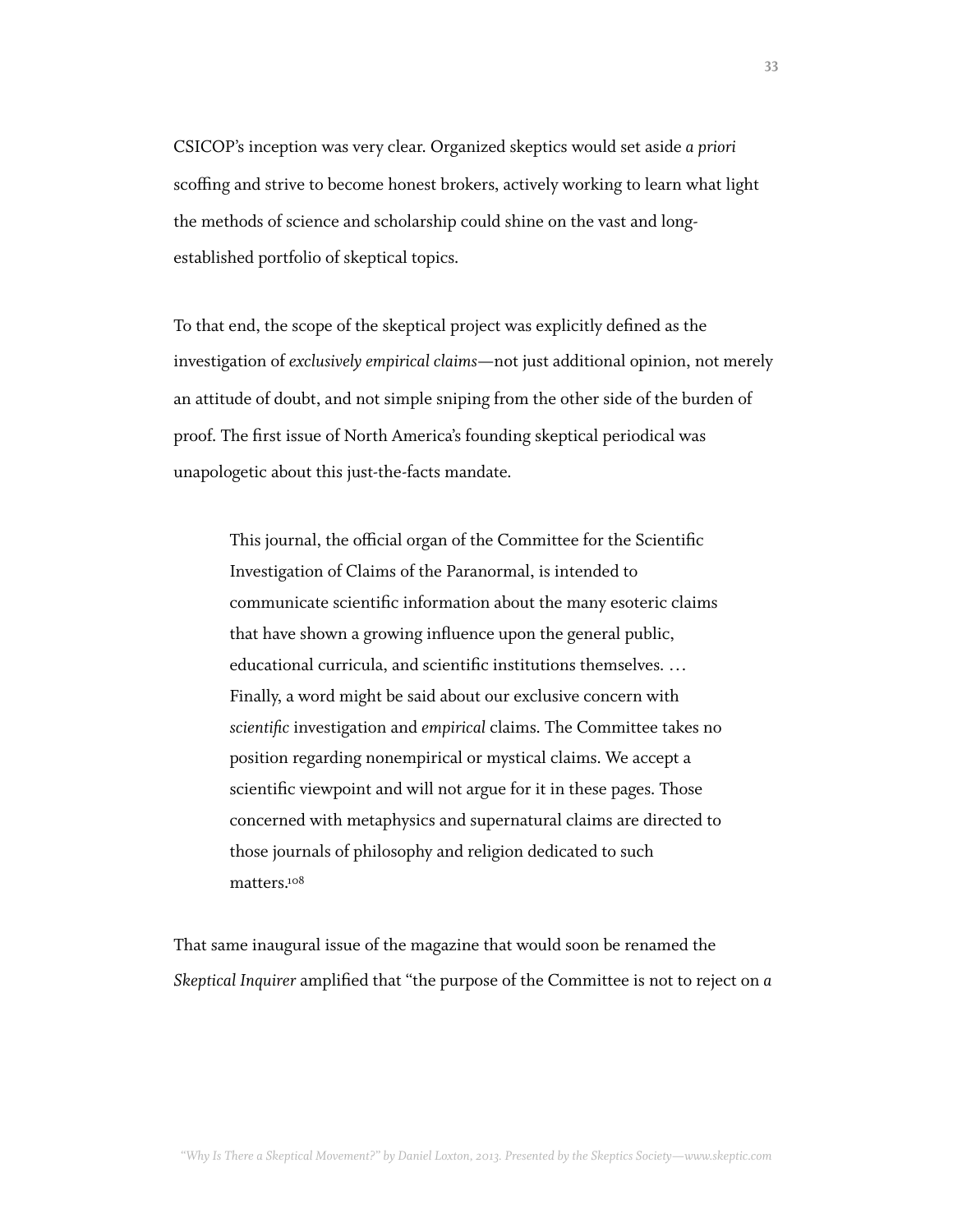*priori* grounds, antecedent to inquiry, any or all claims, but rather to examine them openly, completely, objectively, and carefully.["109](#page-74-4)

Think about the sheer, sustained toil this aspiration called for. After all, it's not easy to be open-minded about every bizarre question to come down the pike, let alone to try to solve them all—and it doesn't get easier after you've seen a thousand similar claims come to nothing. Nonetheless, although skepticism is often denigrated as a club for scoffers (even, if you will, "scoftics"<sup>110</sup>), the goal for CSICOP was the opposite of armchair debunking. Kurtz explained in 1985:

How shall people in the scientific and academic community respond to the challenge of paranormal claims? The response should be, first and foremost, 'By scientific research.' In other words, what we need is open-minded, dispassionate, and continuing investigation of claims and hypotheses in the paranormal realm. … The dogmatic refusal to entertain the possibility of the reality of anomalous phenomena has no place in the serious scientific context. The hypotheses and data must be dealt with as objectively as possible, without preconceived ideas or prejudices that would mean the death of the scientific spirit.<sup>111</sup>

Organized skepticism was thus not the place for people to talk big about their beliefs or their disbeliefs, but instead to ante up concrete evidence one way or the other. As Kurtz bluntly concluded, "proof or disproof is found by doing the hard work of scientific investigation." After all, opinions are like noses<sup>112</sup>—everyone's got one, and *everyone already had one without organized skepticism.* Scientific skeptics set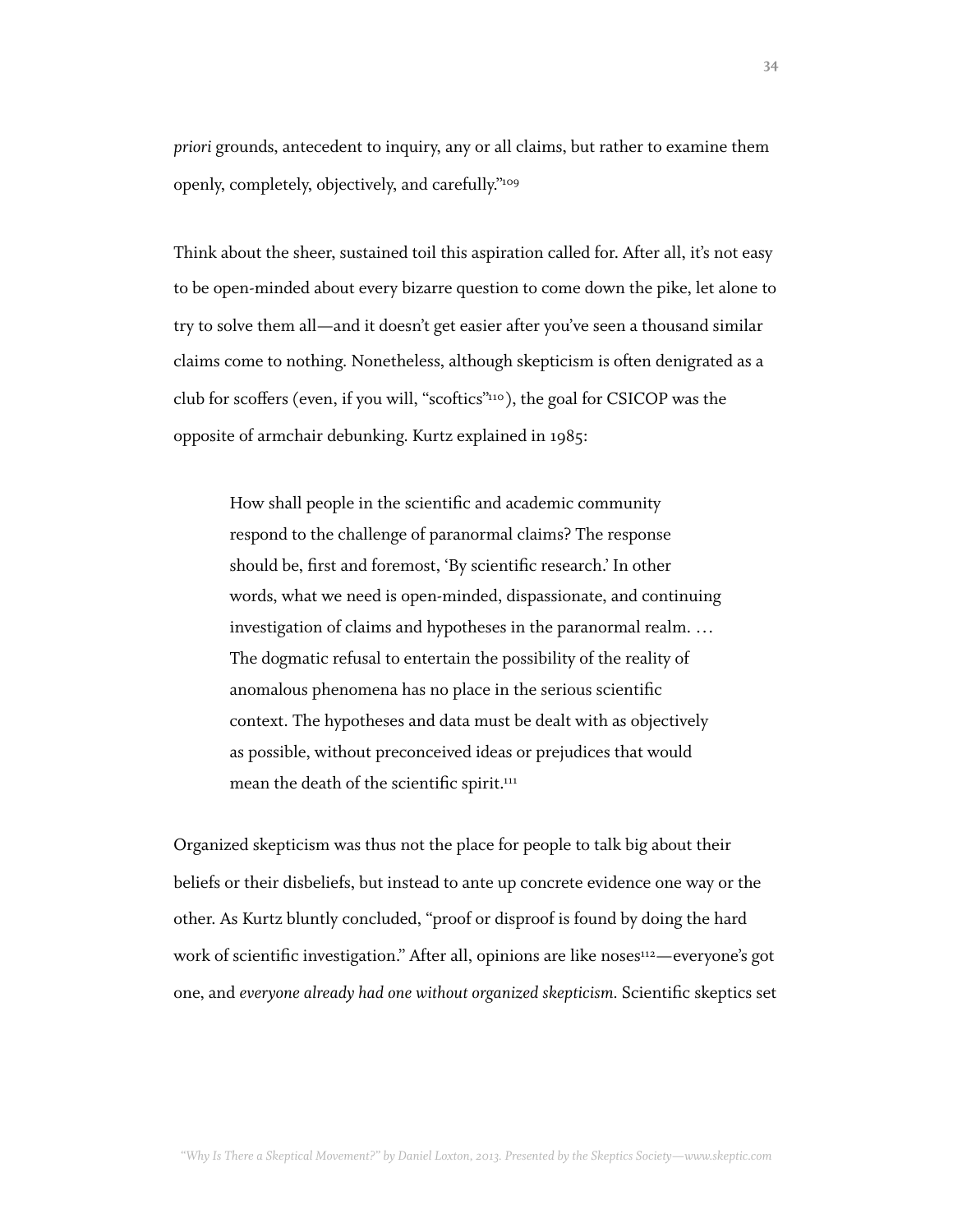out to discover and provide something more useful: demonstrable, verifiable facts on which the public could rely.

CSI's "follow the evidence" approach (I hope I may be forgiven for hearing hits by *The Who* in my head when attaching the word "evidence" to CSICOP's new name) became the enduring engine for an organization, which grew into a network of organizations, which grew into a movement. When I discovered skepticism (over 20 years ago) the empirical "testable claims" approach had been long established as the skeptical movement's central unifying principle—as central to skepticism as evolution is to biology[.113](#page-74-8) The Skeptics Society, for example, was from the outset committed to this scientific framework. "With regard to its procedure of examination of all claims, the Skeptics Society adapts the scientific method,"<sup>114</sup> affirmed the first issue of *Skeptic* magazine in 1992. "The primary mission of the Skeptics Society and *Skeptic* magazine," Michael Shermer emphasized elsewhere, "is the investigation of science and pseudoscience controversies, and the promotion of critical thinking. We investigate claims that are testable or examinable.["115](#page-74-10) The sheer overwhelming practicality of concentrating on the investigable<sup>116</sup> aspects of paranormal claims—of investigating those things *which can be investigated* inspired a generation of skeptics like me. As Steven Novella and David Bloomberg explained in 1999, "The position of scientific skepticism is consistent, pragmatic, and allows the skeptical movement to precisely and confidently define the focus of its mission.["117](#page-74-12)

It was also the best guarantee of skepticism's integrity. When skepticism serves up opinion, it is just more noisy punditry. When skepticism can be counted on to

*"Why Is There a Skeptical Movement?" by Daniel Loxton, 2013. Presented by the Skeptics Society—www.skeptic.com*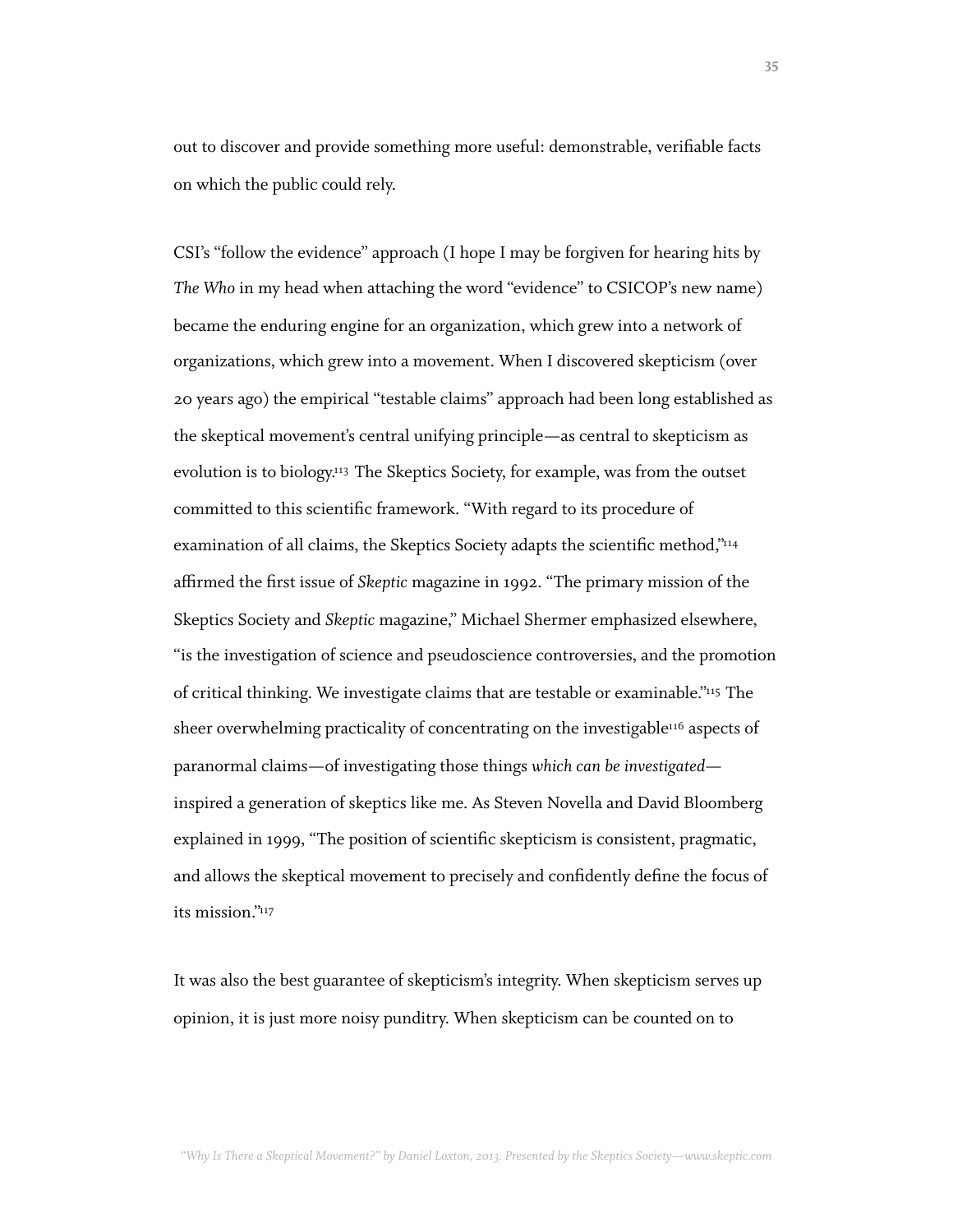deliver the demonstrable facts, it becomes, like *Consumer Reports*, a useful public service.

### *"Testable Claims" is Not a "Religious Exemption"*

Skeptics like Steven Novella insist that sticking to the realm of science is "about clarity of philosophy, logic, and definition["118](#page-74-13) rather than strategic advantage or intellectual cowardice[,119](#page-75-0) but some critics find this position unsatisfying—or even suspicious. What are we to make of accusations that skepticism's "testable claims" scope is a cynical political dodge, a way to present skeptics as brave investigators while conveniently arranging to leave religious feathers unruffled? Like the other clichés of my field ("skeptics are in the pocket of Big Pharma!") this complaint is probably immortal. No matter how often this claim is debunked, it will never go away.

Nonetheless, it is grade-A horseshit. It's become a kind of urban legend among a subset of the atheist community—a misleading myth in which a matter of principle is falsely presented as a disingenuous ploy. There is (and this cannot be emphasized enough) *no "religious exemption" in skepticism.* Skeptics *do* and *always have* busted religious claims.

That's so important and so often misunderstood that I'm going to repeat it: collectively, *scientific skepticism has never avoided claims because they are religious in nature*—not for political expediency, not to "coddle" anyone, and not for any other reason. As magician Jamy Ian Swiss (founder of the New York Skeptics) explained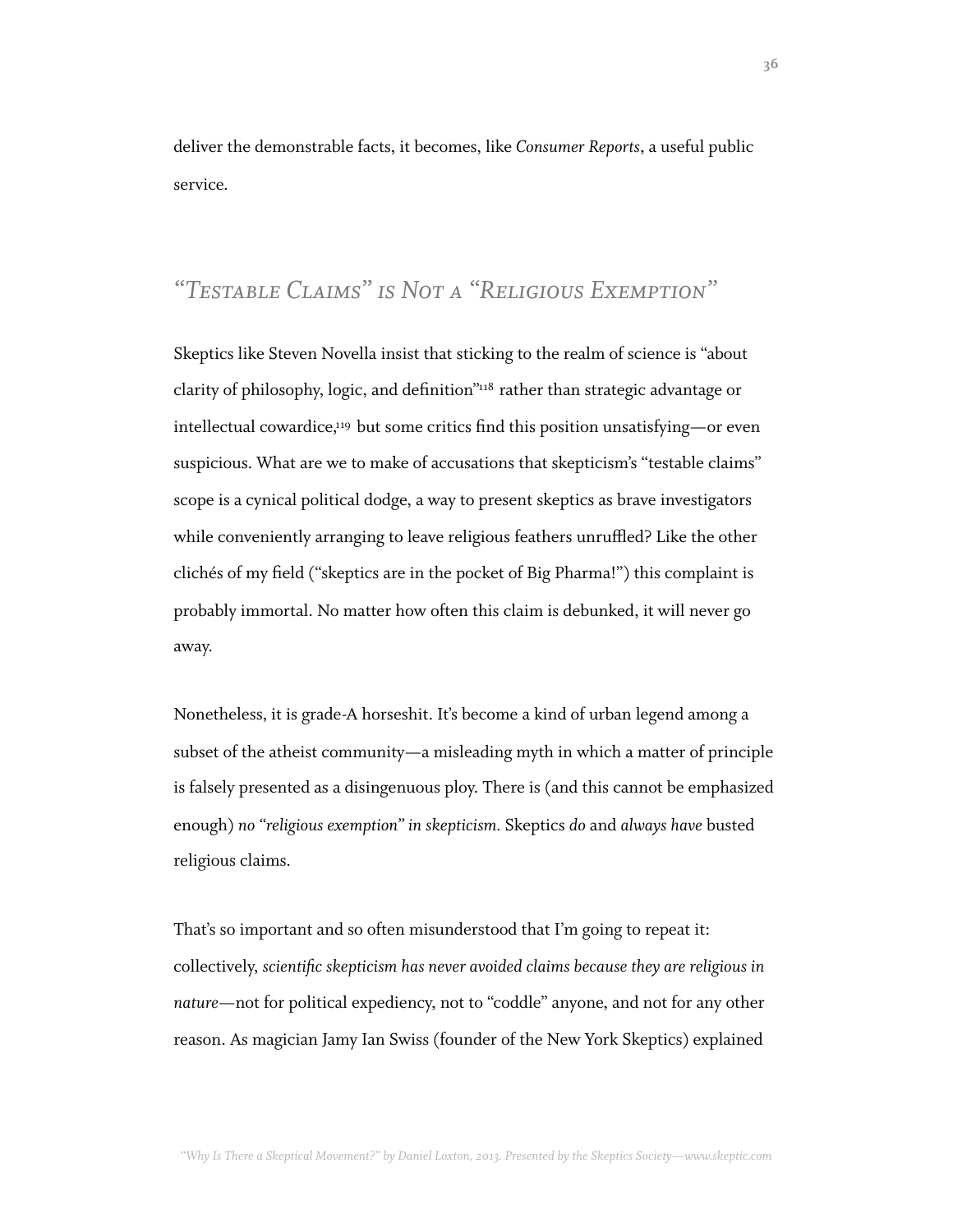in a thundering main stage speech at the James Randi Educational Foundation's Amazing Meeting 2012 conference, the notion that skeptics grant religion "any sort of special pass…is not only a weak position, I don't think it's a real position. It's an imaginary one. It's one I only seem to hear or see as a straw man that atheist activists accuse skeptics of promoting.["120](#page-75-0) Let me amplify that still further: anyone who makes the argument that the testable claims scope is a deliberate ploy to "avoid offending the religious" is either unfamiliar with the literature of scientific skepticism, or chooses to misrepresent it.

Now, here's what actually *is* true: scientific skeptics investigate claims that *can be investigated* (religious or otherwise) and we set aside claims that *cannot be investigated* (again, religious or otherwise). The "religious" part is irrelevant. It comes up on both sides of the testability equation, so just cross it out and forget about it. The only relevant distinction is simply *whether empirical evidence is possible.* If we can't collect evidence, then tough—we can't. If we *can* collect evidence, then we do, regardless of whom that evidence may offend.

"If someone says she believes in God based on faith," clarified Michael Shermer, "then we do not have much to say about it. If someone says he believes in God and he can prove it through rational arguments or empirical evidence, then, like Harry Truman, we say 'show me.'["121](#page-75-1)

The textbook example of the testable claims scope applied to religion by scientific skeptics is James Randi's exceedingly public humiliation of Peter Popoff, a popular Christian minister. Popoff's multi-million-dollar ministry was built on his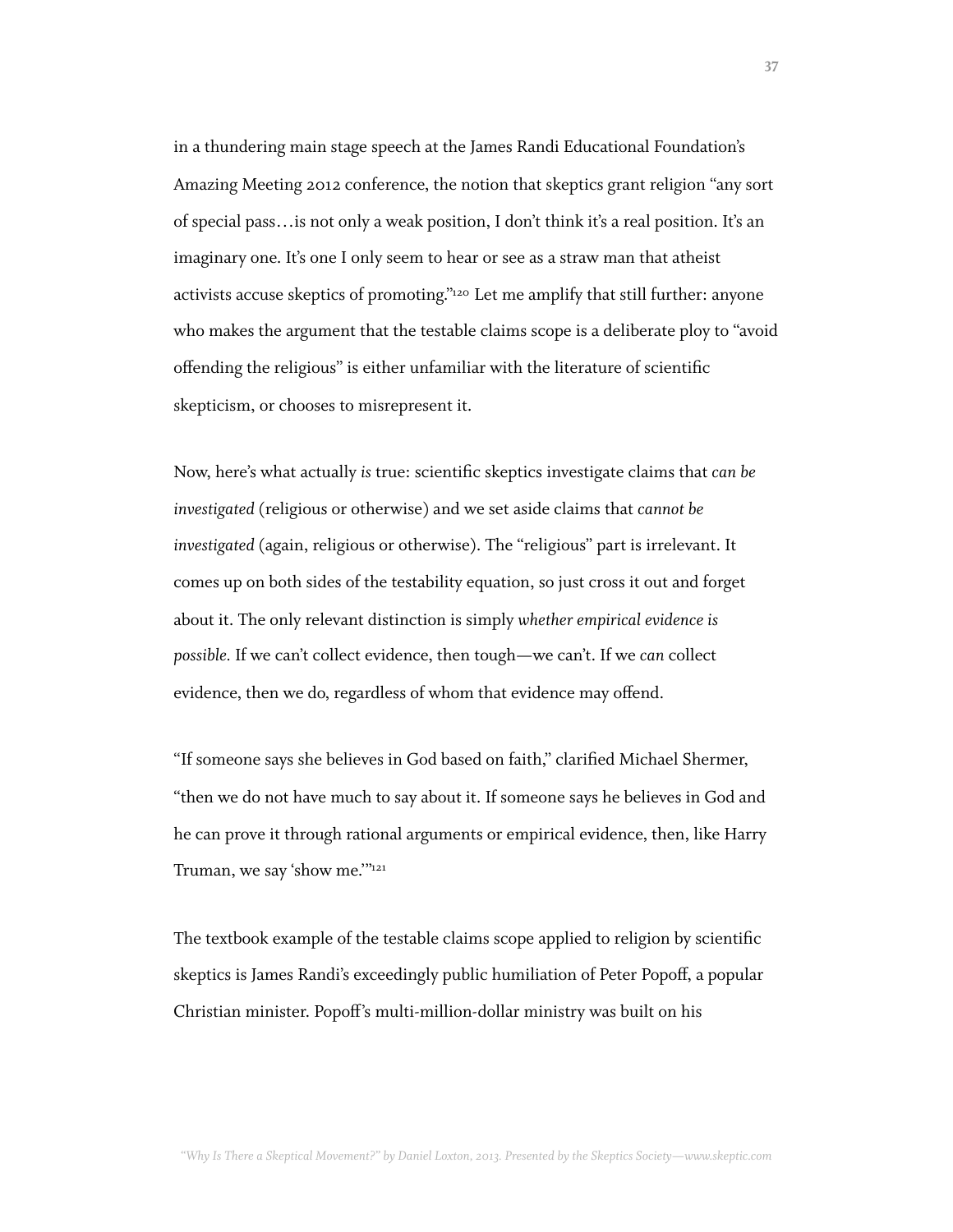reputation as a faith healer who received (it appeared) miraculous knowledge about the medical health and personal details of the faithful in the audience.

Where an atheist activist might have railed against the *a priori* implausibility of these performances, Randi and his allies (from the Houston Society to Oppose Pseudoscience,<sup>122</sup> the Society of American Magicians, and the Bay Area Skeptics<sup>123</sup>) instead took scientific skepticism's much more concrete path: they broke Popoff's schtick down to its testable components, *and then literally tested them.*

This point is worth highlighting. A lot of the work of "scientific skepticism," such as my own historical sleuthing, is "scientific" only in the broadest sense: it is critical, evidence-based, and works within an empirical framework. But Randi's 1986 Popoff investigation involved *direct hypothesis testing* (and, hell, even machines that go beep). Setting aside untestable metaphysical speculations, Randi's team hypothesized that Popoff's information was harvested directly from the audience. They tested this by seeding the audience with skeptical activists. Randi explained that before his dedicated group of volunteers distributed themselves throughout the audience,

I instructed them to allow themselves to be approached, and to give out incorrect names and other data whether they were "pumped" by questioners, asked to fill out healing cards, or both. They were told to supply slightly different sets of information to the two data inputs, so that if any of them were "called out" we could tell from the incorrect information just which method had been used[.124](#page-75-4)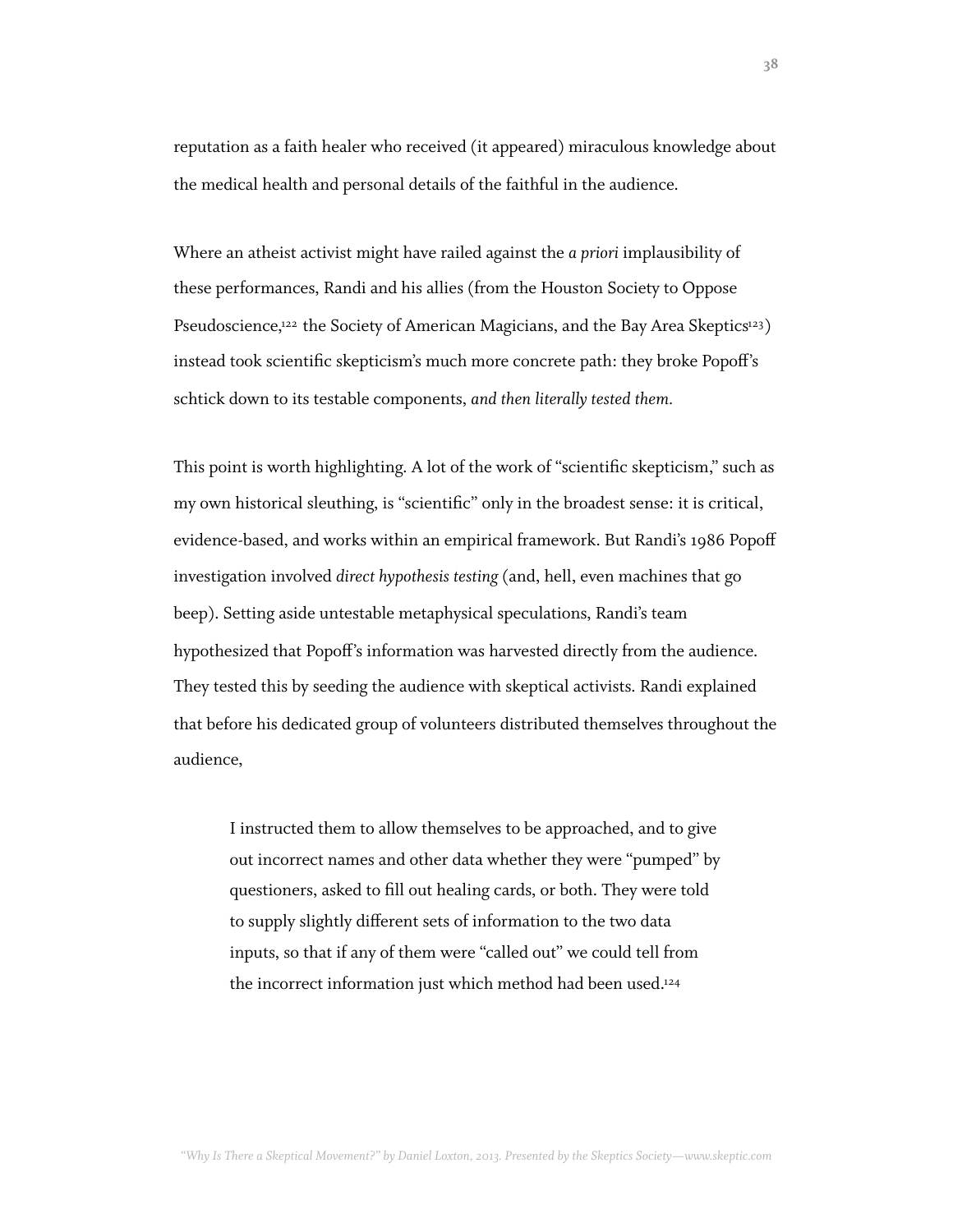Sure enough, Popoff called out Randi's people by their false names, and fed back their planted, bogus information. Armed with this result, Randi and his colleague Steve Shaw (a skeptic and professional magician who performs under the name Banachek<sup>[125](#page-75-5)</sup>) further hypothesized that this information was passed to Popoff electronically.

When Steve and I saw Popoff dashing up and down the aisles calling out as many as 20 names, illnesses, and other data, one after the other, we knew something more than a mnemonic system was at work. I said to Steve, "You know what to do?" He replied: "Yep. I'll go look in his ears." And he did, almost bowling the evangelist over as he bumped up against him to get a good look. Steve saw the electronic device in Popoff's left ear. When he reported this to me, I knew what my next step would be.<sup>126</sup>

The following week, Randi, the Bay Area Skeptics, and an electronics specialist named Alexander Jason were ready for Popoff's performance in San Francisco. The night before Popoff's event, Jason scanned the radio frequencies active at the same auditorium. With those frequencies saved and filtered out, Jason and Bay Area Skeptics founder Robert Steiner were easily able to dial in to the Popoff operation's radio frequency.<sup>127</sup> Tape rolling, the team recorded Popoff's wife secretly feeding him harvested information about members of the audience, which he fed back the audience as an apparent miracle. Popoff was caught red-handed.

Randi revealed this incontrovertible evidence on network television, on the *Tonight Show with Johnny Carson, airing videotape from the Popoff event with the secret* radio transmission overlaid for the television audience to hear. Ouch. The scandal

*"Why Is There a Skeptical Movement?" by Daniel Loxton, 2013. Presented by the Skeptics Society—www.skeptic.com*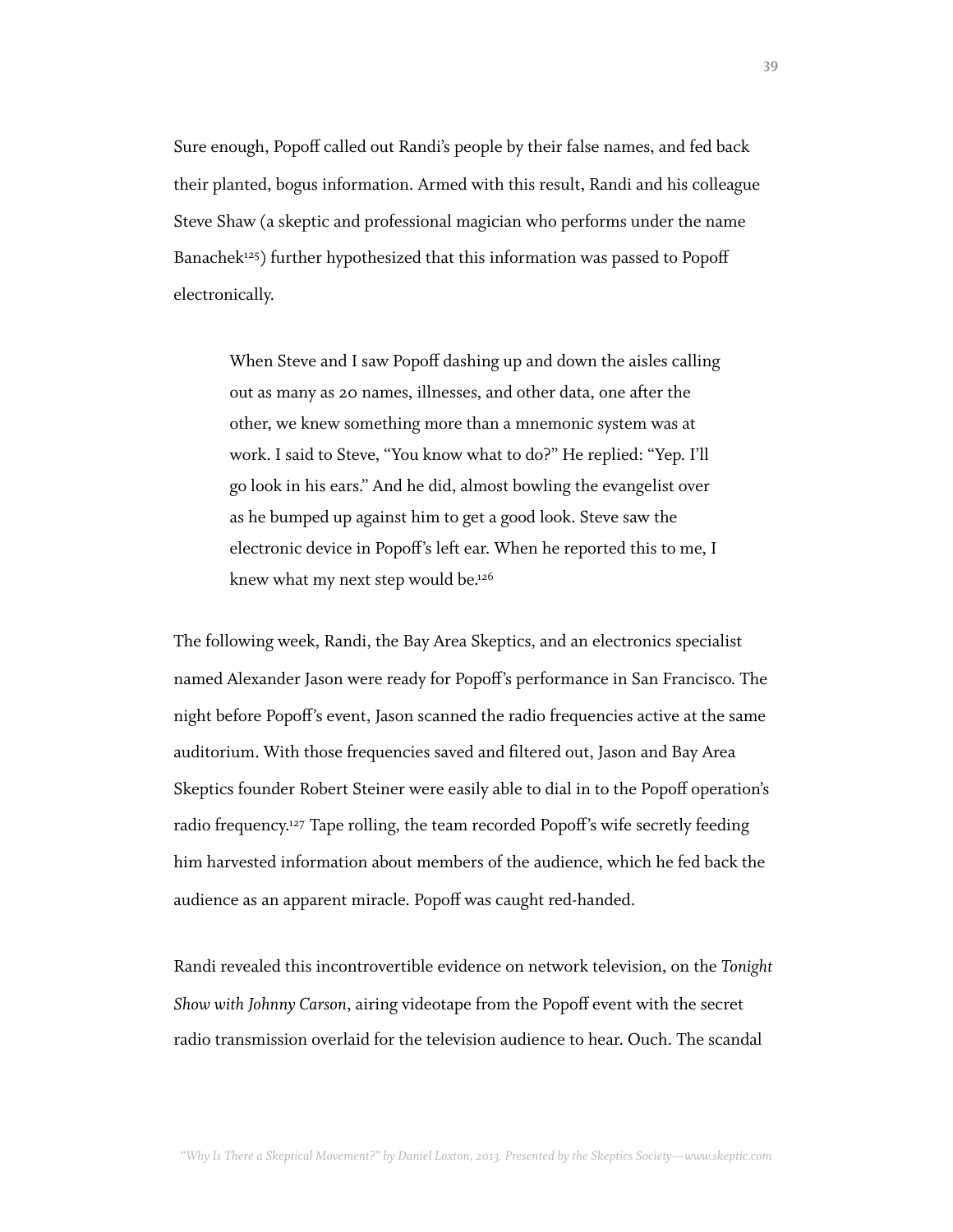broke the back of this popular Christian ministry: Popoff declared bankruptcy in 1987. (After a period of humiliated obscurity, Popoff built a new ministry—now even more profitable. Randi reflected in a 2007 *Inside Edition* interview that this was not surprising: "Flim flam is his profession. That's what he does best: he's very good at it, and naturally he's going to go back to it.["128\)](#page-75-8)

Scientific skeptics accept scientific limits. These limits are not conjured up to annoy people, nor adopted for strategic convenience; they're simply baked into the nature of science. "If it is not measurable even in principle," Michael Shermer explained, "then it is not knowable by science."<sup>129</sup>

Contrary to common misconception, this empirical standard is not something skeptics apply only to claims that are considered sacred in modern traditions. *The exact same scientific/non-scientific distinction applies to all claims, regardless of their content.* Steven Novella explained yet again in 2010, "It is absolutely not about ghosts vs holy ghosts…. Any belief which is structured in such a way that it is positioned outside the realm of methodological naturalism by definition cannot be examined by the methods of science." Novella went on: "The content of the beliefs, however, does not matter —it does not matter if they are part of a mainstream religion, a cult belief, a new age belief, or just a quirky personal belief. If someone believes in untestable ghosts, or ESP, or bigfoot, or whatever—they have positioned those claims outside the realm of science.["130](#page-75-10) Science is not able to demonstrate that undetectable metaphysical ghosts do not exist; only that *detectable* ghosts appear not to, and that many alleged hauntings have other explanations. We cannot determine whether or not homeopathic preparations are really "dynamized" with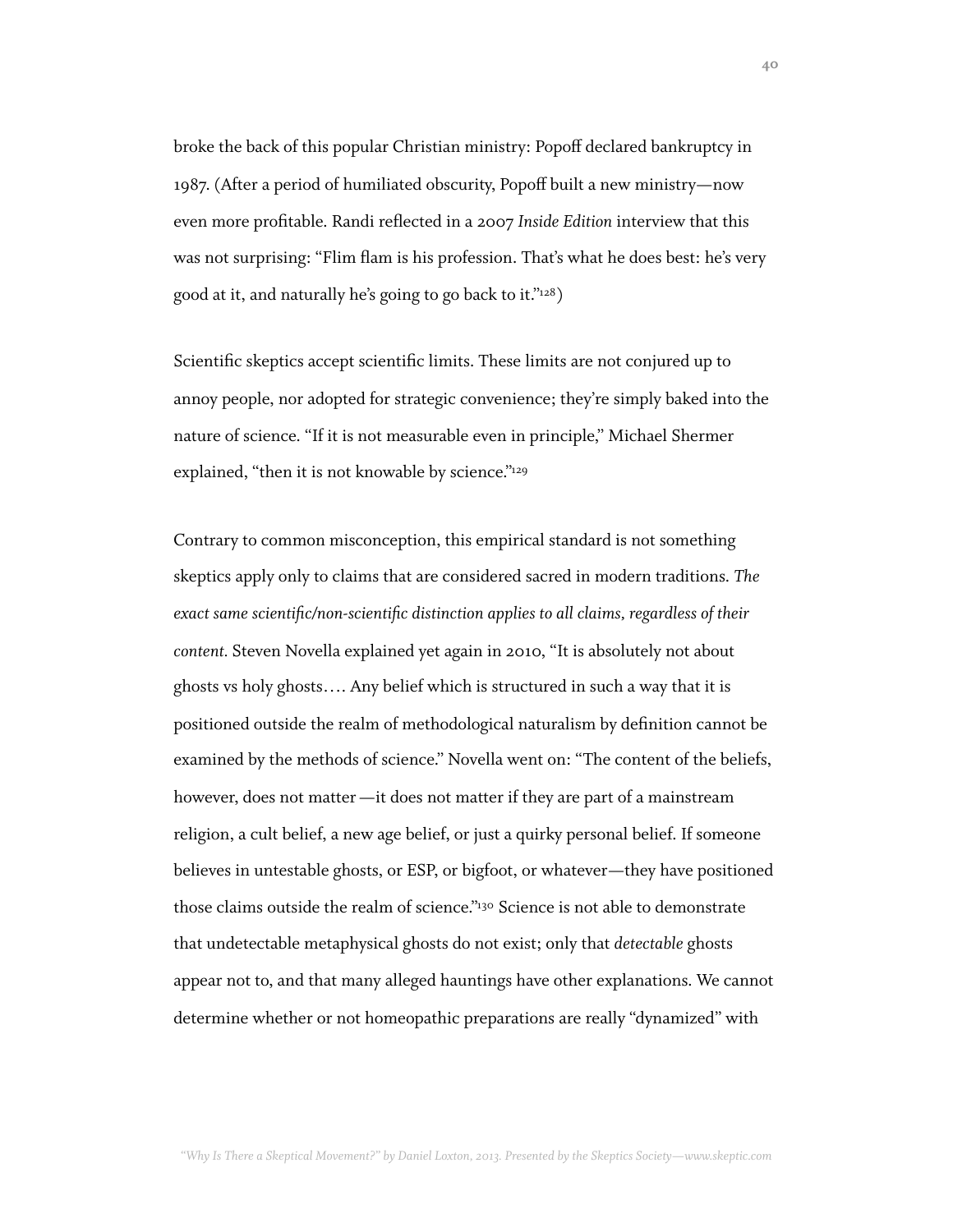undetectable vitalistic energy; we can discover whether they have greater treatment effects than a similarly administered placebo. We can't demonstrate that we ought to value liberty above the common good, or value security over liberty. We can't demonstrate that taxation is slavery, or that the means of production should be in the hands of the worker. We can't demonstrate that there is no afterlife, or that gay marriage is morally good, or that Kirk is better than Picard. We cannot demonstrate that Carl Sagan's neighbor has no invisible, undetectable dragon in his garage—but only proceed, as a methodological matter, on the basis that we are unable to discern any difference between an undetectable dragon and no dragon at all. Are untestable dragons ontologically identical to non-existent dragons? That's a question for bong hits in freshmen dorms. Science can't tell, and doesn't care.

Individual skeptics may have opinions about all those philosophical matters, but none of these are questions science can answer. As Novella and Bloomberg explained, "science can have only an agnostic view toward untestable hypotheses. A rationalist may argue that maintaining an arbitrary opinion about an untestable hypothesis is irrational—and he may be right. But this is a philosophical argument, not a scientific one.["131](#page-75-11)

Irrational or not, like everyone else, I hold many strong and (I feel) well-reasoned philosophical opinions. Those are not scientific conclusions—they are opinions grounded in my personal values. I'll fight for them, but it would be dishonest for me to promote them while waving a "science-based" banner. Skeptics have a word for people who imply scientific authority for their non-scientific beliefs: "pseudoscientists."

*"Why Is There a Skeptical Movement?" by Daniel Loxton, 2013. Presented by the Skeptics Society—www.skeptic.com*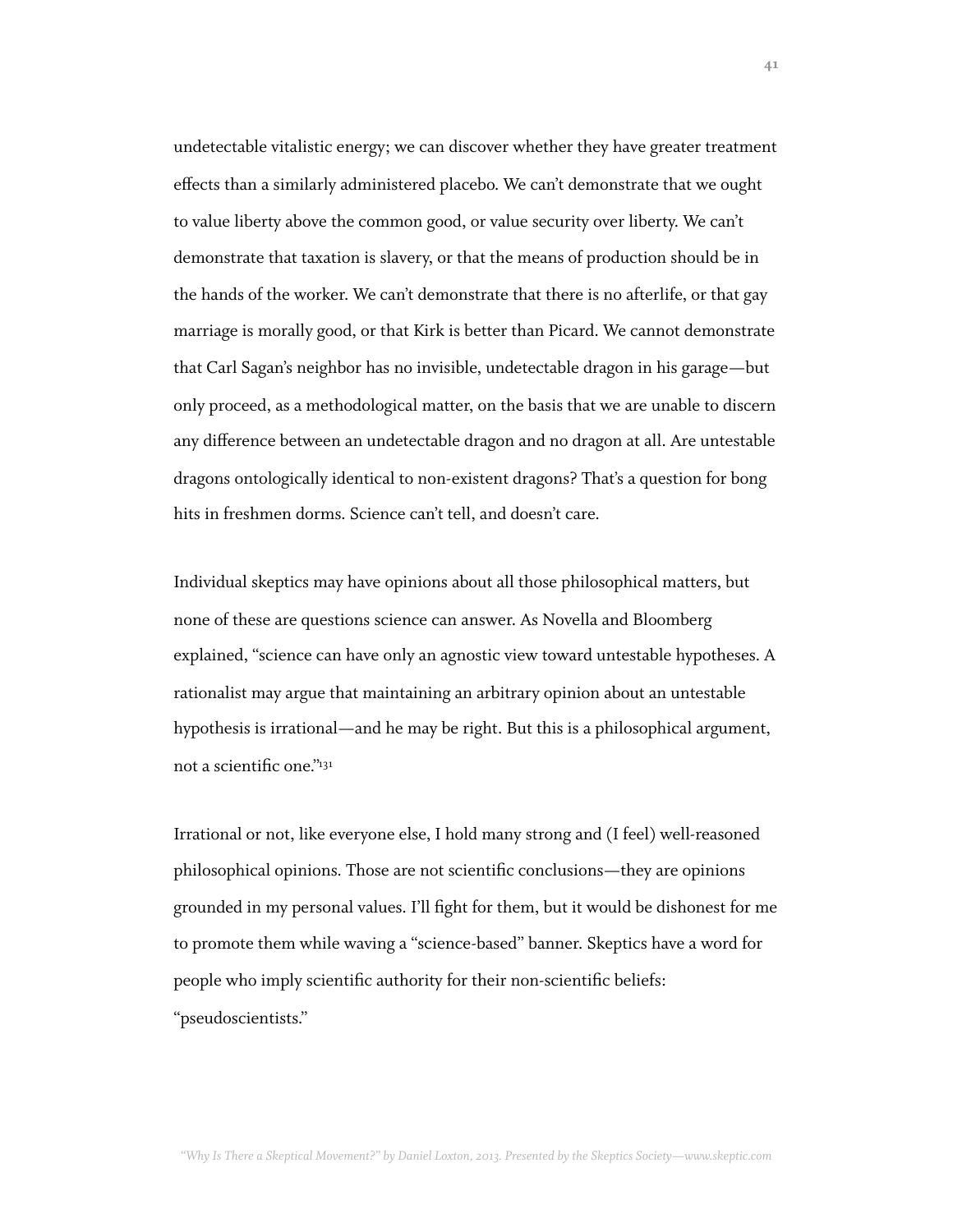### *Skeptics are Not Everythingologists*

Accepting that any and all "testable claims" are *in principle* within the scope of scientific skepticism—and that untestable claims are, for reasons of principle (though also practicality) outside that scope—does it follow that skeptics should take the initiative to wade into mainstream scientific or academic controversies? Certainly we have often explored controversial areas beyond the paranormal, provided that those areas made testable claims. "The Skeptics also believe that science and rational skepticism can and should be applied to certain claims in the social sciences," affirmed Michael Shermer in 1992, "including testable statements made in such fields as psychology, sociology, economics, and political science.["132](#page-75-12)

But does this broad critical exploration have practical limits? Reading a blog post about the scope of skepticism, I once happened to notice this sentiment expressed in one commenter's response: "the skeptical movement should strive to become the Snopes of all reality." Of all reality? This caught my eye—not only because it seems a little ambitious, but because I have often heard similar sentiments in recent years. In 2006, for example, CSICOP co-founder Paul Kurtz attempted to reposition the venerable organization as standing for "science, reason, and free inquiry in every area of human interest.["133](#page-75-13) Not to put too fine a point on it (and of course Kurtz understood this practical issue [134\)](#page-75-14) but there are a *lot* of areas of human interest. Even assuming the "limited" scope of testable claims (a scope some newer skeptics are loathe to accept) it's worth asking what such a sprawling mandate—essentially, the critical study of *every knowable fact*—looks like in practical terms.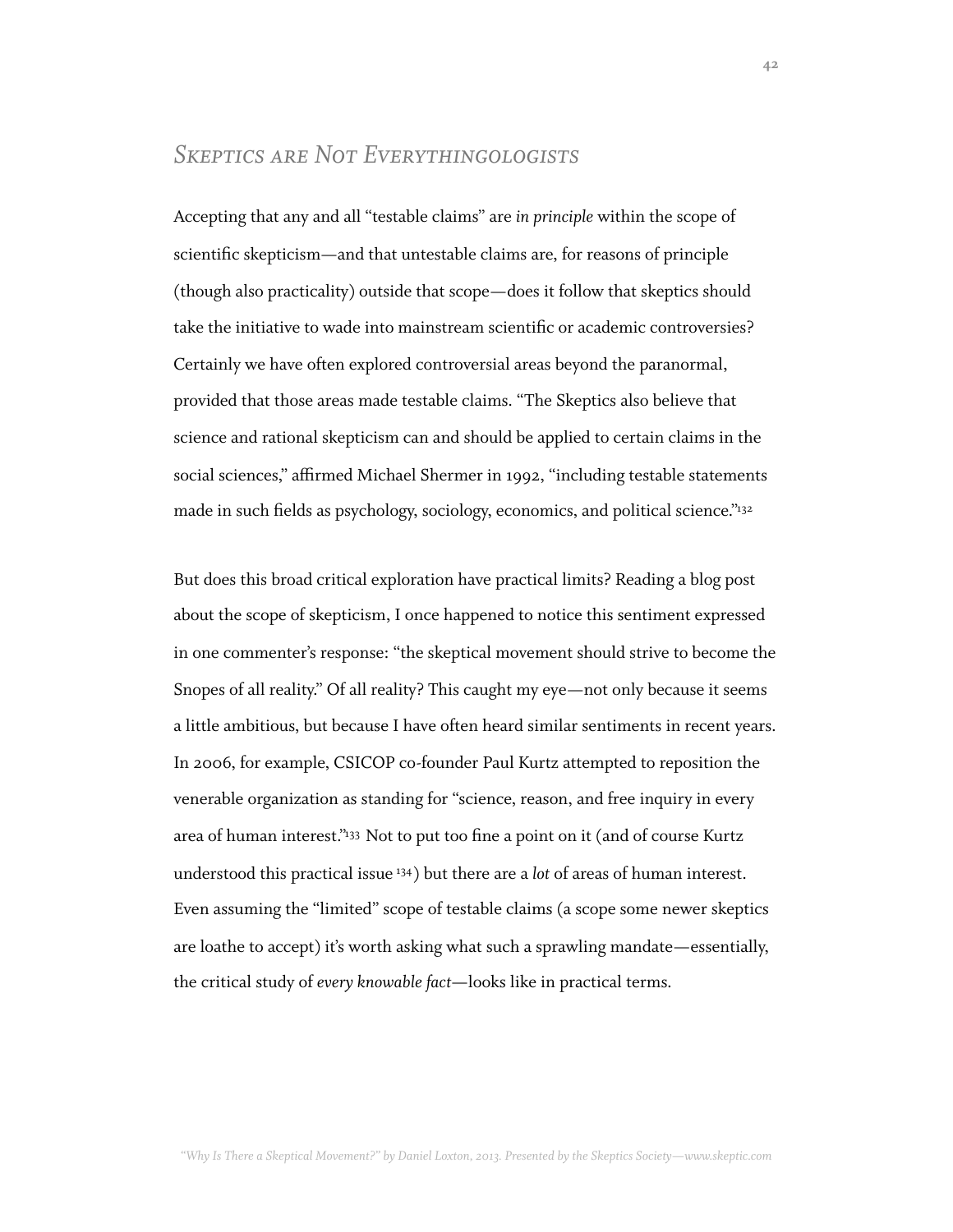For centuries, skeptics have regarded it as a very bad sign when otherwise smart people weigh in on expert topics outside their own areas of expertise. In 1672, *Pseudodoxia Epidemica* author Thomas Browne included this among his many warnings about arguments from authority*.*

Again, a testimony is of small validity if deduced from men outside of their own profession; so if Lactantius affirm the figure of the Earth is plain, or Austin deny there are antipodes; though venerable Fathers of the Church, and ever to be honored, yet will not their Authorities prove sufficient to ground a belief thereon.<sup>135</sup>

Lactantius was a flat-Earth-believing Christian advisor to the Roman Emperor Constantine, singled out centuries later for a sharp rebuke by Copernicus. In 1543, Copernicus wrote that he would disregard sniping from "babblers who claim to be judges of astronomy although completely ignorant of the subject," and scathingly noted that "Lactantius, otherwise an illustrious writer but hardly an astronomer, speaks quite childishly about the earth's shape, when he mocks those who declared that the earth has the form of a globe. Hence scholars need not be surprised if any such persons will likewise ridicule me. Astronomy is written for astronomers."<sup>136</sup>

Modern skeptics are very familiar with outsider contrarianism, and with the mischief it can cause. Hardly a day goes by here at *Skeptic* magazine without our getting letters from non-experts who feel they have blown the lid off evolution, Relativity, or some other major scientific theory or branch of expert knowledge. In 2006, for example, we received a press release asking, "What if the next groundbreaking discovery that changes the way we view science and geology is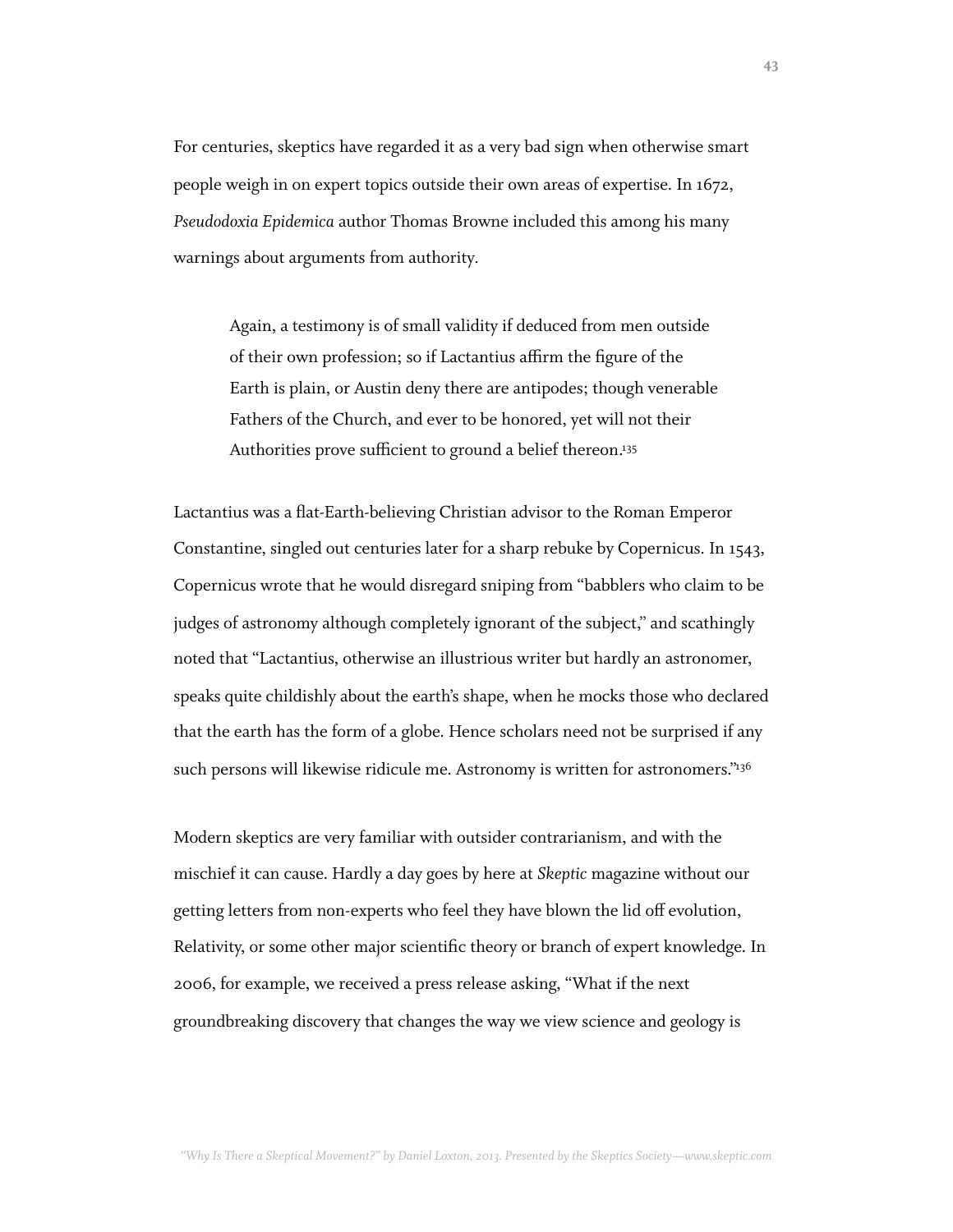spearheaded by someone outside the field?" The release promoted the idiosyncratic view of comic book artist Neal Adams, who believes "that the Earth was once smaller and somehow it grew. The surface, or crust, simply cracked apart, and the cracks opened up, producing new thin surface, a young surface. In this case the continents didn't move at all. They stayed where they were and moved outward."[137](#page-76-2) As an illustrator myself (and a comics fan) I can attest that Mr. Adams earned every bit of his luminous professional reputation—but his profession is *illustration*, not geology. Expertise in one field does not make us experts in other, unrelated fields. Similarly outside their fields are hydrologists who attempt to debunk evolution, actors who seek to overturn the conventional view of the 9/11 events, comedians who promote contrarian theories about alleged new side effects of vaccination, and even famous biologists who deny the existence of HIV without benefit of relevant specialization. In all such cases, the combination of contrarian opinions, high certainty, and insufficient domain specific expertise adds up to a major, screaming red flag. Paleontologist Donald Prothero has termed the phenomenon of respected scientists blundering beyond their field of knowledge "the Linus Pauling Effect":

The great Linus Pauling may have won two Nobel Prizes, but his crazy idea that megadoses of Vitamin C would cure nearly everything seems to have died with him. William Shockley may have won a Nobel for his work on transistors, but his racist ideas about genetics (a field in which he had no expertise) should never have been taken seriously. Kary Mullis may have deserved his Nobel Prize for developing the polymerase chain reaction, but that gives him no qualifications to speak with authority on his unscientific ideas about AIDS denial and global warming and astrology…[.138](#page-76-3)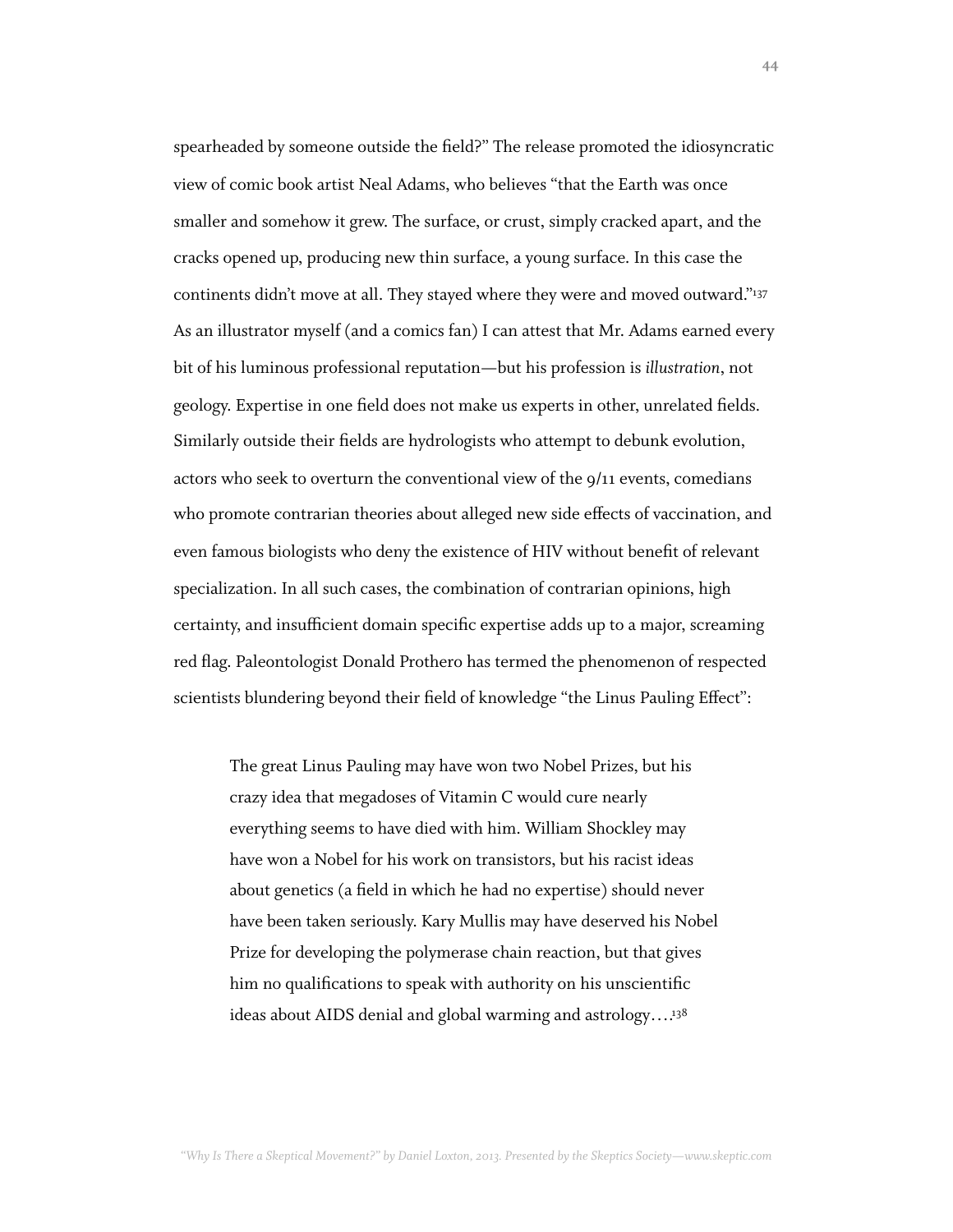So where does that leave us? Are self-identified skeptics less likely to make fools of ourselves when commenting outside our personal areas of expertise—perhaps by virtue of our interest in "critical thinking"? Unfortunately, the opposite may be true. Critical thinking is not a substitute for expert knowledge, no matter how much skeptics, creationists, 9/11 Truthers, or deniers of climate science might wish that it were. Applying strong critical thinking skills to insufficient knowledge leads us to perceive patterns and problems that don't really exist. Most pseudoscience arises from such feral critical thinking. "It would never be healthy for 'skeptics' to be more skeptical than the scientific community itself," Kendrick Frazier cautioned[.139](#page-76-4) Skeptics who venture beyond the limits of our own expert knowledge are at least as vulnerable to becoming pseudoscientific cranks as anyone else. As Ray Hyman warned,

No one, especially in our times, can credibly claim to be an expert on all subjects. Whenever possible, you should consult appropriate experts. We, understandably, are highly critical of paranormal claimants who make assertions that are obviously beyond their competence. We should be just as demanding on ourselves. A critic's worst sin is to go beyond the facts and the available evidence[.140](#page-76-5)

Individually, skeptics are qualified for whatever we're actually qualified for—and nothing more. Some individual skeptics, of course, are scientists or scholars with the expertise to offer professional contributions to the technical literature within their own fields, but most of us are mere science enthusiasts. Collectively, the skeptical community is a mixed population made up largely of scientific amateurs. For that reason (as I argued in a 2009 article, "What, If Anything, Can Skeptics Say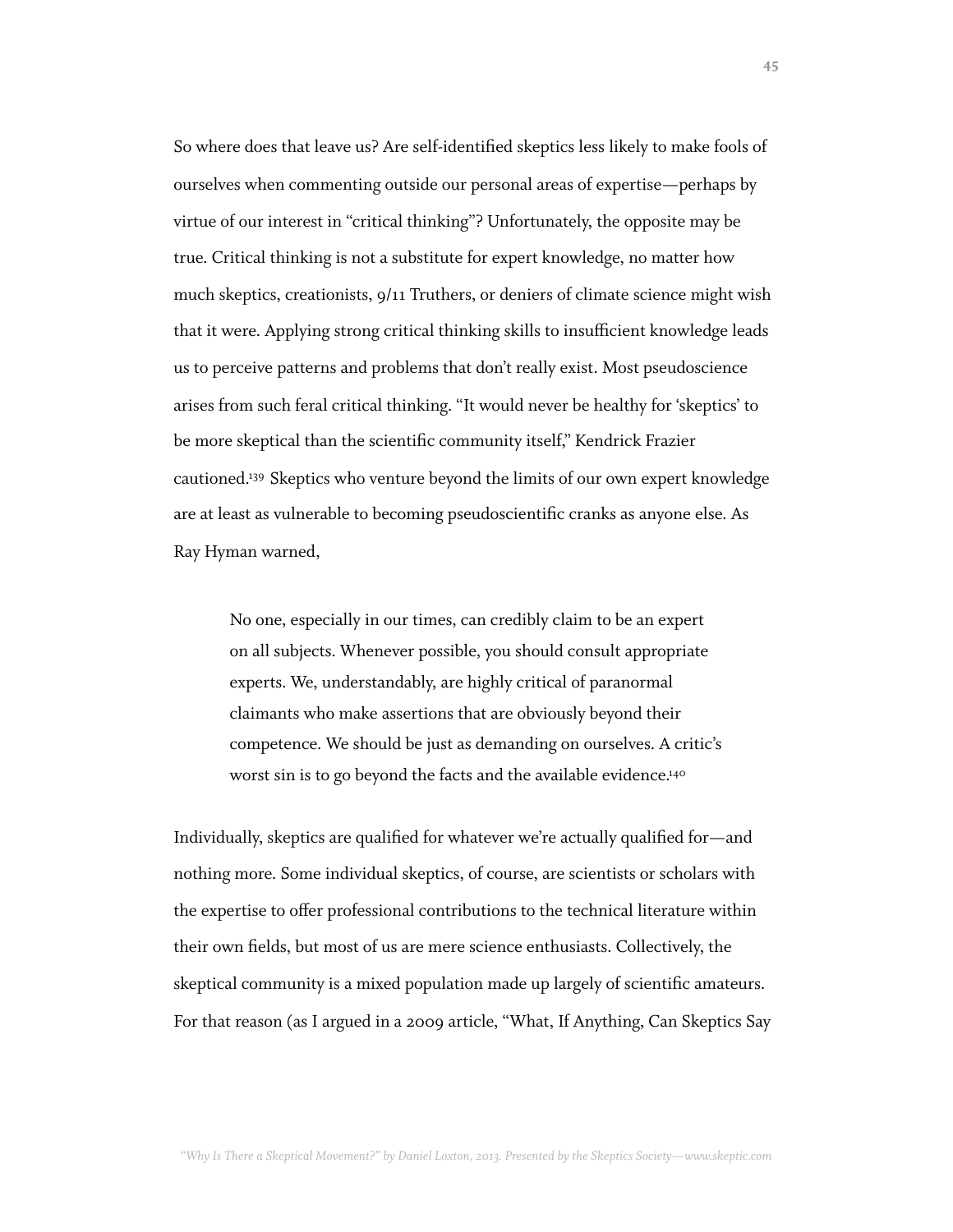About Science?"[141\)](#page-76-6) the skeptical movement has essentially no ability to contribute responsibly to the mainstream scientific literature, nor to resolve expert scientific controversies. The best we can hope to contribute in areas of genuine scientific knowledge is *useful description*. My children's book *Evolution: How We and All Living Things Came to Be* is such a descriptive project. What I aimed to do in the book was to describe what qualified scientists think. To do that, I had to seek out and describe the prevailing current of opinion, and then ask experts to check that I understood it correctly. That may not sound like much, but it took some doing. It's important to understand that occupations which "merely" describe the goings on within "only" the empirical scope of science—such as science journalism, science education, and science communication—are themselves established fields, each with an expert literature, university degree programs, and so on. In those expert fields, most skeptics (myself included) are amateurs.

Skeptics are not everythingologists. The idea that skeptics can shed light on every area of human endeavor is a hubristic daydream. But that does not mean we can't be experts on *some* things—even the best available experts. Which things, exactly?

How about, "Testable pseudoscientific and paranormal claims"?

### *Actually, Paranormal Scholarship is Hard, Too*

How much do skeptics really need to know about the paranormal? Surely these, at least, are easy topics we can cut our teeth on without worrying too much about heavy technical details—right?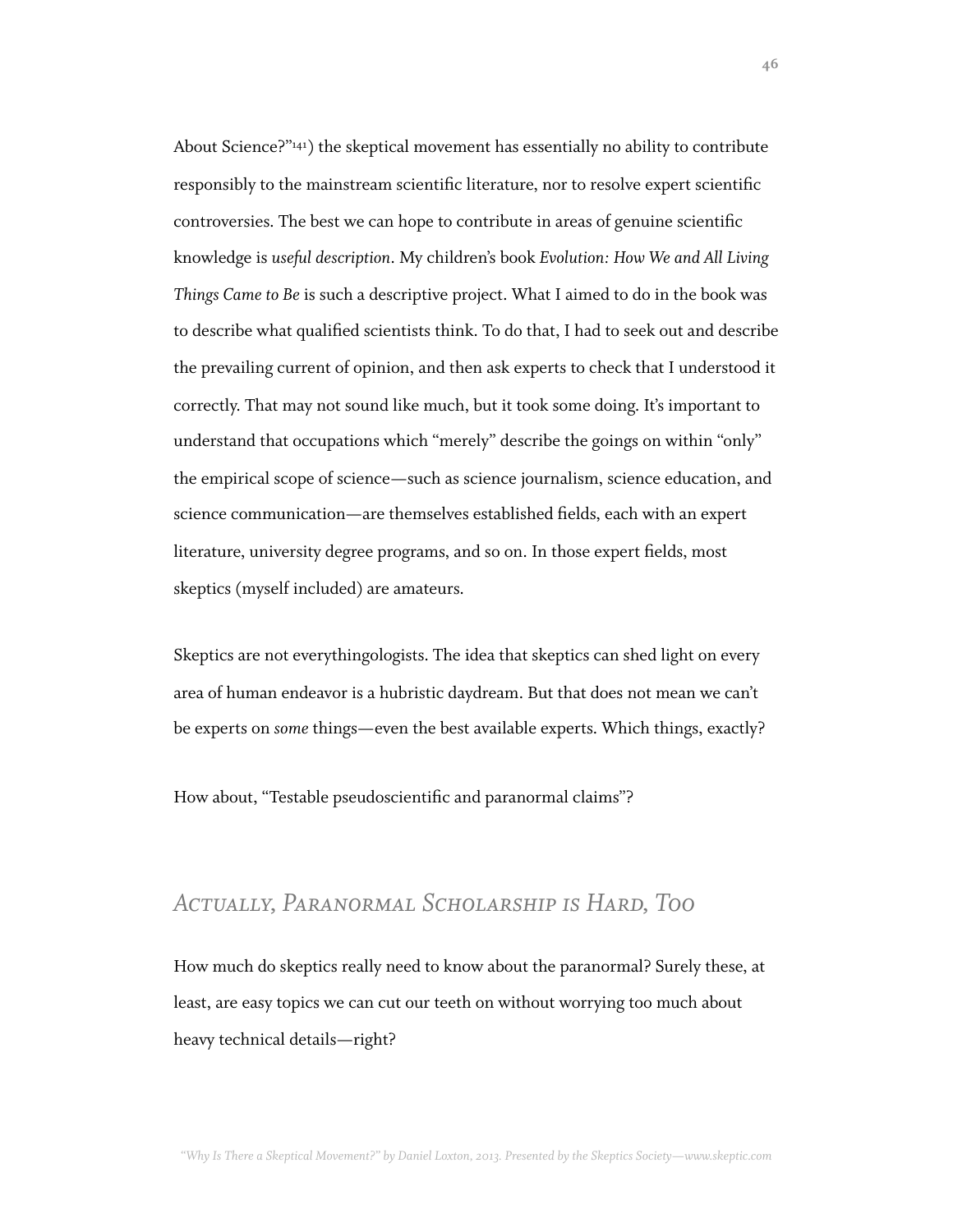Well, not so fast. It's easy to scoff at mysteries involving psychics or Bigfoot or UFOs (doubt is cheap, after all) but *scoffing is not what scientific skepticism is for.* Deeply understanding these claims is a whole different challenge.

Many scientists have learned this the hard way. For example, it became something of a cliché for creationists to mop the floor with highly qualified biologists in debates about evolution. This was not because scientists lacked knowledge of science, but because those scientists lacked specialized knowledge of *nonsense*. That's where expert skeptics like Eugenie Scott and the National Center for Science Education are needed. The history and rhetoric of nonsense is a specialized niche arena—the arena of scientific skepticism.

Similarly, consider the embarrassment of scientists who endorsed tricksters as "genuine" psychics—after ignoring warnings from James Randi about the need for on-site involvement by trained magicians. In most mainstream scientific fields (such as climate science<sup>142</sup>) Randi is a layperson, and therefore vulnerable to making the same mistakes as any other layperson; but in his own area of expert knowledge (faux-paranormal chicanery) he is among the world's foremost experts. That doesn't make Randi (or any expert) infallible, but it does make him an experienced local guide in a land where mainstream scientists are tourists. His maps and safety tips are well worth following—as the parapsychological researchers at the McDonnell Laboratory for Psychical research learned to their sorrow. In a controversial[143](#page-76-8) sting known as "Project Alpha" (1979–1983) Randi secretly sent two young conjurers to participate in experiments in the lab, and then *begged the laboratory to implement protocols that would have exposed Randi's own hoax.*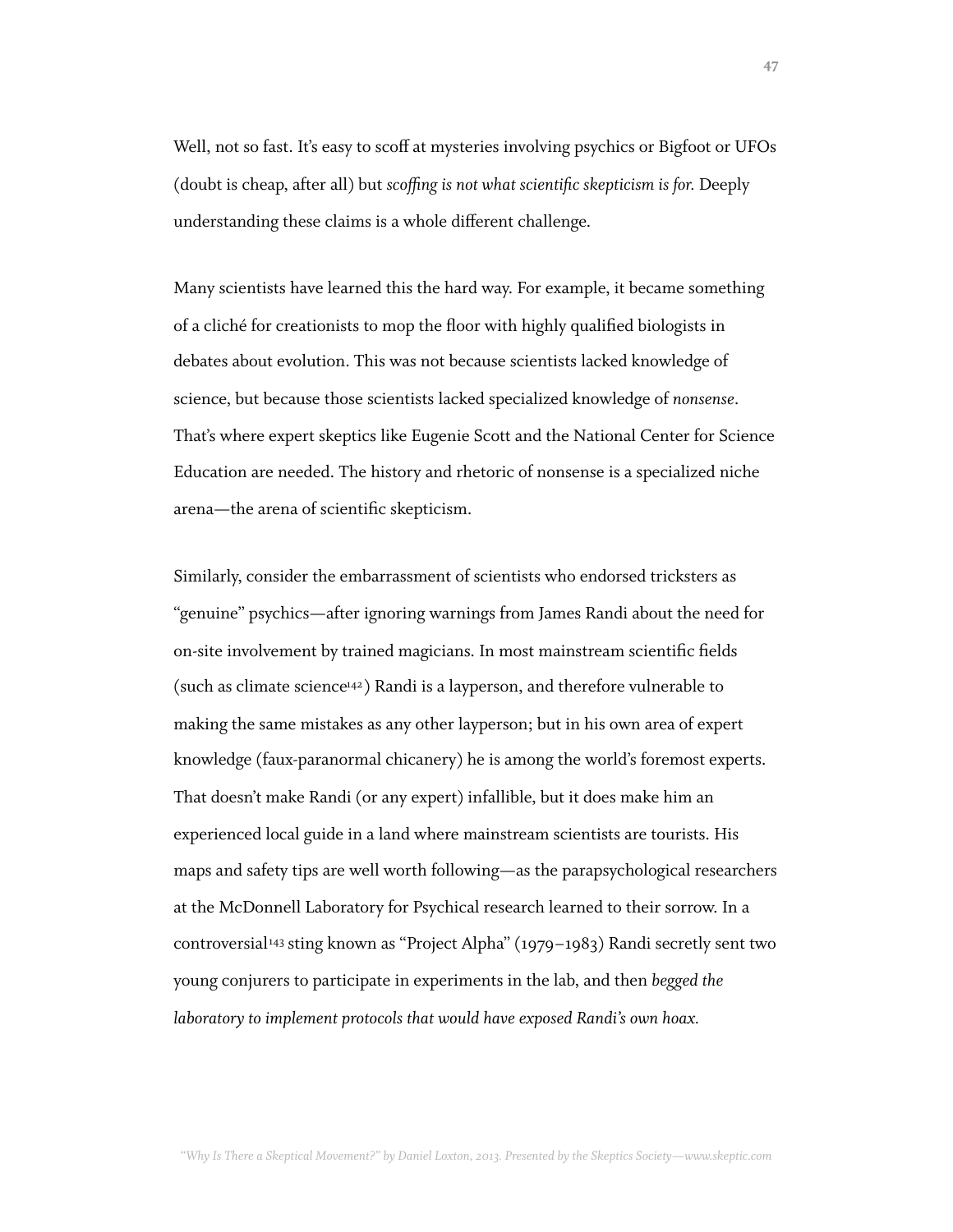Even before the boys were tested at the lab, I sent Phillips a list of eleven "caveats" concerning tests done with human subjects. For example, I warned him not to allow the subjects to run the experiments by changing the protocol. Similarly, I suggested capricious demands by subjects might well be the means of introducing conditions that would permit subterfuge. He was warned that reports of conditions should be very precise, assuming nothing. Above all, I urged that a conjuror be present. To that end, I offered to attend the McDonnell lab tests at my own expense, without any requirements that I be credited with any participation, or even attendance, in subsequent reports[.144](#page-76-9)

Unfortunately, Randi's warnings were largely ignored. The lab never even asked the boys if they were cheating. (The conspirators agreed in advance to reveal all if the question was ever put to them directly.) Instead, the two young men were lauded for their sensational psychic abilities —until, three long years later, the boys and Randi revealed the hoax together. At a press conference, Randi posed the question to the boys: "Can you tell us, how do you do it?" The answer brought shocked gasps from the crowd: "Well, to be quite honest—we cheat." After this reveal (made all the more painful by the fact that the lab had eventually implemented tighter controls at the suggestion of Randi and other parapsychologists) the head of the McDonnell lab admitted to his credit that he "should have taken [Randi's] help earlier.["145](#page-76-10)

Randi was not the first to sound this fundamental warning: *skeptical investigation of the paranormal is its own area of domain expertise*, within which it's as easy to stumble as it is within as any other expert field. Nor does self-identifying as "a

*"Why Is There a Skeptical Movement?" by Daniel Loxton, 2013. Presented by the Skeptics Society—www.skeptic.com*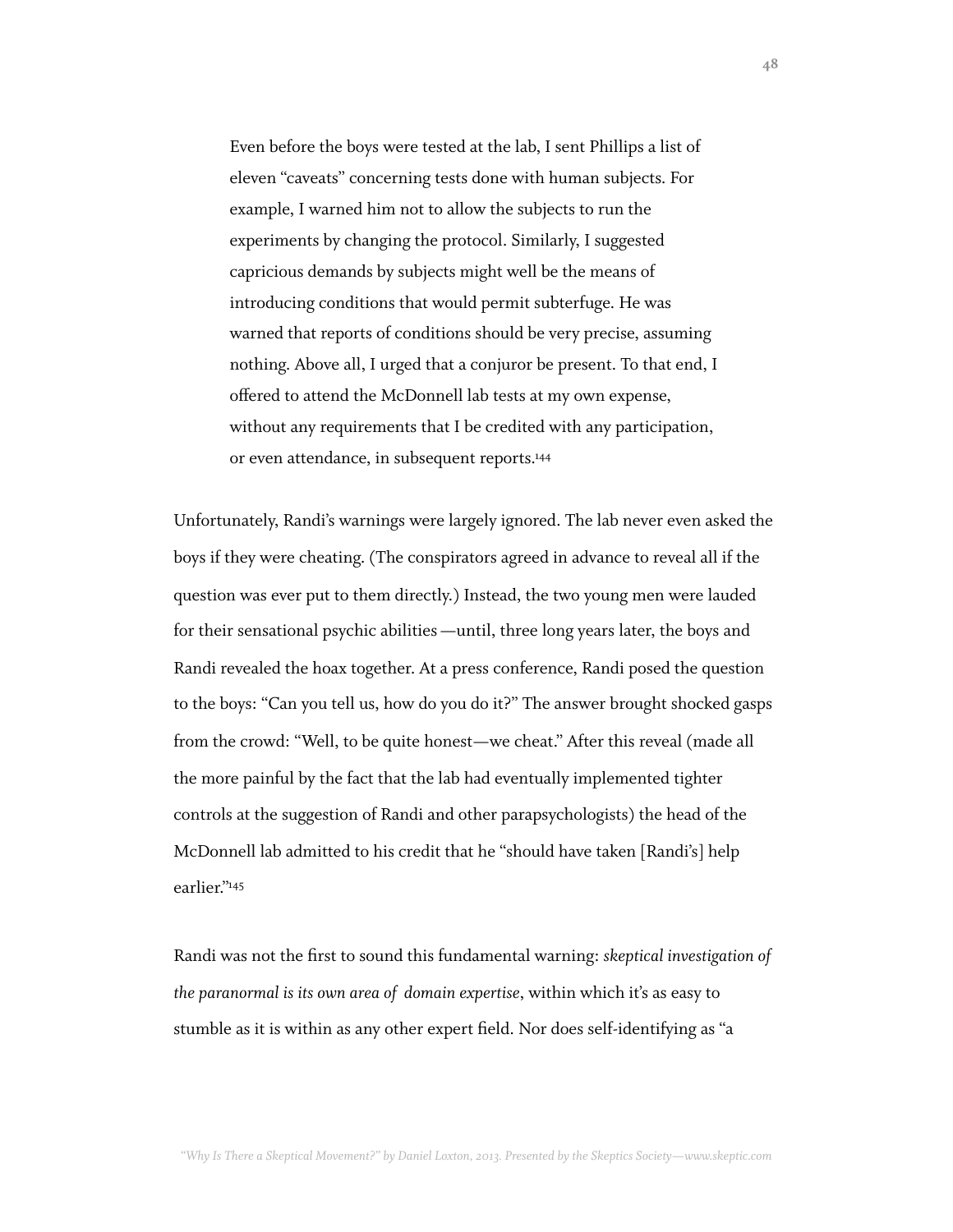skeptic" lessen this danger. "It must be remembered that a skeptic is not a qualified investigator," cautioned magician and skeptical investigator Joseph Dunninger in 1935. "In fact, most skeptics are entirely untrained in investigation.["146](#page-76-11) Even when critics are as seemingly well-matched to a given type of paranormal claim as magicians are to spirit mediumship, those skeptics may not have the *specific* expertise required to critique that claim fairly, nor to provide the public with accurate information.

If magicians, generally, were capable, the psychic racket would have been ended long ago. The sad side of the story is that capable magicians are few. Those who are properly qualified to expose spirit mediums are frequently too busy traveling to concentrate upon damaging the reputations of mediums…. This leaves the battle to the "local" magicians; and in ninety-nine cases out of a hundred, a magician, if capable, would no longer remain "local." Thus the much vaunted campaigns that magicians have instituted against mediums have invariably dissipated, without the accomplishment of permanent results. … Apprentices are unable to do a craftsman's job. Magicians, unqualified in methods of psychic research, frequently hodge-podge their efforts. Worst of all, they lay their own measures open to ridicule[.147](#page-76-12)

(As an example, Dunninger critiqued the 1931–1932 campaign against fortunetellers organized by Julien Proskauer and other skeptical activists within the Society of American Magicians. The climax of the campaign was a series of public demonstrations intended to show that mediumistic "spirit materializations" effects could be duplicated using the techniques of stage magic. But the attempt fizzled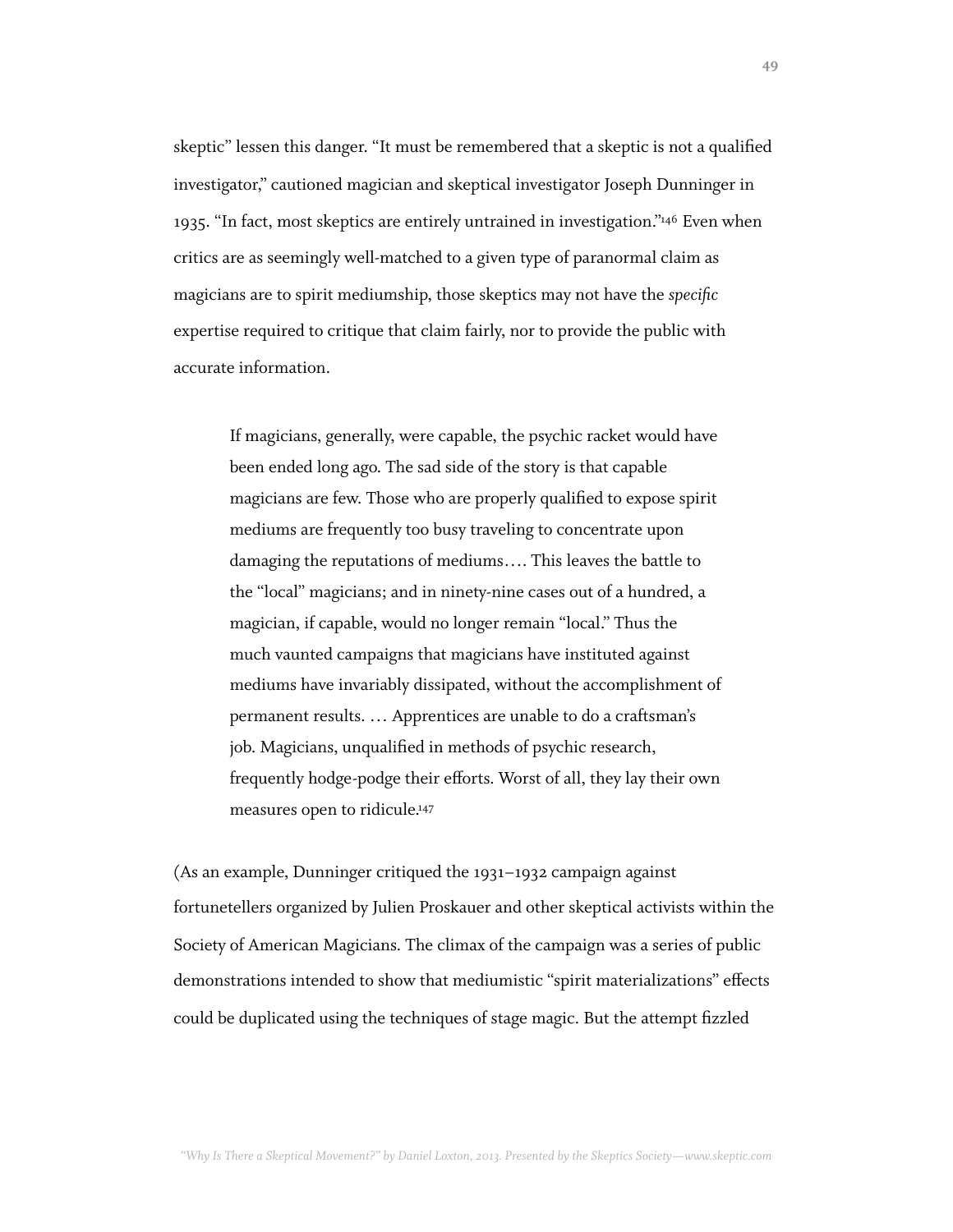badly, with heckling from the audience and the *New York Times* reviewing the magicians' replications as "not very convincing.["148\)](#page-77-0)

Becoming genuinely knowledgable requires study, in skepticism as in any other field. Benjamin Radford took up this theme again in his 2010 primer, *Scientific Paranormal Investigation: How to Solve Unexplained Mysteries.*

Skepticism, like science or any other body of knowledge, works on precedent. Scientific paranormal investigators need not—indeed should not—approach a case without background information and having researched previous investigations. While the specific circumstances of a mystery may be unique in each case, the type of mystery is not. Any investigation, from aliens to zombies, monsters to mediums to miracles, has many earlier solved cases as precedents. … Researching and knowing the history of skeptical investigations into paranormal claims is not simply a matter of paying your dues; it is essential to conducting an informed investigation[.149](#page-77-1)

What are grassroots skeptics to do with that warning? On the one hand, it's dangerous for inexperienced skeptics to make public pronouncements on topics they don't know well. (I mean it can literally put people in danger: skeptics routinely weigh in on medical matters.) On the other hand, it's no good to set the bar for participation so high that no one can gain experience or help to do the work. (How else can we learn, except by study *and* practice?) Besides, as Radford notes, it's just not possible for anyone to "obtain and read every skeptical tome. The breadth of paranormal topics is so vast you'll never be conversant in everything.["150](#page-77-2) I

*"Why Is There a Skeptical Movement?" by Daniel Loxton, 2013. Presented by the Skeptics Society—www.skeptic.com*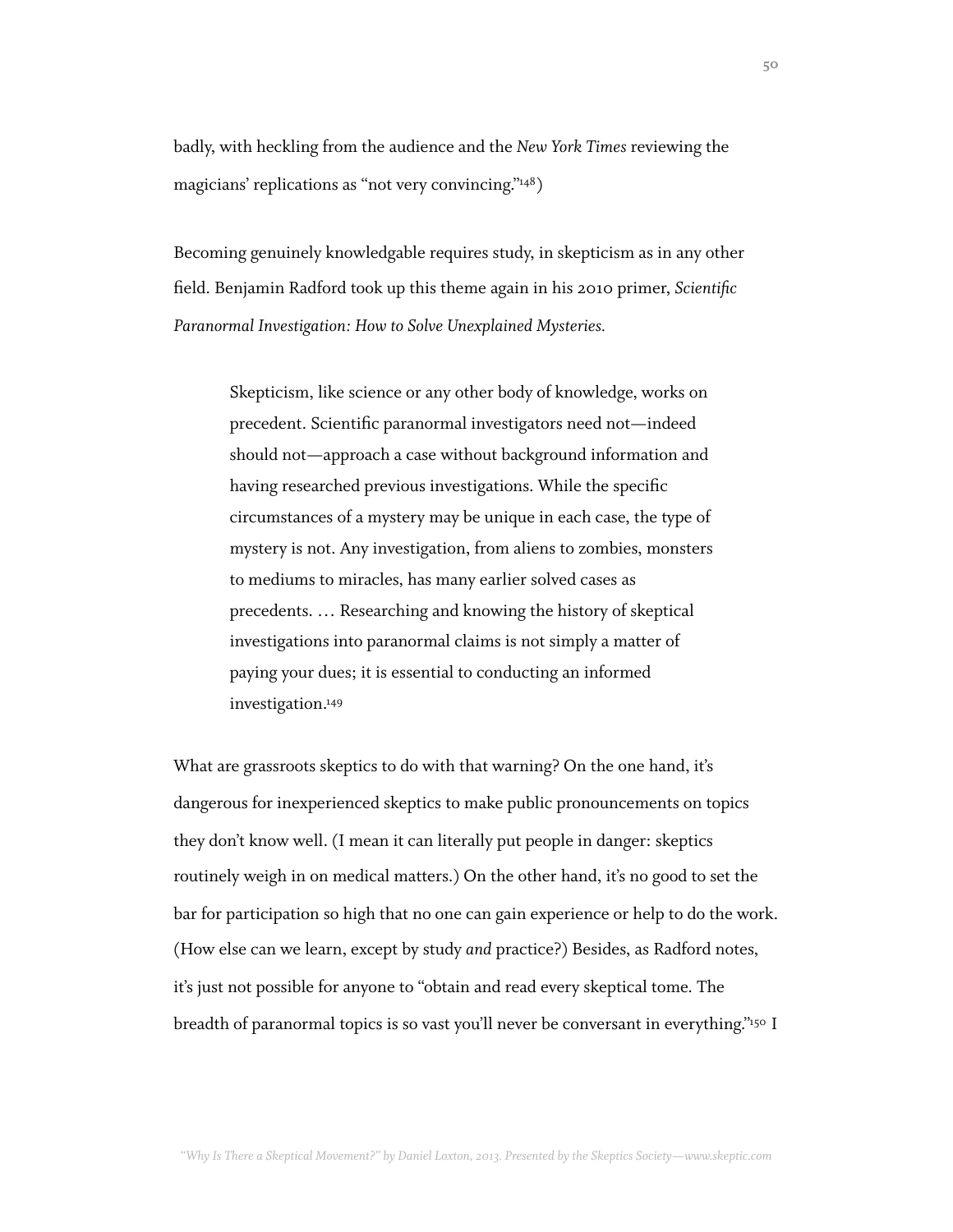have an entire bookcase in my library devoted solely to the decades of back issues of North American skeptical magazines (our primary semi-technical literature). Dozens of countries have produced similar mountains of periodical content. Countless hundreds of books and TV specials and lecture series have been produced. And all that is to say nothing of the content from blogs and podcasts. As of this writing, there are about 400 hours of back episodes of the *Skeptics Guide to the Universe* podcast alone—and there are over 60 ongoing skeptical podcast series, not counting shows devoted primarily to neighboring topics, such as secularism or straight science. It's no longer practical even to stay up to date with just the brand new skeptical podcast content being created as we speak. In 2011, Tim Farley's skeptical software tools blog calculated that there are were 2 hours and 16 minutes of new skeptical podcast material produced every day (and rising)[.151](#page-77-3)

And here's the thing: the *skeptical* material on any given paranormal topic is just a small fraction of the *relevant* literature on that topic. I have meters of shelf space in my library devoted to just the pro-cryptid literature on sea serpents, for example.

How can newer skeptics grapple with that colossal literature? How can anyone? I consider myself adequately conversant on only a handful of sub-sub-categories. How can the skeptical tradition be taught, its legacy preserved? Those are big questions, which we'll have to come back to in another essay. For now, it's enough to just stop for a moment and internalize the sheer scale of the literature within "just" skepticism's traditional scope of "just" testable paranormal claims—and consider how much we all have left to learn.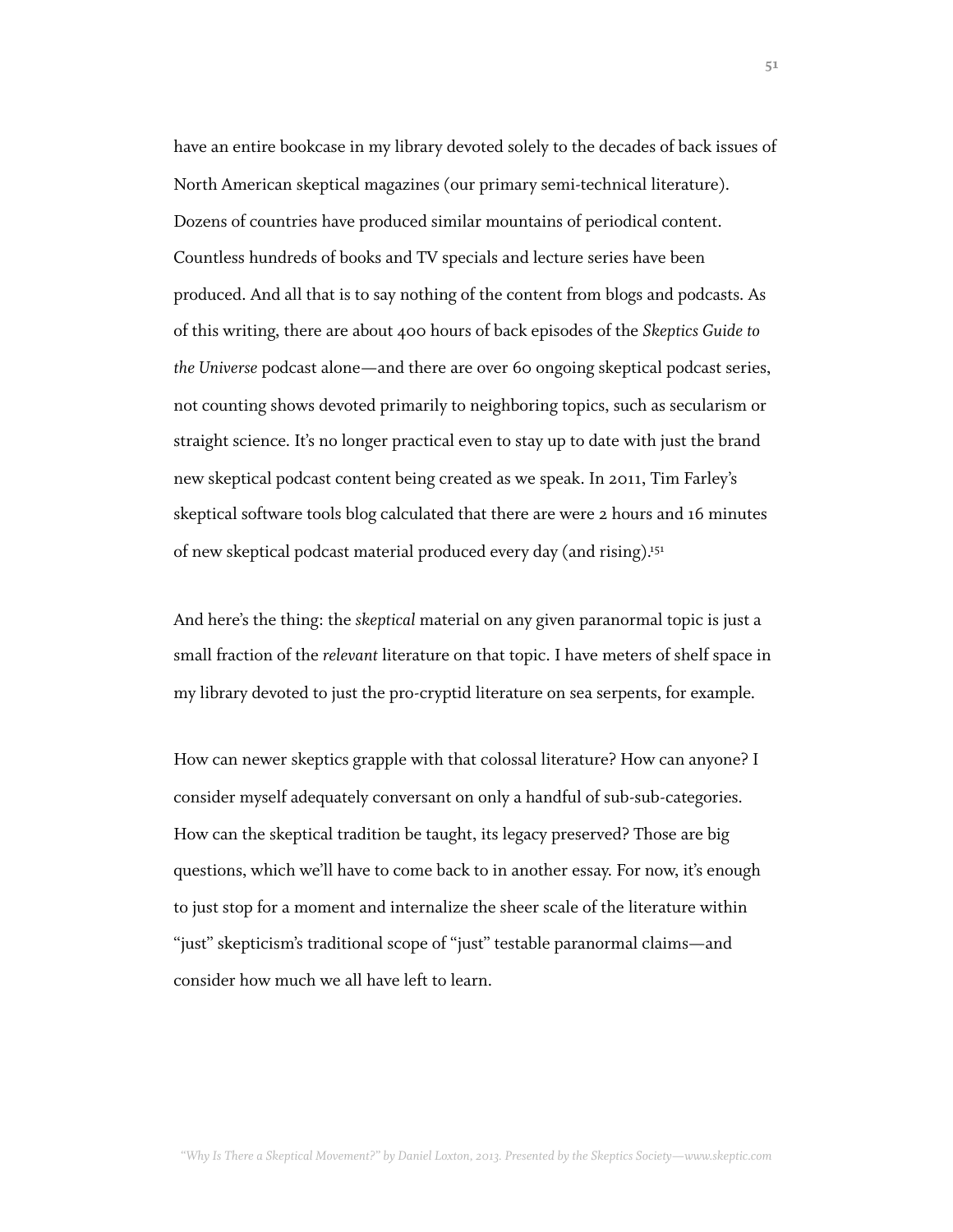### *The Skeptics Movement is Not a Revolution*

Readers may be forgiven at this point if they feel I've painted skepticism as workmanlike and difficult and limited, because I have. I presented the same argument in a more upbeat voice in my 2007 op-ed "Where Do We Go From Here?"<sup>152</sup> but today I'll just say it as plainly as I can:

Want to change the world? The skeptical movement will not do that—or at least, not radically. That's the truth of it. We're not going to bring about a New Enlightenment. We're not going to defeat the paranormal, or bring about a bright, rational dawn.

It's not that the lessons of skepticism aren't valuable or widely applicable—they are. And it's not that there aren't serious science literacy and science policy problems facing humanity. There definitely are. Nonetheless, the skeptical movement is in some senses penny ante, and it always will be. That's not a challenge to overcome; it's the nature of what we do. When we widen our scope beyond testable, scientific claims, we abandon the whole "science-based" point of the skeptical movement. When we branch out into other areas of domain expertise in mainstream science or scholarship, we swiftly find ourselves opining as amateurs, or worse, as pseudoscientific cranks. When we stick to the paranormal stuff we do well—our *only* unique contribution—we occupy a niche.

But that's what skeptics do. It's not a bug, but a feature. It is our task to work at the fringe, tackling the things that fall through the cracks, the topics other experts ignore. A hundred years from now (or two, or five) there will still be paranormal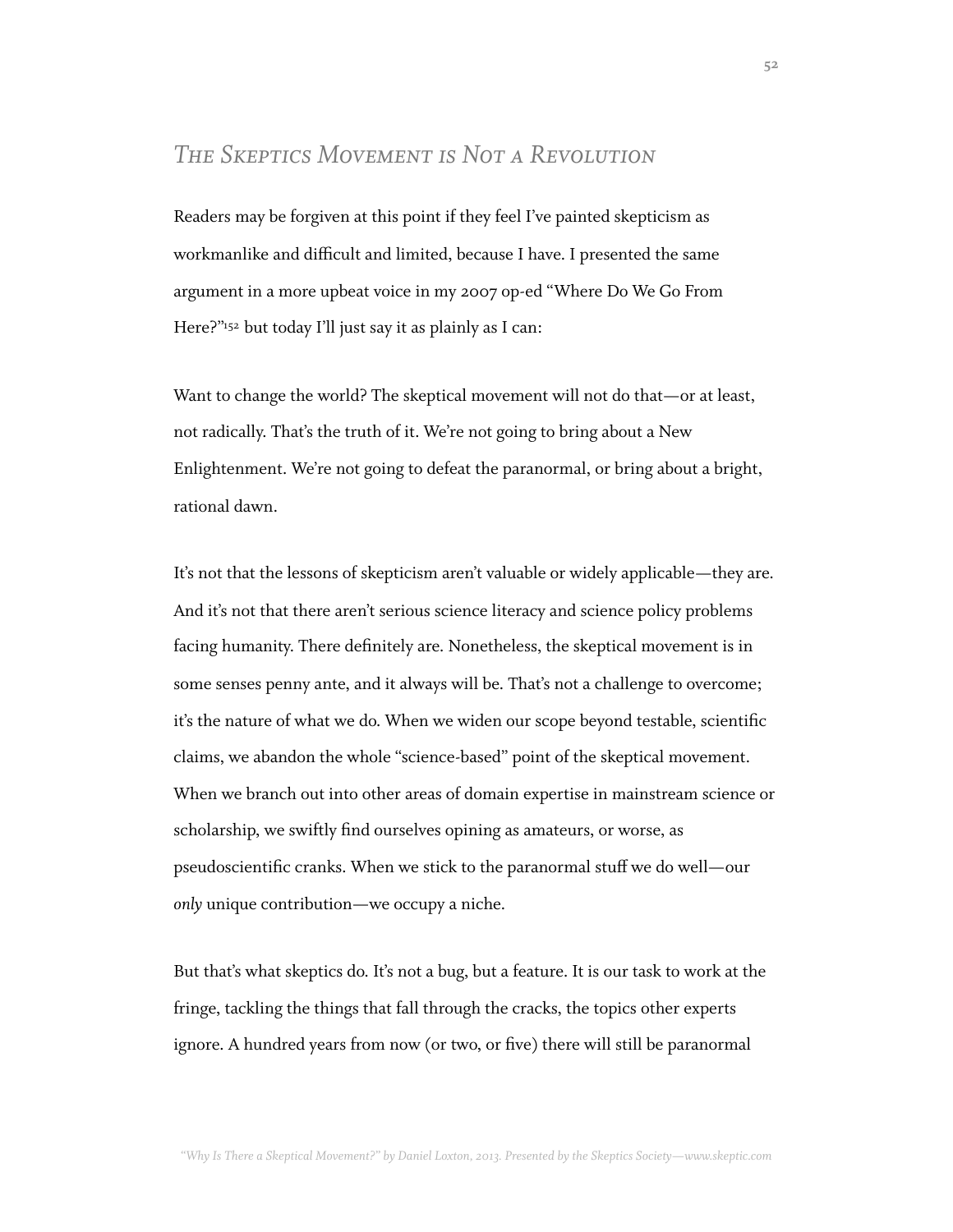beliefs, scams, and pseudoscience—and there will still be people (perhaps called "skeptics," or perhaps called something else) who try to shine light into those dark corners. It's been this way for millennia. It will go on.

Reflecting on his first 25 years of skeptical activism, Kendrick Frazier explained that "while the specific topics come and go, the more general manifestations of fringescience, pseudoscience, and the paranormal persevere. … And it is only rational for scientists and skeptics to realize that. Any hope scientists and skeptics may have to abolish from public consciousness nonsense and irrationalisms in the name of science is doomed to failure."[153](#page-77-5) This historical perspective is very important. Without it, new skeptics risk burnout and disappointment; with it, we are better able to appreciate the endless amount of small, local, human good that skepticism can do. "If I didn't think we were accomplishing something," Frazier went on, "I wouldn't be doing this.["154](#page-77-6)

Skepticism is an ongoing, open-ended public service—and it matters. This is a point skeptics return to again and again. Consider the 1993 assessment from the head of the world's oldest extant skeptics organization, Belgium's Le Comité Belge pour l'Investigation Scientifique des Phénomènes Réputés Paranormaux. "We cannot expect to change the world," he said, looking back over decades of research and activism. "But even so," he continued, "we consider that is our duty to inform people about what we know on the basis of scientific research." It's the useful practical service that matters, not the failure to achieve utopia. As Tim Farley put it during the skepticism-themed "Skeptrack" at Atlanta's Dragon\*Con convention in

*"Why Is There a Skeptical Movement?" by Daniel Loxton, 2013. Presented by the Skeptics Society—www.skeptic.com*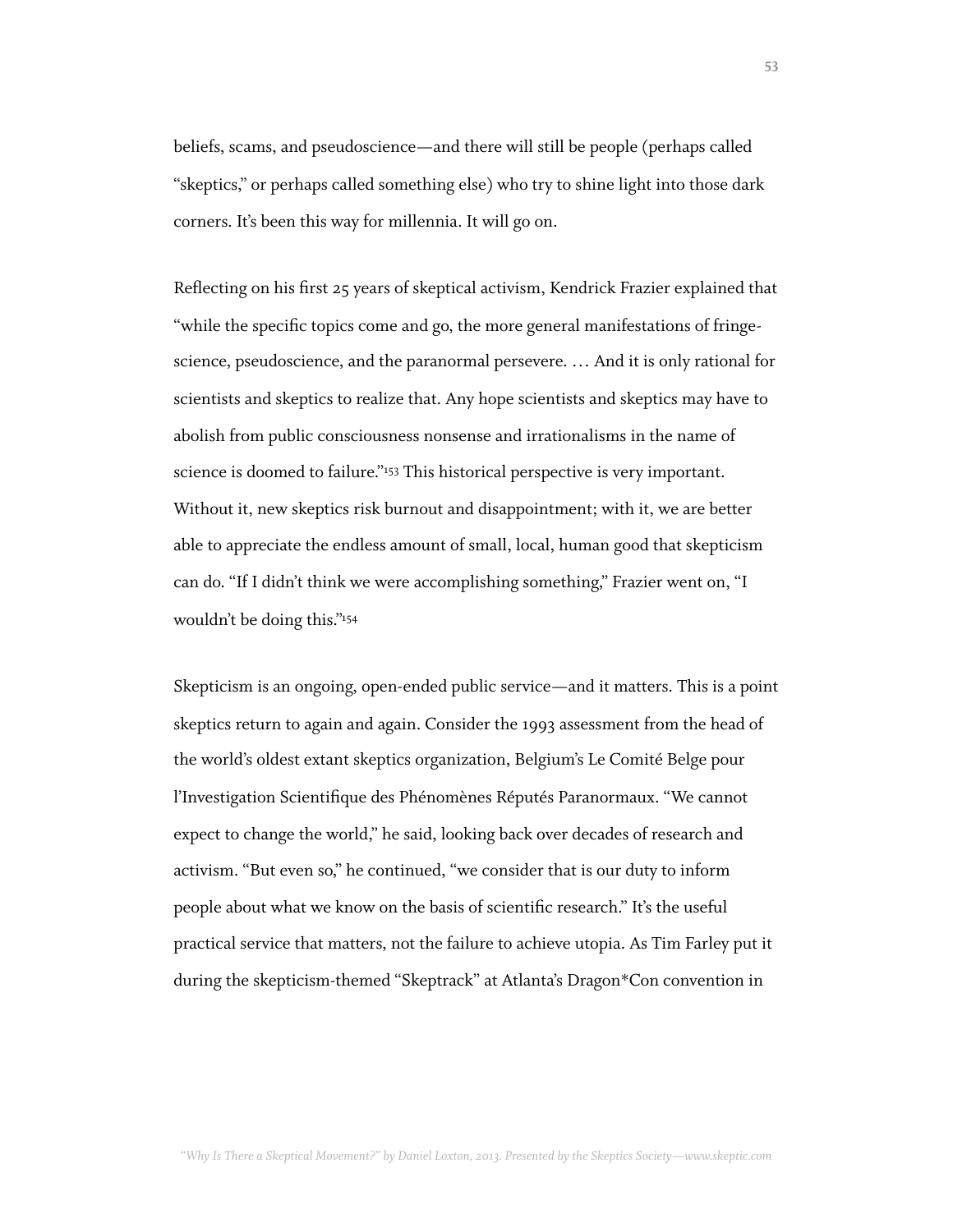2011, "Do you ever hear a firefighter say, 'Won't it be great when we win the war on flammability?'" Winning isn't the point. It's just a job that needs doing.

Other skeptics have used other service-oriented analogies. I've compared paranormal scams to mugging, and skeptics to cops:

> Despite the best efforts of police forces the world over, some violent muggings continue to happen. Mugging may be an unsinkable rubber duck, but it is still the case that *somebody* should show up, someone should take notice, when you are robbed. The fact that additional crimes will occur in the future is an irrelevance; it does nothing to negate the goodness of trying to reduce the number of muggings; nor should it stop us from trying to punish the person who mugged you; nor does it alter our ethical obligation to help current victims of crime[.155](#page-77-7)

And yet, the comparison to firefighters and police officers may still be too grand. Science fiction author L. Sprague de Camp offered a more humbling analogy in the *Skeptical Inquirer* in 1986:

The scientific debunker's job may be compared to that of the trash collector. The fact that the garbage truck goes by today does not mean that there will not be another load tomorrow. But if the garbage were not collected at all, the results would be much worse, as some cities found when the sanitation workers went on strike[.156](#page-77-8)

It's a dirty, thankless, tedious, *endless* job. Someone has to do it, but let me ask you this: Are you sure that garbage collecting is your thing? Or more to the point, that it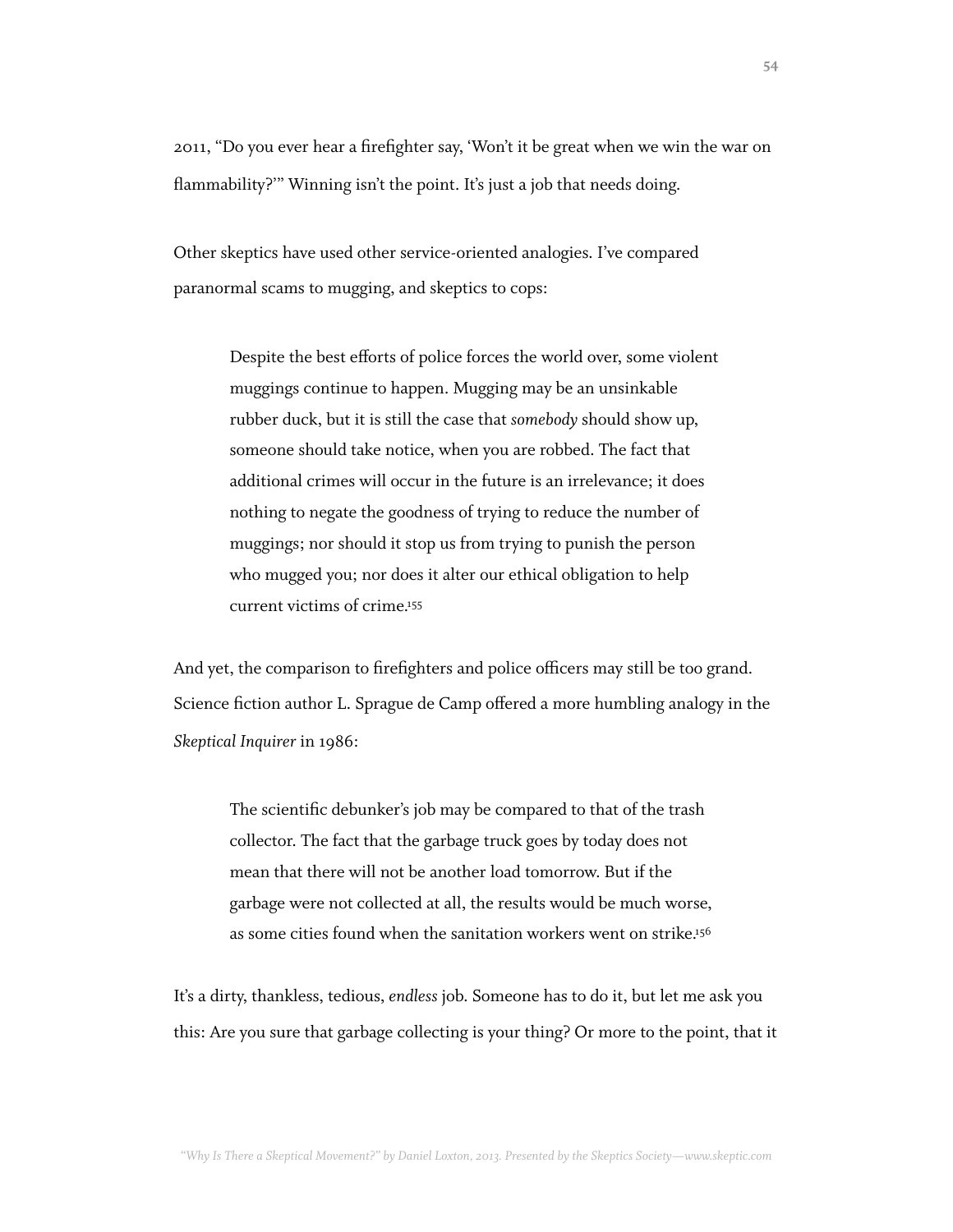is your only thing? "If skepticism is a Sisyphean task," I've argued, calling for involvement from grassroots skeptics, "then we will always need more people who are enthusiastic about rolling rocks.["157](#page-77-9) But King Sisyphus' job was a hellish punishment. Besides, even if you're up for a little rock-rolling now and again, scientific skepticism is not the only rock around. The world has many movements worthy of support.

Happily, nobody has to choose one movement over another. People are complicated. We can be many things, in many movements and organizations, all at the same time. In fact, we have to be. No matter how much we may wish to "widen the scope" of this cause or that, we will never find a movement that speaks to the whole of our personal complexity.

I spend a lot of time talking about the virtues of focus and the limits of science, but I'm not a robot: I care about many things beyond my narrow professional field. I have political causes I wish personally to advance, moral principles to uphold, existential meaning to embody. I'm involved in many movements. I'm a skeptic, and *also* a humanist, and also an atheist, and also other things besides. In acknowledging my multiple distinct affiliations, I follow a respectable and old tradition in scientific skepticism. As National Center for Science Education Executive Director and Bay Area Skeptics Chair Eugenie Scott explains, "Most people have more than one identity: I'll wear my humanist hat in some circles, but not at the bee-keeper's meeting.["158](#page-77-10)

Your own priorities may call you to many actions in many movements. Want to oppose religion, fight for church-state separation, or fix government? Those have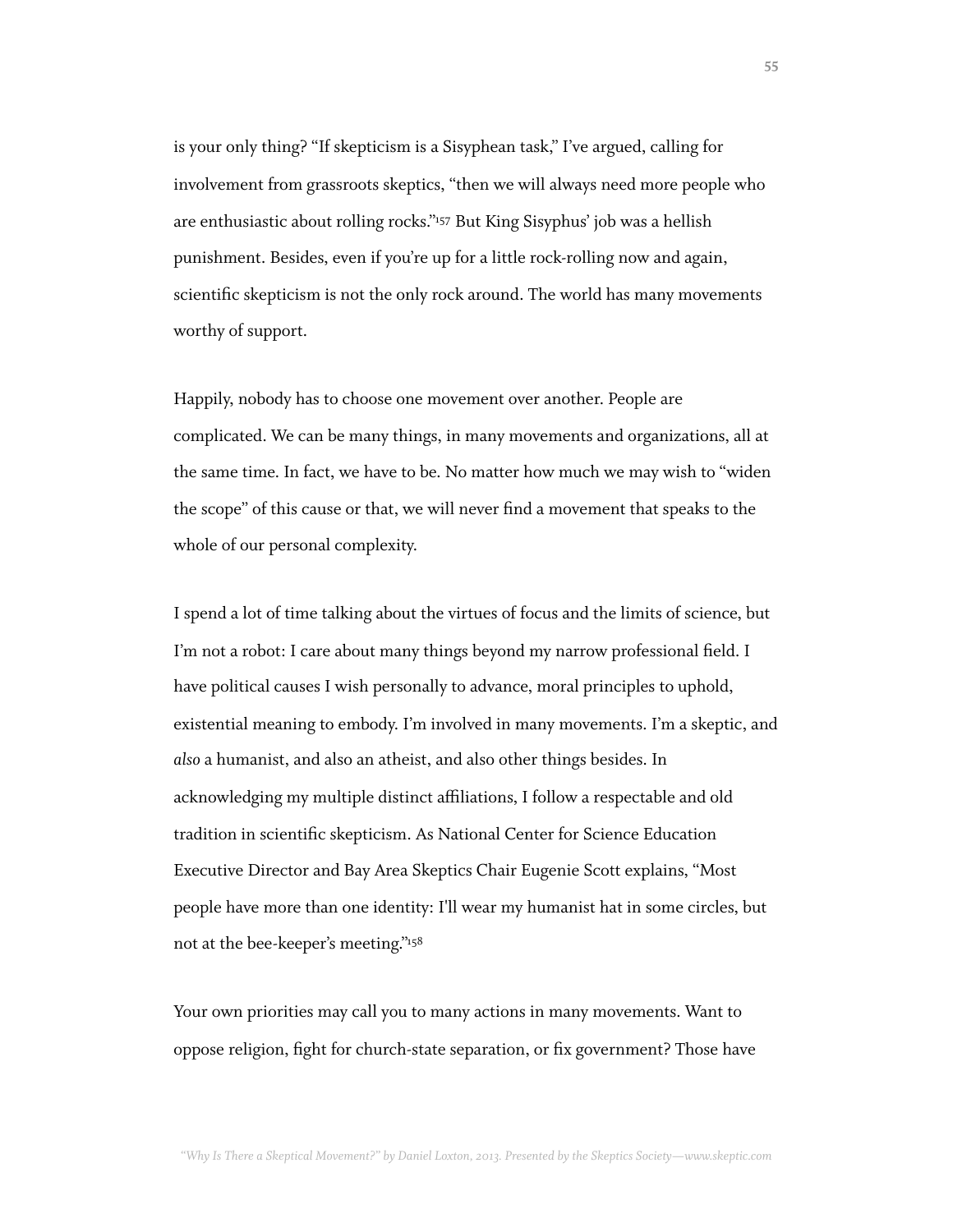never been goals for scientific skepticism, but they are the explicit unifying goals for other movements that would deeply appreciate your help. So help them! Be a skeptic—and be other things besides.

# *The Seedbank*

Skepticism can do a lot of good for a lot of people. Usually those victories are unglamorous and unsung: a child's curiosity ignited, a crook inconvenienced, a mother's fears of an apocalypse eased, a grandfather turned gently back toward scientific medicine. But it can be hard to fully *feel* the value of these local, immediate, human goods. Critics mock the effort involved; skeptics find themselves burned out and discouraged. It's easy to ask, "Why should skeptics bother studying stuff so far out on the fringe? Bigfoot? C'mon! Why not spent time on something that matters?"

One very stark answer is that some pseudoscientific claims demonstrably do matter a lot. Consider that AIDS denialism—the topic of the first issue of *Skeptic* magazine that I ever bought, way back in 1995—has racked up a death toll in the of hundreds of thousands in South Africa alone[.159](#page-77-11) But that isn't the argument I'd like to leave with you today. After all, even the harshest critics of scientific skepticism will generally concede that someone ought to care about manifestly harmful beliefs. But what of the obscure, eccentric, arcane topics—the niche paranormalisms that appear to cause little harm? Why bother with astrology or ESP or the Loch Ness monster?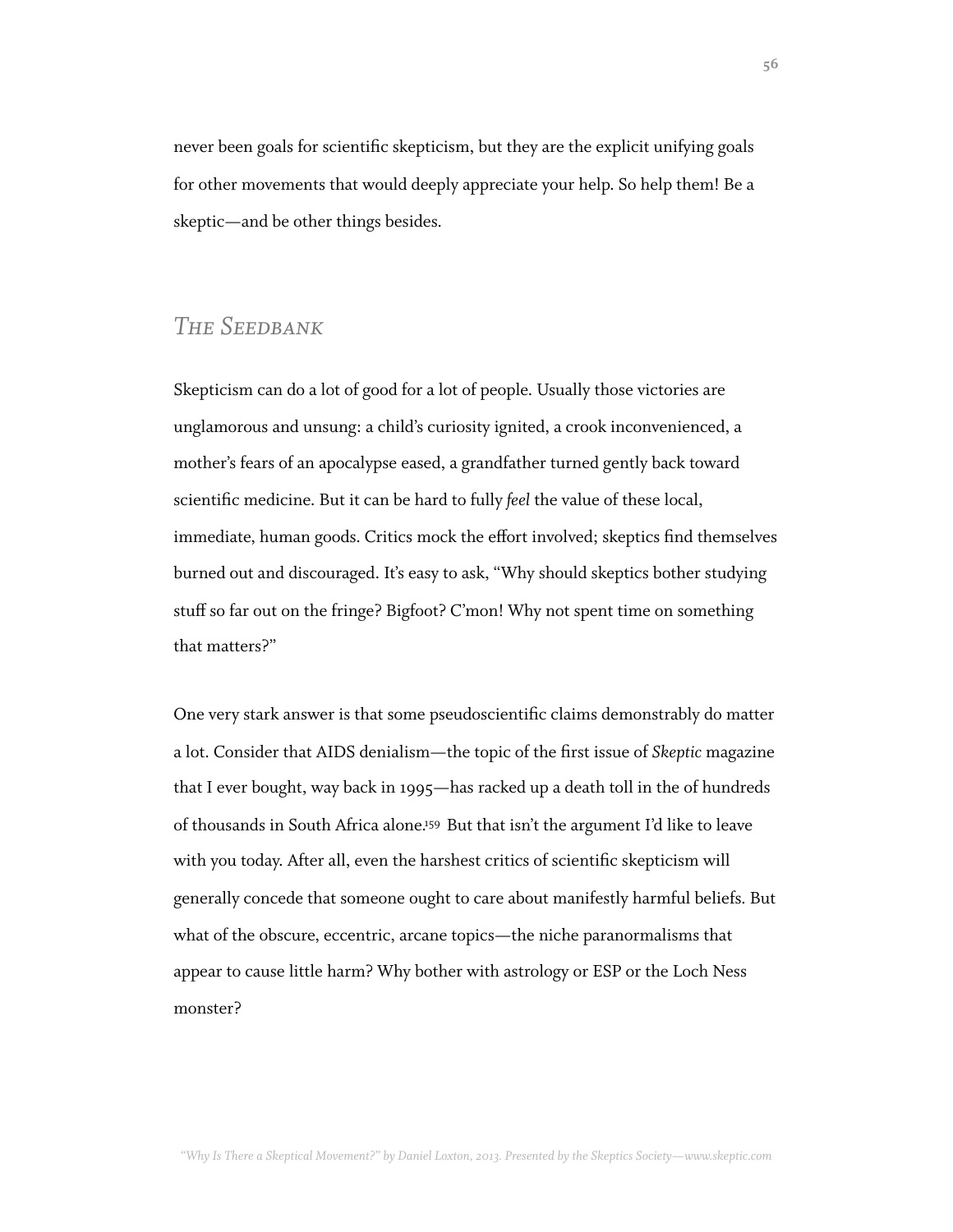Here I'll offer one answer which may be less obvious: skeptical scholarship, like other arcane areas of scholarly study, can be viewed as a backup or reserve of expert knowledge. It's something like a genetic seedbank, or backup drive, or spare tire an insurance policy taken out on the assumption that it's worth humanity's trouble to have, out of seven billion people, a handful of experts on Really Weird Things. What if, one day, we suddenly happen to need an expert on say, the occult practice of finding water with a magic stick? Oddly enough, such improbable-sounding, *Da Vinci Code*-like scenarios ("There's not a second to lose! Bring me the finest symbologist in all the land!") actually do happen.

Consider that magic stick topic, called "dowsing" or "water-witching." A subcategory of divining, dowsing for water and other precious substances is so old that its origins are lost in the mists of time. The subject was ably summarized in a 1938 book published by the United States Geological Survey, *The Divining Rod: a History of Water Witching,* by Arthur J. Ellis. This U.S.G.S. book includes a bibliography on the topic of dowsing that covers only the period of 1500–1916. That terse, small-print list of just that four-century sample from the literature of dowsing runs a whopping 28 pages! No wonder that the book's introduction (by groundwater hydrology pioneer Oscar Edward Meinzer) concludes,

It is doubtful whether so much investigation and discussion have been bestowed on any other subject with such absolute lack of positive results. It is difficult to see how for practical purposes the entire matter could be more thoroughly discredited, and it should be obvious to everyone that further tests by the United States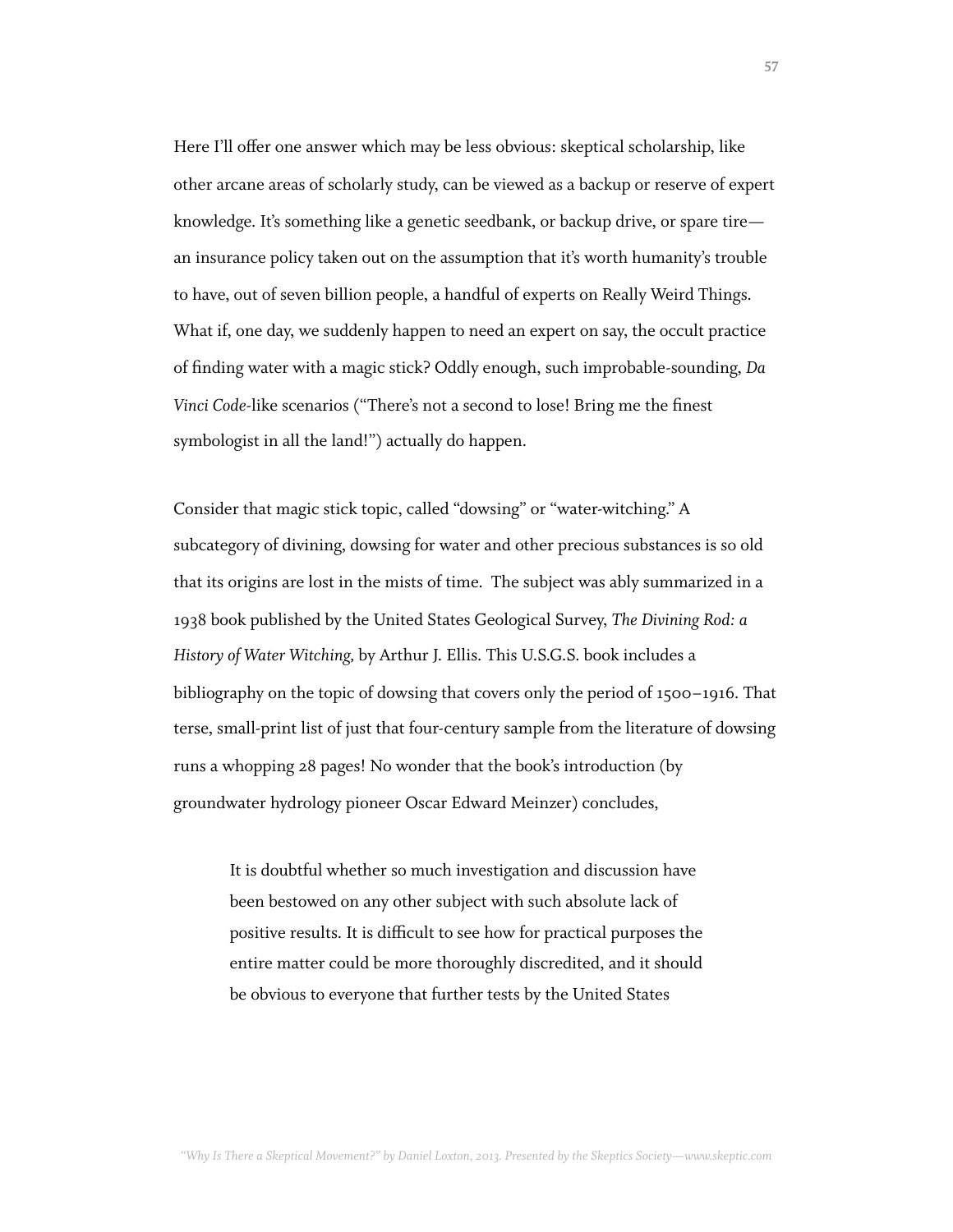Geological Survey of this so-called "witching" for water, oil, or other minerals would be a misuse of public funds[.160](#page-77-12)

Case closed, right? By 1938, there was nothing more for science to say. So why was James Randi still talking about dowsing rods fifty years later,<sup>161</sup> when I got mixed up in skepticism?

Not that I minded. I saw Randi's extensive testing and discussion of the exceedingly quaint topic of dowsing as a more-or-less arbitrary platform for teaching people about science. (I cannot, by the way, recommend more strongly the last chapter of Randi's book *Flim-Flam!*, [162](#page-77-14) which describes his tests of paranormal claims such as dowsing. That chapter was a huge "Ah-ha!" for me, and should be considered essential reading for all skeptics.) Still, dowsing itself seemed awfully silly and harmless, even by my standards—and I *like* all that goofy paranormal stuff. It was hard to figure out why the Amazing Randi was meticulously documenting the failures of dowsing rods like the "Quadro Tracker," which were tested by several branches of government during the 1990s (despite the U.S.G.S. conclusion 50 years earlier that further dowsing tests "would be a misuse of public funds"). I mean, sure, the manufacturers of the Quadro Tracker were charging cash-strapped municipal governments a grand a pop for an inert plastic box with a radio antenna sticking out of it[,163](#page-77-15) but does anyone *really* care about dowsing? It seemed trivial, y'know? It seemed like a side-show.

And then, suddenly, dowsing rods started killing people.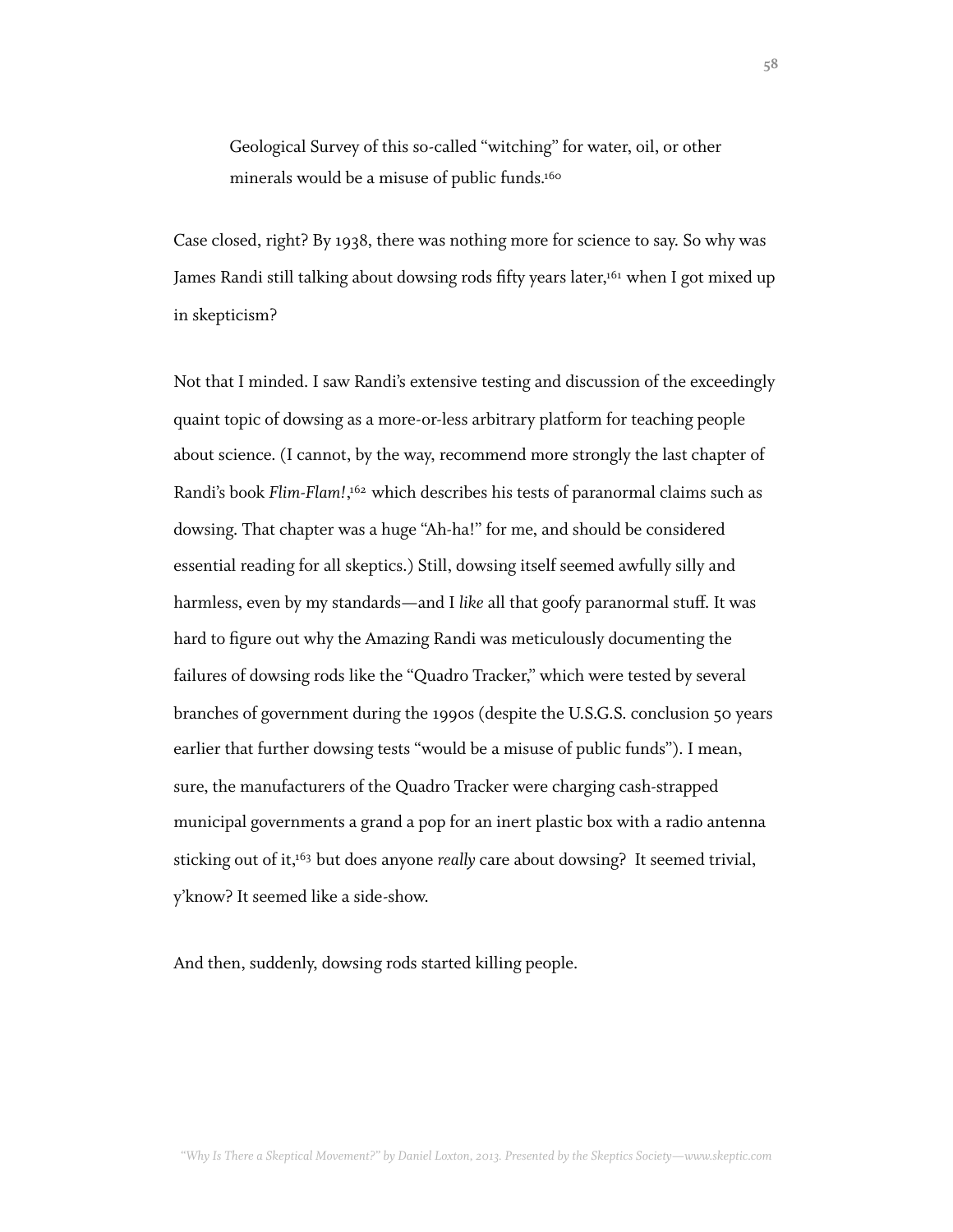Over the winter of 2009 and 2010, headlines revealed that the Iraqi government had spent over \$80-million on a Quadro-like plastic dowsing device called the "ADE 651" (at roughly \$40,000 per unit) for the purpose of bomb detection[.164](#page-77-16) According to its British manufacturer, the ADE 651 can detect "all types of narcotics and explosives" including " $C_4$ ,  $C_3$ , Semtex" through "all known substances which may be used to 'camouflage' the target substance" (even penetrating lead walls<sup>[165](#page-77-17)</sup>). What's more, it can do all that from three miles up in the air[.166](#page-77-18) These cartoonish, better-than-Superman boasts would be comical if their real world implementation weren't so chilling: these useless dowsing rods were deployed throughout war-torn Iraq's hundreds of bomb checkpoints. Weapons and explosives of course sailed right past the functionless plastic boxes—including bombs used to kill hundreds of men, women and children. After mainstream press outlets like the *New York Times* and the BBC seized upon this story, the British government moved to ban the export of ADE 651, and to arrest the man behind it[.167](#page-77-19) But how did this press come about? Through the till-then esoteric dowsing knowledge of specialist skeptics.

In 2008, James Randi's contacts alerted him that the ADE 651 dowsing rod had been sold to the governments of Lebanon, Niger, and Iraq for use in bomb and landmine detection[.168](#page-78-0) As a long-time expert critic of dowsing, Randi followed up in October of 2008 by issuing a public challenge to the manufacturers of the ADE 651 device (and equally to its "distributors, vendors, advertisers, or retailers"): if they could demonstrate that device performs as advertised under fair test conditions, the James Randi Educational Foundation (JREF) would give that person one million dollars. Not one to pull a punch, Randi predicted that those who sell the ADE 651 "are criminals, liars, and thieves who will ignore this challenge because they know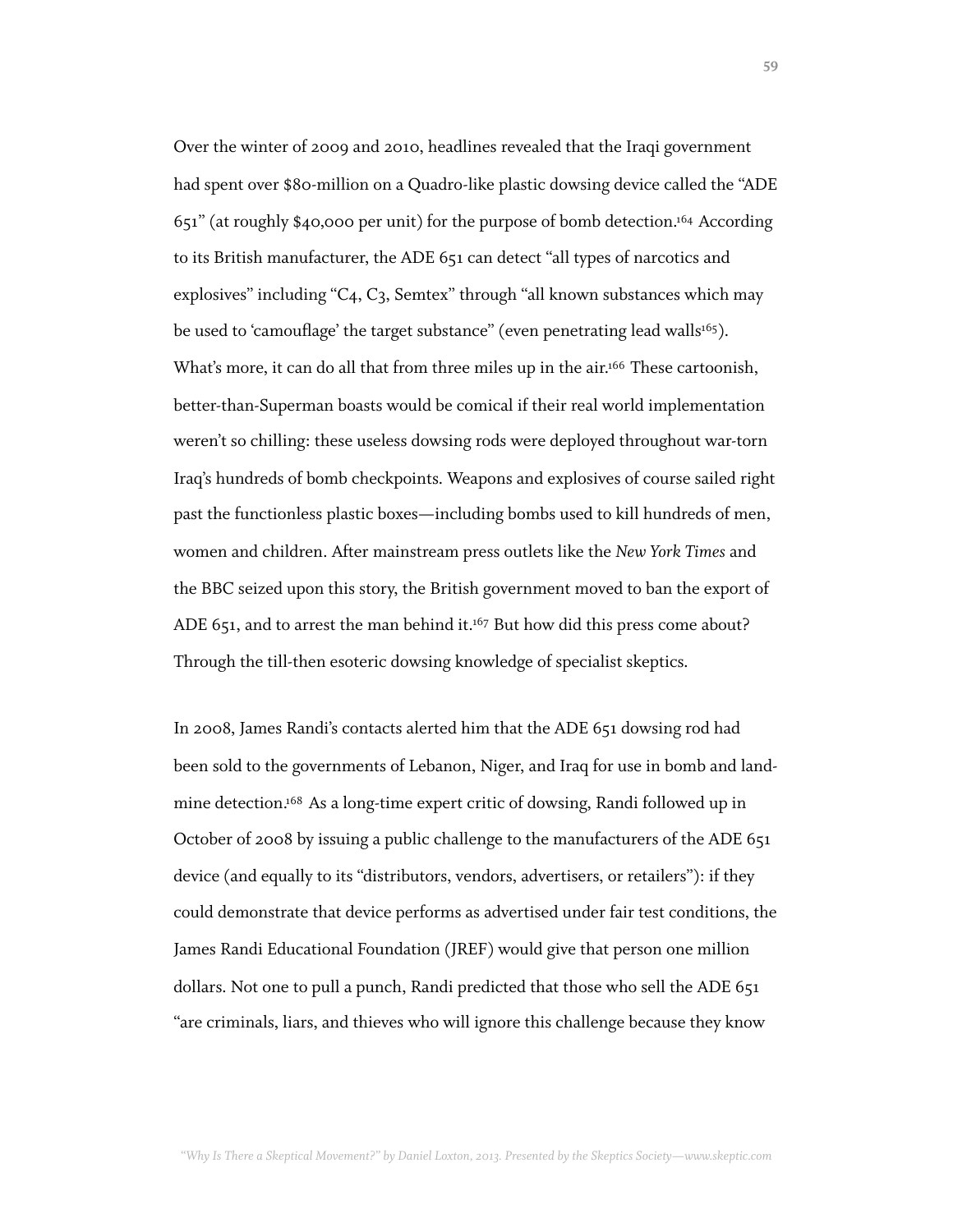the device, the theory, the described principles of operation, and the technical descriptions given, are nonsense, lies, and fraudulent.["169](#page-78-1) (Randi's prediction proved correct: no one responded to this challenge[.170](#page-78-2) ) A year later, the JREF was still on the case. In October, 2009, on Randi's behalf, retired Lieutenant Colonel Hal Bidlack taught a crowd of security professionals about this class of bomb-detecting dowsing rods, at a conference about combatting improvised explosive devices, suicide bombers, and vehicle bombs (which was hosted by the U.S. Departments of State, Defense, and Homeland Security). Bidlack described the sorry history of demonstrably bogus dowsing devices marketed to first responders, explaining, "I am here today because of dangerous and immoral weasels. Weasels who attempt to sell junk that doesn't work, and puts your lives, and the lives of many others, in danger."[171](#page-78-3) The news of Bidlack's talk reached *New York Times* reporter Rod Nordland, who was stationed in Baghdad, and who had seen the dowsing rods in use. Nordland phoned Bidlack, and—building on the JREF's expert knowledge—put together a story that blew the whistle on this deadly scandal. "Nearly every police checkpoint, and many Iraqi military checkpoints, have one of the devices," Nordland wrote, "which are now normally used in place of physical inspections of vehicles." Worse, "The suicide bombers who managed to get two tons of explosives into downtown Baghdad on Oct. 25, killing 155 people and destroying three ministries, had to pass at least one checkpoint where the ADE 651 is typically deployed, judging from surveillance videos," noted the incendiary *New York Times* article[.172](#page-78-4) The news that Iraqi and American soldiers and civilians were at the mercy of *pretend* bomb-detectors erupted across international news networks and newspaper headlines, and led the British government to take action to ban exports of the devices. The effort James Randi and Hal Bidlack had expended years earlier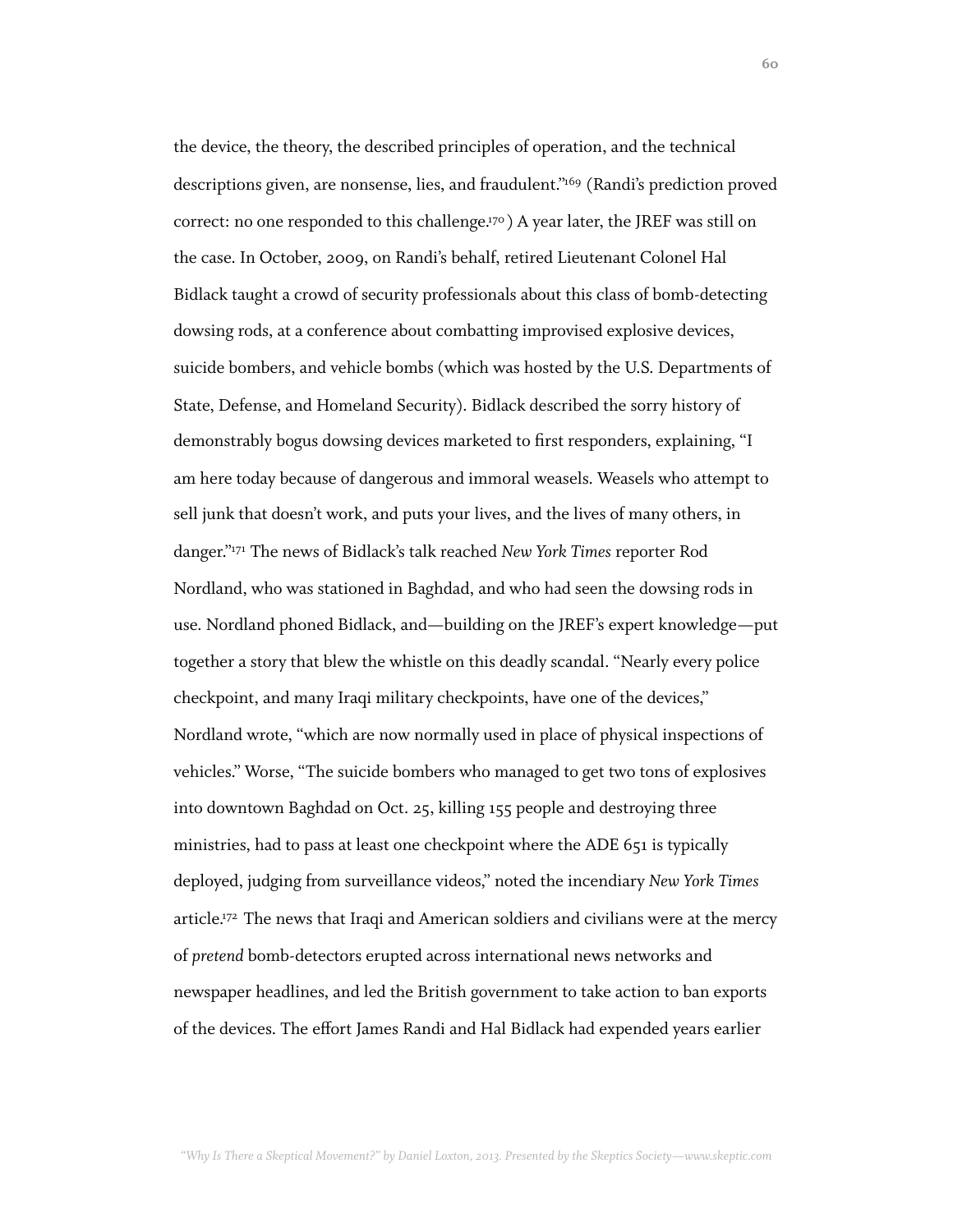acquiring knowledge of something many would then have dismissed as perhaps the ultimate "quaint, harmless" paranormal claim almost certainly saved lives. To this, another skeptic was able to help add a measure of justice. Working with media and law enforcement, U.K. cognitive scientist Bruce Hood kept the pressure on[.173](#page-78-5) In July of 2012, after a lengthy investigation, police formally charged the manufacturer of the ADE 651 and five other men with multiple counts of fraud[.174](#page-78-6) 

The lesson of this story is the central lesson of the history of scientific skepticism: nothing ever goes away. (Indeed, other bomb-detecting dowsing rods are being sold and deployed right now[.175\)](#page-78-7) No matter how fiercely a pseudoscientific idea is fought or debunked, no matter how often a "paranormal" mystery is solved, the likelihood —almost inevitability—is that it will return. Sometimes the wheel of popularity carries an idea out of the spotlight for a moment, or sometimes for a generation or more; but in the end, the wheel goes on turning. When those old, old ideas come back, it pays to have experts ready who remember and understand them. After all, *old chestnuts are only old to those who have seen them before.* Always there is a new crop of hopeful citizens, hard-working reporters and earnest law enforcement personnel ready to make the same old mistakes, ready to be swindled by the same old scams.

Worse, paranormal ideas evolve over time, developing new resistance and new vectors of transmission. Sometimes the most harmless old ideas (like dowsing) can suddenly develop into a virulent, lethal strain. When that happens, the tedious, dusty, never-ending work of skeptical scholars becomes something the world needs badly. As Hal Bidlack explained, "every once in a while we are presented with a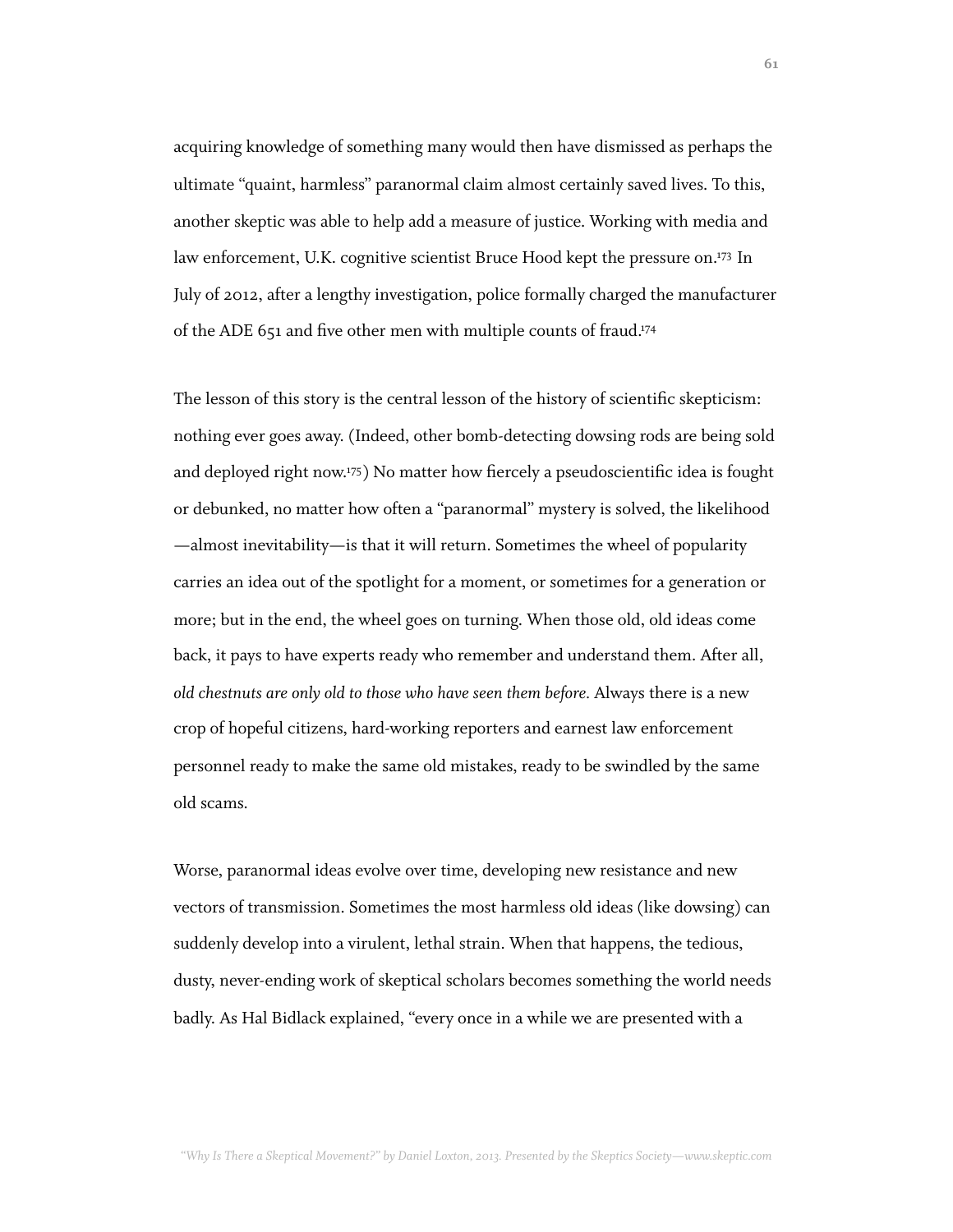remarkable opportunity to do good, to fight against the chimera—to even in some cases, work to save lives."[176](#page-78-8)

#### *Community*

That work matters. Maybe not as much as other tasks, or other movements—maybe not as much as *your* task—but it matters *enough*. There's still a need for a movement specifically, consistently, unfalteringly dedicated to that endless array of pseudoscientific claims. After all these centuries, the need for that work is still as great as it always has been. And skeptics are willing to do it.

If you're one of them, if you want to help with that work even some of the time then welcome, a hundred times welcome. We need all the help we can get. Or, if you feel drawn more to some parallel rationalist movement, social justice cause, academic discipline, or faith group—then please, all the same, encourage scientific skepticism to do its tedious, useful work. The smallness of our cause does nothing to diminish the importance of yours.

At the Amazing Meeting 2012 conference (skepticism's big event) magician Jamy Ian Swiss took up this theme rather forcefully.

If you self-identify as a skeptic but these issues somehow don't matter enough or particularly to you, and you think the dangers and ills of religion for example are what really matter, then I thank you sincerely for your support of skepticism. Please continue to attend our conferences, maybe even send us a contribution. And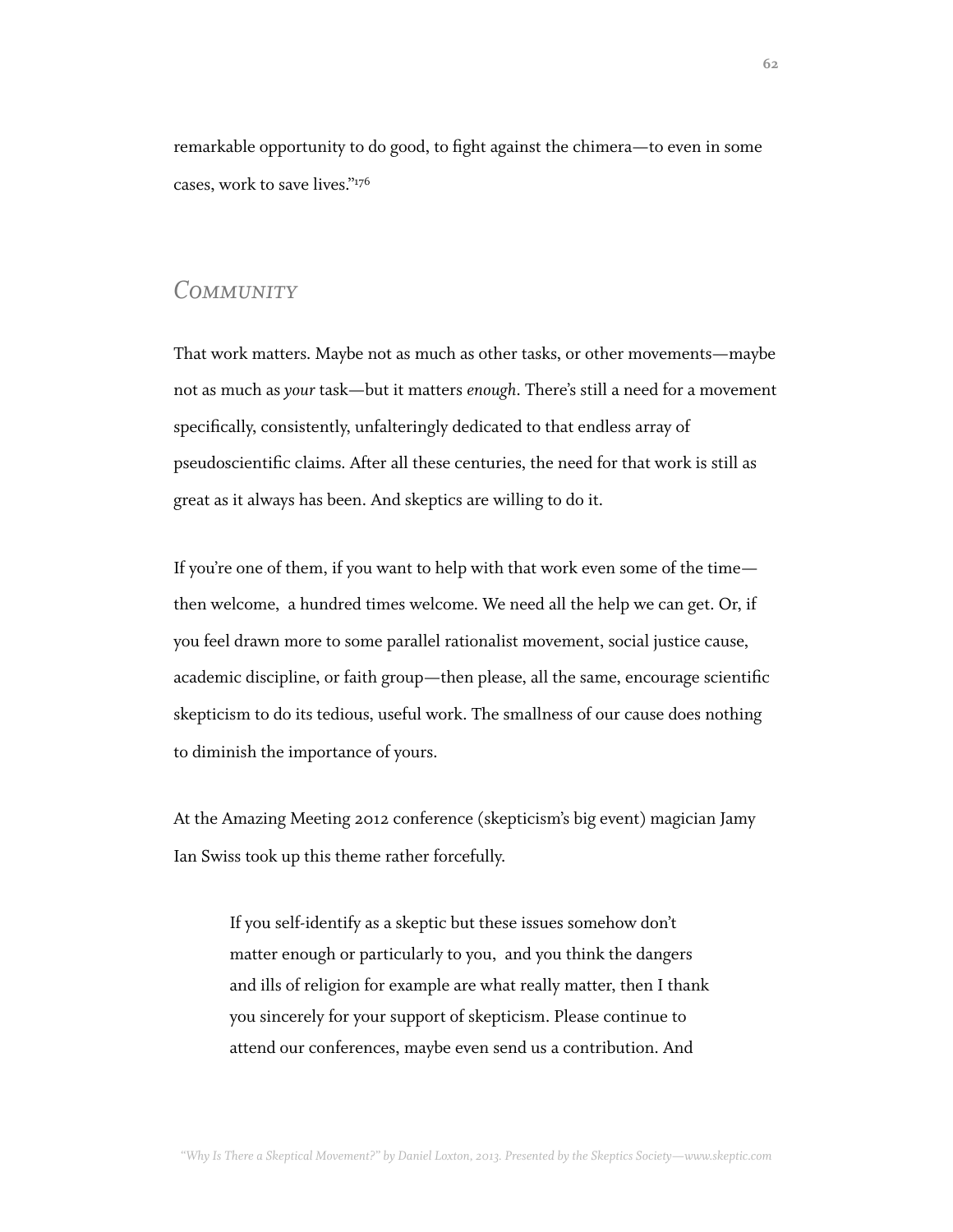then also please go and devote yourself to the cause which you believe should be your personal priority. That's fine! All of that is good! You're still welcome in my skeptics tent. But the one thing that is neither fine nor good, is to come into my skeptics tent—and declaring that you are moving it!<sup>[177](#page-78-9)</sup>

I agree with his refusal to see the scientific skepticism broken down in conflation with other causes. This thing we do is something worth preserving, worth celebrating. It deserves clarity.

Yet consider the quieter implication of his analogy. The skeptical tent is not, after all, alone in this wilderness. This is a village, a community. There are many places here for us to rest, to belong, to contribute. There are tents for many moods and moments and missions and mandates. We needn't choose between them. We shouldn't! We may gather around the fires—share our stories and our fellowship in as many as we like. When we do that, we make the tents warmer. We make many friends, share wisdom, find ways to help each other.

Whatever it is that you value, please do your own good work—the work that moves and inspires you, the work that makes the world better according to the priorities of your conscience—whatever that work is, and wherever you feel called to contribute. In doing that, in working as neighbors, we bring the village closer. Bigfoot or no Bigfoot.

 $\sqrt{2}$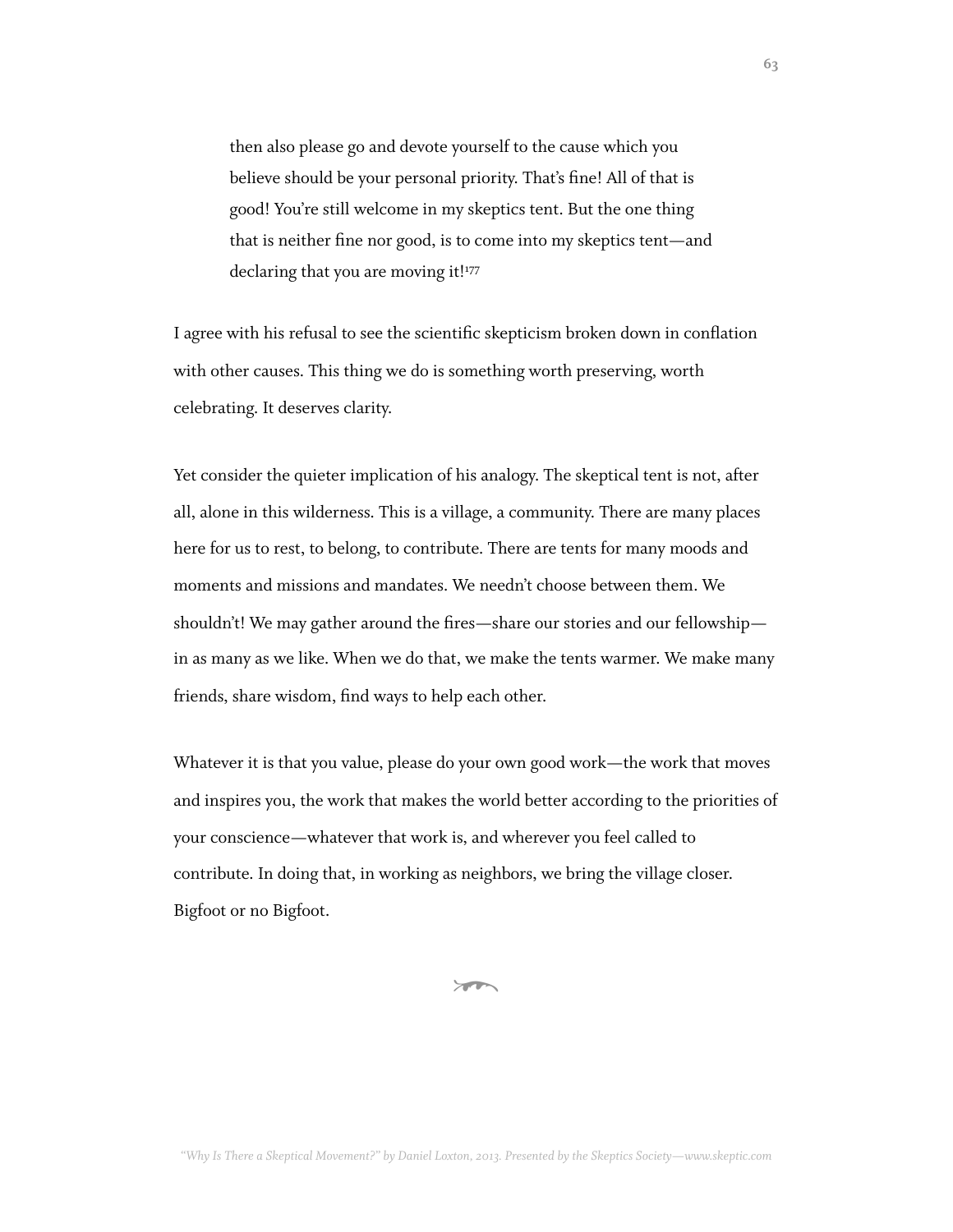#### *Acknowledgements*

*My thanks to Michael Shermer and Pat Linse at the Skeptics Society for their support and encouragement during the preparation of this piece.* 

*My thanks as well to those colleagues who generously took the time to discuss, read, or comment on this piece during its many drafts, including Barbara Drescher, Hal Bidlack, Jim Lippard, D.J. Grothe, and Kylie Sturgess. Thanks also to Timothy Binga at the Center for Inquiry Libraries and George P. Hansen for their help locating key historical sources.*

*Note: Portions of this article may have appeared previously at Skepticblog.org or within Skeptic magazine.*

# *www.skeptic.com*

*Originally published February 6, 2013.* 

*This version was last modified February 12, 2013*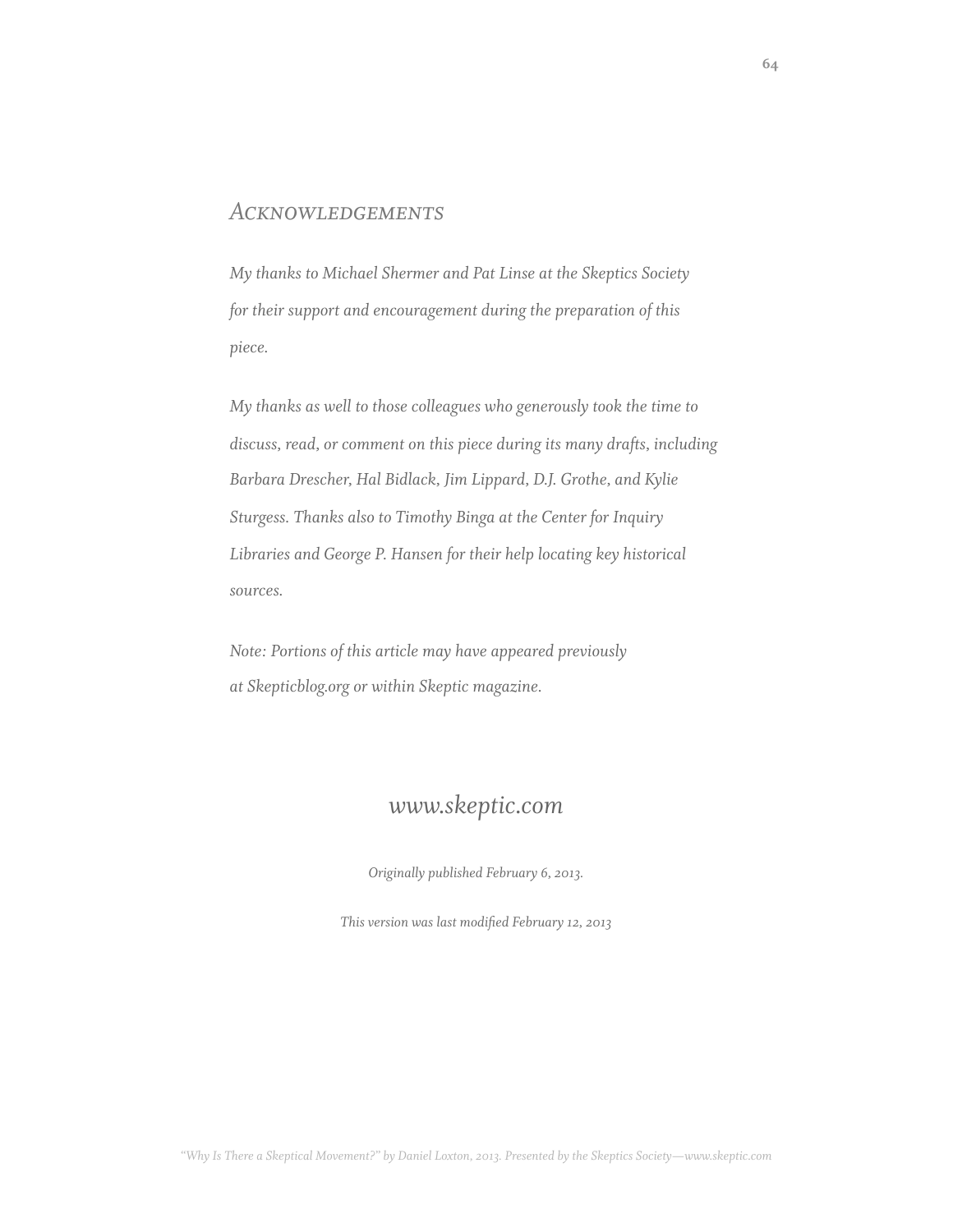# *Endnotes*

1 Hering, Daniel W. *Foibles and Fallacies of Science.* (New York: D. Van Nostrand Company, 1924.) p. 1

<sup>2</sup> Used or promoted by Carl Sagan, Steven Novella and others, the phrase "scientific skepticism" as a descriptor or synonym for the skeptical movement is relatively recent. It has been widely adopted as a means of differentiating the niche literature of science-based, investigative skeptical critique of paranormal and fringe science claims—often called simply "skepticism"—from other types of doubt and from other uses of the word "skeptic" (such as fringe science "climate change skeptics"). However, the phrase "scientific skepticism" predates this current use within movement skepticism, and has at least one other meaning: "the attitude of constructive doubt appropriate for scientific practice"—a related but distinct meaning which can lead to confusion. In the context of this essay, I will use "scientific skepticism" as a synonym for science-based critique of paranormal and fringe science claims, for the literature that grew out of that critical practice, or for the movement that grew up around that practice.

3 Pioneer programs *Skepticality* and the *Skeptics Guide to the Universe* both premiered in 2005.

4 The James Randi Educational Foundation was incorporated in Delaware on February 29, 1996, and the creation of the new organization was officially announced on April 3, 1996. Randi, James. "The Foundation." http://randi.org/hotline/1996/0035.html (Accessed November 2, 2012.)

5 Historian Michael Shermer became inspired to pursue skepticism at a Carl Sagan lecture in 1987. Shermer, Michael. "An Awful Hole, a Wonderful Life." *Skeptic.* Vol. 4, No. 4, 1996. p. 13. In 1991, he met with artist Pat Linse, who had been involved with a previous, defunct group (the Southern California Skeptics) and they decided to create a new group. The Skeptics Society held its first lecture in March 1992. Shermer, Michael. "Let Us Reflect: Thoughtful Inquiry on Twenty-Five Years of Skepticism." *The Skeptic Encyclopedia of Pseudoscience*, Michael Shermer and Pat Linse, Eds. (Santa Barbara, California: ABC-CLIO, 2002.) pp. 864–865. The first issue of *Skeptic* magazine appeared in Spring 1992.

<sup>6</sup> *Skeptic* Vol. 1, No. 4 appeared on newsstands of "over 5000 retail outlets across America" in late 1992. "Skeptic now in Bookstores." Skeptic. Skeptic. Vol. 1, No. 4, 1992. p. 13. If I understand correctly, the previously subscription-only *Skeptical Inquirer* also appeared on newsstands for the first time during the same Winter 1992-1993 period, with an initially modest newsstand circulation growing "from 1,633 copies of Winter 1992 to 3,200 of Winter 1993." Frazier, Kendrick. "Look for SI in Bookstores." *Skeptical Inquirer.* Vol. 17, No. 2. Winter 1993. p. 125. I'm happy to say that both periodicals are widely sold and widely enjoyed today.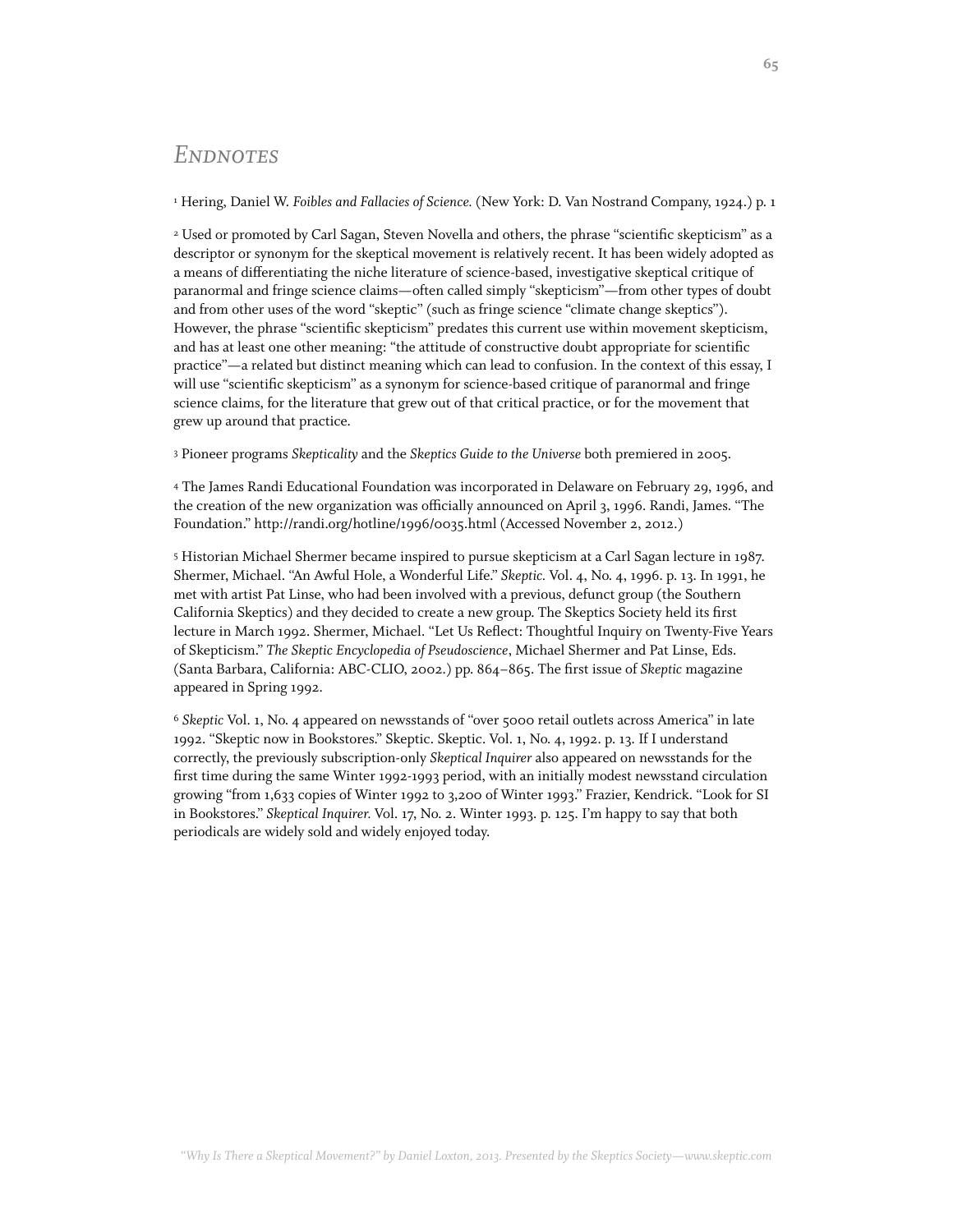7 CSICOP was predated by narrower, topic-specific groups with skeptical missions. As well, there are some fine points to consider regarding the formation of CSICOP itself. CSICOP was built on top of an earlier ad hoc group created by Ray Hyman, Martin Gardner, and James Randi around 1973 (apparently with some input from Leon Jaroff). Jaroff recalled  $\lceil$  1a] that the notion that " $\lceil s \rceil$ ome sort of organization was needed…to counter the wave of irrationality" arose over lunch in Manhattan "a week after" Uri Geller appeared on *The Tonight Show with Johnny Carson* on August 1, 1973. Hyman confirmed [1b] by email, "We did have the meeting with Jaroff in New York that Leon described." However, he recalled both by email in 2012 and in print in 1998 [1c] that the original ad hoc group was formed following a visit with James Randi in Portland, Oregon while Randi was on tour with Alice Cooper (also in 1973 [1d]): "As a result of this conversation [in Portland], Randi, Martin Gardner and I formed an informal group called SIR—Scientists in Rationality—an obvious play on the Stanford Research Institute. We started holding informal meetings, like at Martin's house, but none of us are administrators so there was a lot of talking but not much action." In a 2012 interview, however, Hyman recalled [1e] that SIR was instead an acronym for "Sanity In Research." By 1975, sociologist Marcello Truzzi had joined this informal group, which was subsequently identified in print [1f] by yet a third name: RSEP, or Resources for the Scientific Evaluation of the Paranormal. RSEP was said in that news item to be made up of Gardner, Hyman, Randi, and Truzzi. Hyman confirmed by email [1b] that SIR and RSEP were the same ad hoc group, saying "I do recall Leon suggesting an alternative name such as RSEP." After a meeting between Truzzi and philosopher Paul Kurtz, this informal group was expanded and formalized in 1976 as a new organization called CSICOP. As RSEP (aka SIR) was a small, fledgling, ad hoc group, its replacement CSICOP is usually described as the "first North American skeptical organization." This is fair as shorthand. Certainly it is the case that CSICOP was the first *substantial* North American organization of the contemporary period organized around the full range of skeptical topics. See [1a] Jaroff, Leon. "The Magician and the Think Tank." *Skeptical Odysseys*, Paul Kurtz ed. (Amherst, New York: Prometheus Books, 2001.) p. 99; [1b] Ray Hyman email to author, October 23, 2012; [1c] Shermer, Michael. "The Truth is Out There & Ray Hyman Wants to Find It: An Interview with a Co-Founder of Modern Skepticism." *Skeptic.* Vol. 6, No. 2, 1998. p. 94; [1d] Ruggieri, Melissa. "Alice Cooper reminisces at Dragon-Con." Atlanta Music Scene. August 31, 2012. http://blogs.ajc.com/atlanta-music-scene/2012/08/31/alicecooper-reminisces-at-dragon-con/ (Accessed October 24, 2012); [1e] Clint, Edward. "Skeptic Legend: Interview with Ray Hyman." Skeptic Ink, Oct 18, 2012. http://skepticink.com/incredulous/ 2012/10/18/rayhyman/ (Accessed Oct 21, 2012); [1f] "New Association to Study ESP." *Parapsychology Review,* July–August 1975. Vol.6, No.4. p. 8

<sup>8</sup> As Michael Shermer put it in his remembrance for the late philosopher, "everyone I have spoken to (including the other founders) agrees that it was Paul Kurtz more than anyone else who actually made it happen. All successful social movements have someone who has the organizational skills and social intelligence to get things done. Paul Kurtz is that man." Shermer, Michael. "Paul Kurtz & the Virtue of Skepticism: How a Thoughtful, Inquiring, Watchman Provided a Mark to Aim at." *eSkeptic,* October 24th, 2012. http://www.skeptic.com/eskeptic/12-10-24/ (Accessed October 24, 2012.)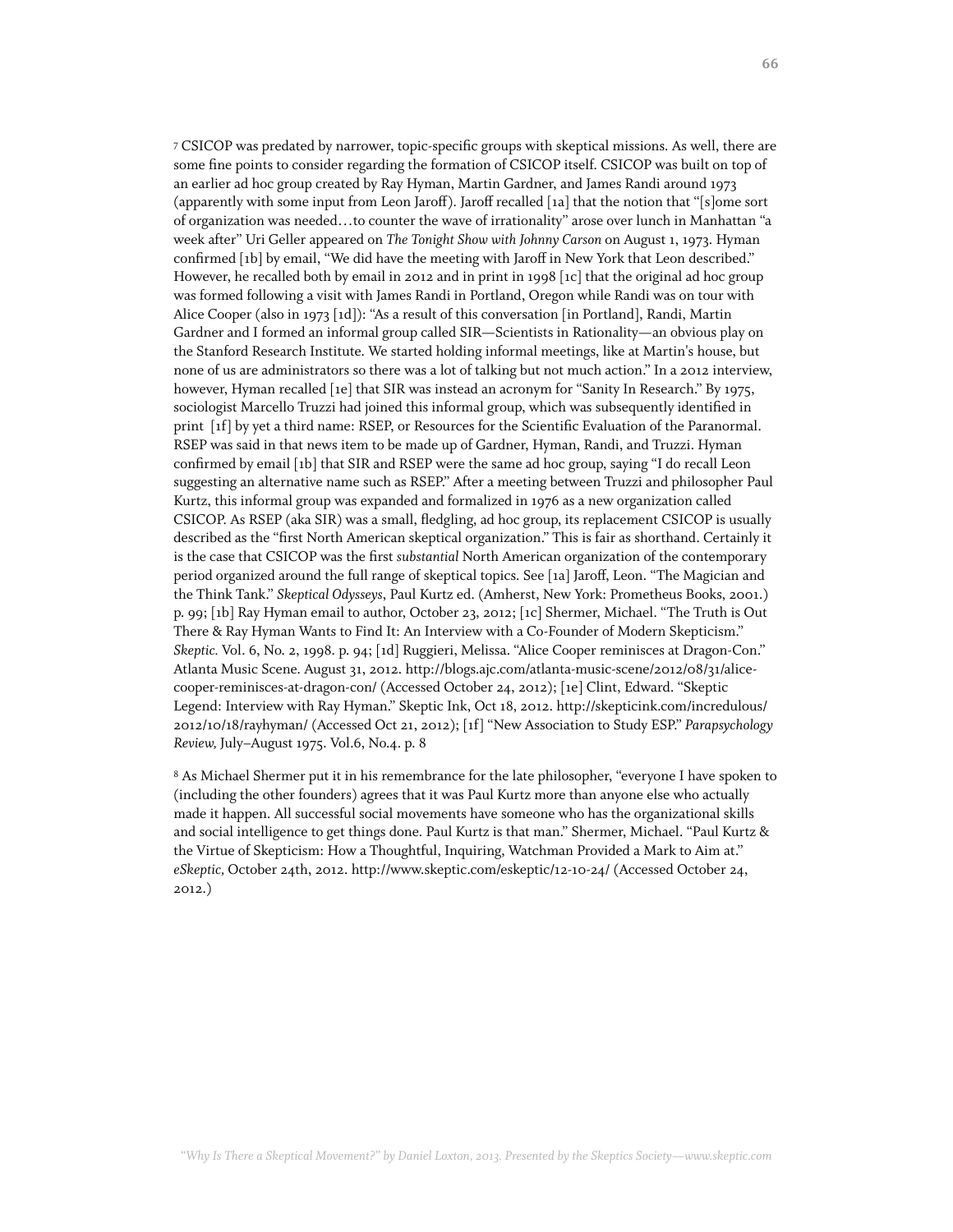9 Founding CSICOP members included—among others—philosopher Paul Kurtz; science popularizer Martin Gardner; astronomer Carl Sagan; psychologists Ray Hyman and James Alcock; journalists Philip J. Klass and Leon Jaroff, science fiction authors L. Sprague de Camp and Isaac Asimov, sociologist Marcello Truzzi, and magician James Randi. Because CSICOP emerged over two to five years from an ad hoc group, the speaker lineup from an annual convention of the American Humanist Association, and the first few issues of an experimental magazine, retrospective lists of "founding members" vary. There are quite a few names to draw upon. Paul Kurtz noted in 1976 that at its official founding (May 1, 1976) CSICOP "had as its sponsoring members some twenty-five scientists, authors, and scholars." Kurtz, Paul. "The Aims of the Committee for the Scientific Investigation of Claims of the Paranormal." *The Zetetic*. Vol. 1, No. 1. Fall/Winter, 1976. p. 6. A CSI press release in 2010 put the number at "approximately 40 original founding Fellows…." http:// www.csicop.org/news/press\_releases/show/

sixteen\_notable\_figures\_in\_science\_and\_skepticism\_elected\_csi\_fellows (Accessed October 23, 2012). See also for example Frazier, Kendrick. "L. Sprague de Camp: Erudite Writer on Archaeology, Ancient Engineering, and Pseudoscience (and Science Fiction Too)." Skeptical Inquirer. Vol. 25, No. 2. March–April, 2001. p. 6–7; "Fellows of the Committee" list on back cover of The Zetetic. Vol. 1, No. 1. Fall/Winter, 1976.

10 CSICOP founders and other early skeptics have often expressed surprise that their small organization with its idiosyncratic concerns swiftly spawned an international movement. According to Paul Kurtz, for example, "this was totally unexpected: immediately after forming CSICOP, many concerned scientists and skeptics said that they wanted to establish similar local groups in their areas in the United States. Similarly, researchers in other countries said that they wished to do the same. Thus skeptical organizations began forming throughout the world." Kurtz, Paul. "Introduction." *Skeptical Odysseys*, Paul Kurtz, Ed. (Amherst, New York: Prometheus Books, 2001.) pp. 16–17. Henry Gordon likewise observed, "There has been one unforeseen development. Local groups inspired by CSICOP have sprung up all over the continent. They've been monitoring their own areas, checking on irrational claims, putting out their own publications and newsletters providing a public service."

—Gordon, Henry. *Extrasensory Deception.* (Macmillan: Toronto, 1988.) pp. 217-218

11 First published in 1952 under the title *In the Name of Science;* retitled *Fads & Fallacies in the Name of Science* for the second and subsequent editions.

12 Randi, James. *Flim-Flam!* (Amherst, New York: Prometheus Books, 1982.) pp. 252

13 Gordon was the skeptical voice for "close to 550" media appearances in addition to his newspaper columns and books. Gordon, Henry. "Diary of a Canadian Debunker." *Skeptical Odysseys,* Paul Kurtz, Ed. (Amherst, New York: Prometheus Books, 2001.) pp. 233–242

14 For example, the Lehigh Valley Committee Against Health Fraud, Inc., known today as Quackwatch, was organized in 1969 and incorporated by physician Stephen Barrett in 1970. Herbert, Victor and Stephen Barrett. *Vitamins & Health Foods: The Great American Hustle.* (Philadelphia: George F. Stickley Company, 1985.) Copyright page; "NCAHF's History." June 25, 2001. http://www.ncahf.org/about/history.html (Accessed November 1, 2012). (See also endnote 58.)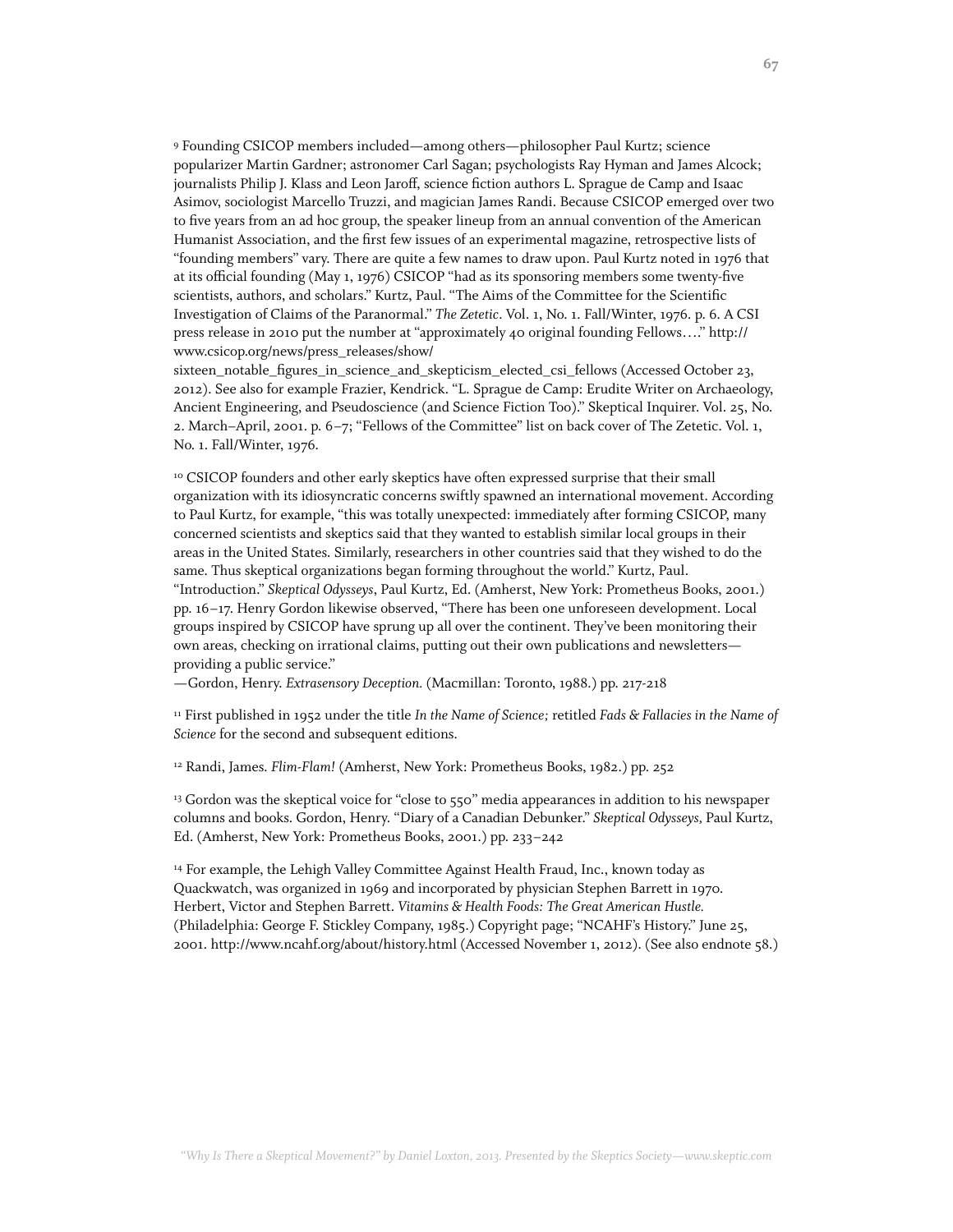<sup>15</sup> The historical record regarding the Occult Investigation Committee is unclear, and the Society of American Magicians did not respond to my requests for information. However, it seems that it was established around 1931, inspired by the debunking work of Harry Houdini (which had been cut short by his unexpected death in 1926). Magician and newspaper man Julien Proskauer wrote, "When the Parent Assembly of the Society of American Magicians…decided to start a campaign against fake spirit mediums, fortunetellers, and others claiming supernatural powers, I was appointed chairman of its committee." Proskauer, Julien F. *The Dead Do Not Talk*. (New York: Harper & Brothers Publishers, 1946). p. xiii. The OIC seems to have enjoyed an initial burst of energy under Proskauer, and then another in the early 1970s under Milbourne Christopher (who went on to become a founding fellow of CSICOP in 1976).

16 Skeptical activists Joseph F. Rinn, W. S. Davis, James L. Kellogg and "a few hundred members, mostly interested in exposing fakers" formed the Metropolitan Psychical Society in 1905 as a reaction to the unwillingness of the New York's Society for Psychical Research to engage critically with fraudulent paranormal claims. Rinn, Joseph. Sixty Years of Psychical Research. (The Truth Seeker Company, 1950.) pp. 222-223, 265

17 Dommanget, Jean. Letter to the editor. "True Origins of CSICOP." *Skeptic.* Vol. 6, No. 4. 1998. p. 21

<sup>18</sup> The decision to create Le Comité Belge pour l'Investigation Scientifique des Phénomènes Réputés Paranormaux (or Comité Para for short) was made on January 15, 1949. The organization was officially registered as a nonprofit organization on June 4, 1949. Dommanget, Jean. "Guest Column: The Comite Para—A European Skeptics Committee." *Journal of Scientific Exploration*, Vol. 7, No. 3. 1993. p. 318

19 As the organization's current head explained, "One of the first important research projects carried out by our committee took place in 1952 as a reaction to the unacceptable extension of the activity of the radiesthesists [people who claim to detect and work with otherwise undetectable paranormal radiation; often, pendulum dowsers] into proposing to families of people who had disappeared during the war to provide information about the situation of parents. A few honest radiesthesists, genuinely believing in their abilities, were unfortunately surrounded by a great majority of 'quacks.' Legal authorities found themselves involved and concerned…." This led to a formal test of the abilities of 30 radiesthesists to locate volunteers on a map and determine if those volunteers were alive or dead. "The results were the same as would be expected by chance, and were published in 1953 under the title: 'Une experience radiesthesique de recherche de disparus.'" Dommanget. (1993.) p. 318; see also Dommanget, Jean. "Le discours du Président Jean Dommanget." http:// www.comitepara.be/cinquantenaire/index.html#bv000001 (Accessed October 23, 2012);

<sup>20</sup> Mackenberg, Rose, as told to Joseph Fulling Fishman. "I've Unmasked aThousand Frauds." *Saturday Evening Post.* March 3, 1951. pp. 26–105

<sup>21</sup> Often these complaints come from outside critics who fail to see the point of skeptical research. At other times, skeptics—even architects of the skeptical movement—become bored or disillusioned with that work. In 2012, for example, paranormal investigator Benjamin Radford recalled for that this was the case with CSICOP organizer Paul Kurtz: "[O]n more than one occasion (in fact dozens of times) he told me 'there's no interest in the paranormal,' which seemed to suggest that *Skeptical Inquirer* had no purpose-or that nobody was watching all those high-rated paranormal cable TV shows." Radford, Benjamin. "Memories of Paul Kurtz." CFI Blogs. http://www.centerforinquiry.net/ blogs/entry/memories\_of\_paul\_kurtz/ (Accessed October 27, 2012)

22 Hering (1924.) p. 3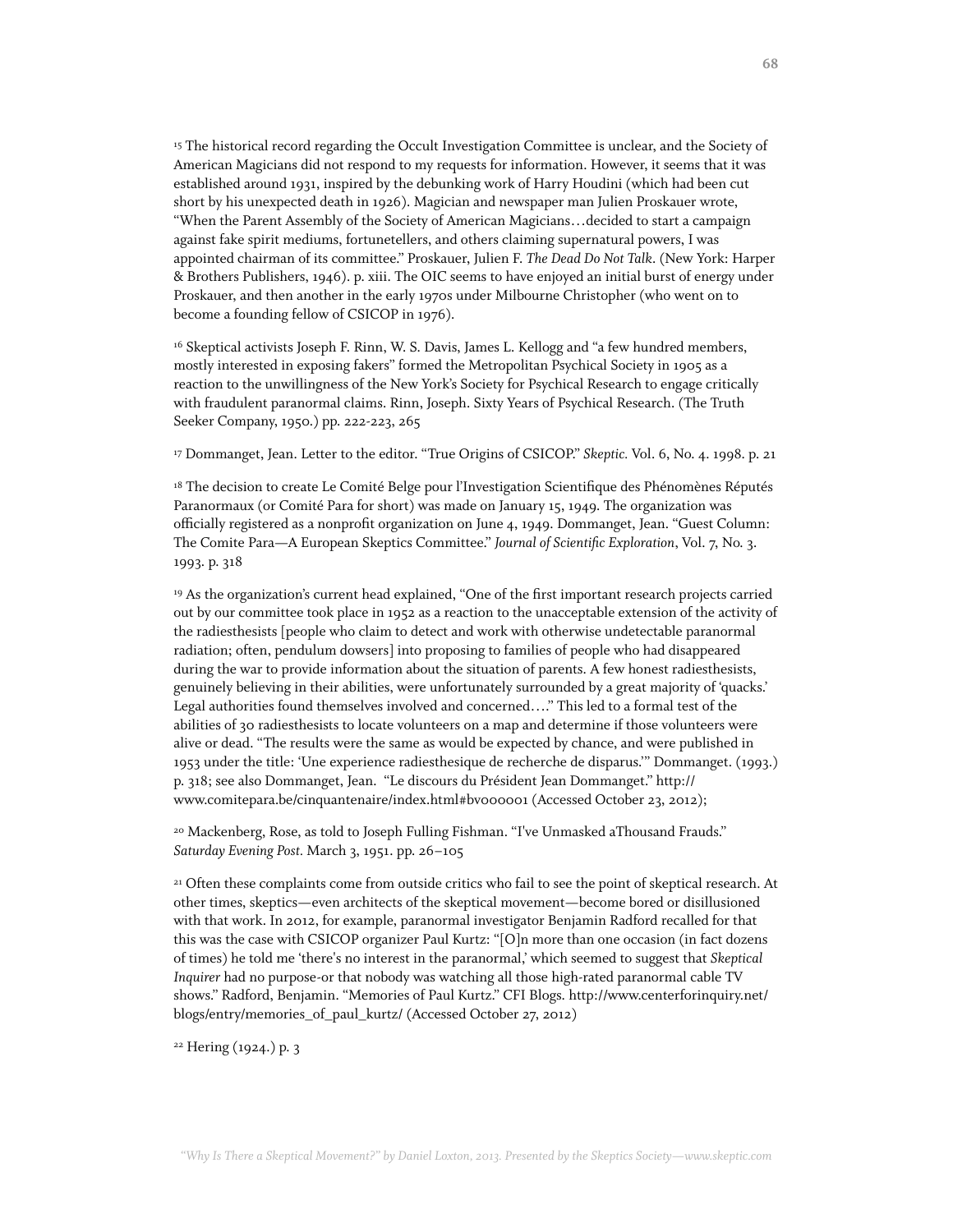23 Loxton, Daniel. "Where Do We Go From Here?" (Skeptics Society, 2007.) http:// www.skeptic.com/downloads/WhereDoWeGoFromHere.pdf

24 For example, Martin Gardner's 1957 *Fads and Fallacies in the Name of Science* cited older work by both Daniel Hering and Joseph Jastrow; Hering's 1924 *Foibles and Fallacies of Science* referred back to the 1911 *Nostrums and Quackery* by the American Medical Association, and other sources—and so on. D.H. Rawcliffe viewed his 1959 *Illusions and Delusions of the Supernatural and Occult* as the successor to older skeptical work, saying, "It is over forty years since Podmore, Jastrow, and Lloyd-Tuckett published their volumes dealing with the fallacies underlying psychical research, and since then no major work has appeared which can be regarded as their successor in this field. The present work may be regarded as an attempt to fill the vacuum." See for example Gardner, Martin. *Fads and Fallacies in the Name of Science.* (New York: Dover Publications, 1957.) p. viii; Hering (1924.) p. 258

25 For a survey of the wider topic of philosophical doubt, check out *Doubt: A History: The Great Doubters and Their Legacy of Innovation from Socrates and Jesus to Thomas Je!erson and Emily Dickenson*, by Jennifer Michael Hecht (New York: HarperCollins, 2004)

<sup>26</sup> Historians are justifiably leery of the distorting effects of attempts to fit figures of the past into the context of modern movements. For example, consider the first warning expressed by Rebekah Higgitt (Curator and historian of science at the Royal Observatory Greenwich & National Maritime Museum) in her blog post on the "Dos and don'ts" of the history of science: "Do not *ever* call anyone a scientist who would not have recognised the term. The word…was not actually used until the 1870s. If we use the term to describe anyone before this date we risk loading their views, status, career, ambitions and work with associations that just do not exist before this date." Nonetheless, for the purposes of this informal glance back, I will cite thinkers of the past as roots for an evolving "tradition" we *now* call scientific skepticism. I think this perspective can usefully inform modern skeptics about a basic fact—that science-informed attempts to dispel popular misconceptions predate 1976—but please do note that this backward-looking viewpoint calls for caution. The sources mentioned here do not fall in an unbroken progression (though in many cases they do refer to one another); most predate the concept of a "skeptical movement"; and, many of these authors had other concerns that would be unusual to find expressed by skeptics today (such as David Meredith Reese's attempt to debunk the anti-slavery abolitionist movement). For more on this topic, see Higgitt, Rebekah. "Dos and don'ts in history of science." April 17, 2011. http:// teleskopos.wordpress.com/2011/04/17/dos-and-donts-in-history-of-science/ (Accessed September 7, 2011)

<sup>27</sup> She wrote many excellent articles herself, but she was perhaps best known as the expert source behind Worden, Helen. "Exposing Tricks of the Fake Mediums." *Popular Science.* Vol. 145, No. 5. November 1944. pp. 67–214. She also wrote an unpublished book, entitled *So You Want to Attend a Seance?* This book exists only in manuscript form, however, and is in private hands. As of this writing, it is not available for research purposes. Helene Downes email to author, January 14, 2013

<sup>28</sup> Abbott was a magician who, incidentally, invented the original version of the animated ball routine performed today by Teller, another skeptical magician. Teller. "Teller Reveals His Secrets." *Smithsonian Magazine.* March 2012. http://www.smithsonianmag.com/arts-culture/Teller-Reveals-His-Secrets.html (Accessed November 27, 2012.)

29 Price, George R. "Science and the Supernatural." *Science,* Vol. 122, No. 3165. August 1955. pp. 359– 367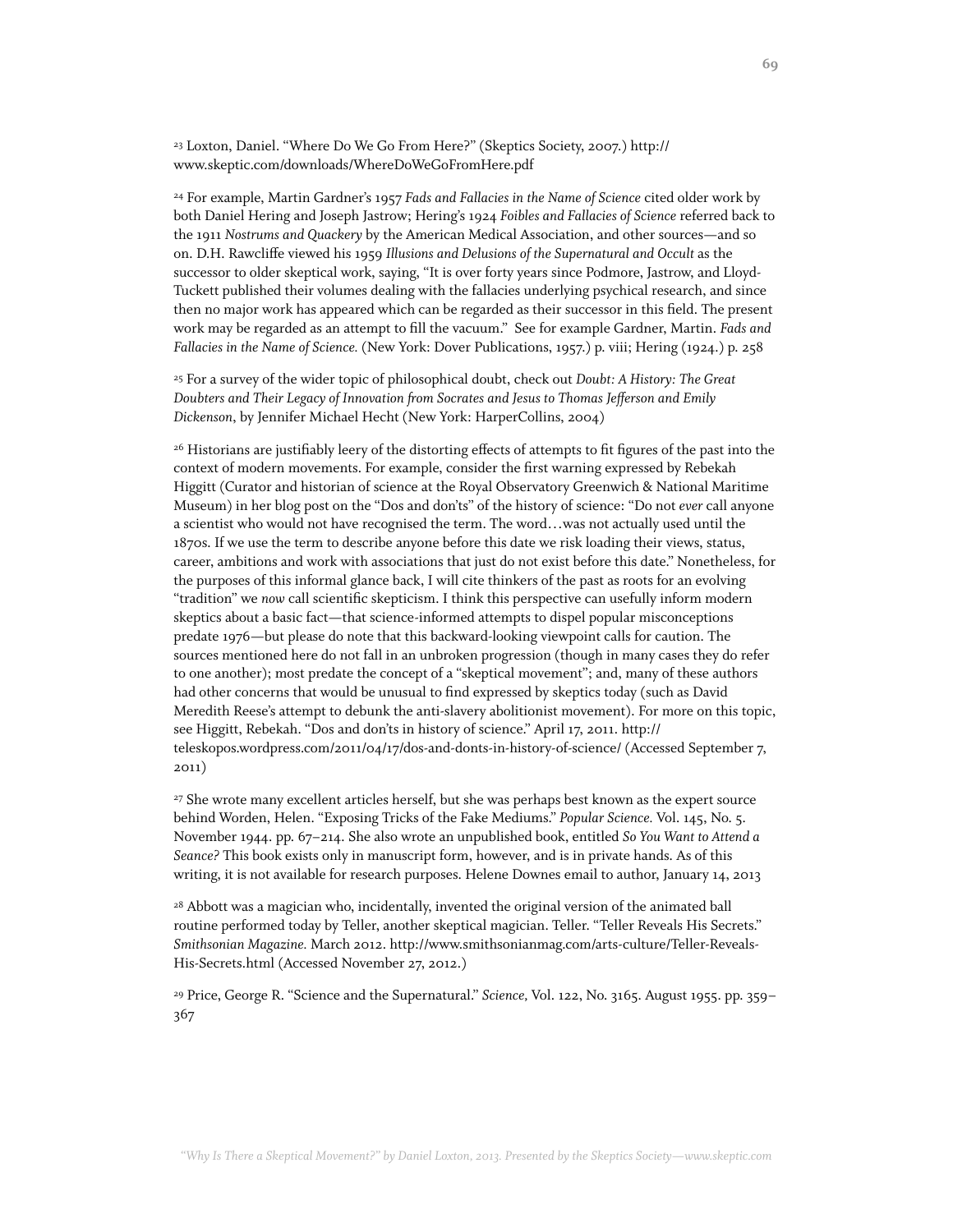<sup>30</sup> This fairly common idea was raised rhetorically and discussed in Dacey, Austin. "The Skeptical Canon." July 26, 2011. http://www.csicop.org/specialarticles/show/the\_skeptical\_canon (Accessed August 1, 2011). Dacey went on to effectively refute this suggestion in part two of his essay, arguing (with reference to my own work) that scientific skeptics have a unique and useful expertise in fringe claims that are neglected by other scholarship. http://www.csicop.org/specialarticles/show/ the\_skeptical\_canon\_part\_2/ (Accessed August 31, 2012)

<sup>31</sup> Rawcliffe, D.H. *Illusions and Delusions of the Supernatural and Occult.* (Dover: New York, 1959.) p. 18

32Ibid. p. 371

33 This is the title of the 1962 Dover reprint, which I am drawing upon for this article; the book was originally published in 1935 under the title *Wish and Wisdom, Episodes in the Vagaries of Belief.*

34 In addition to his earlier skeptical book *Fact and Fable in Psychology,* Jastrow for example joined New York skeptical activists Winfield S. Davis, James L. Kellogg, and John W. Sargent in 1910 in a successful plan to expose spirit medium Eusapia Palladino during a séance. Rinn. (1950.) pp. 278– 281

35 As an aside: Jastrow also popularized the famous "duck-rabbit" illusion.

36 Jastrow, Joseph. Letter to the Editor. *The New York Times.* June 9, 1935. pg. BR20

37 Jastrow, Joseph. *Error and Eccentricity in Human Belief.* (Dover Publications: New York, 1962.) p. 230

38 Ibid. p. 339

39 For a quick sense of this scene, see for example, Loxton, Daniel. "The Remarkable Mr. Rinn." *eSkeptic.* January 30th, 2013. http://www.skeptic.com/eskeptic/13-01-30/ (Accessed February 1, 2013). For a detailed treatment, see Rinn (1950)

40 Houdini, Harry. *A Magician Among the Spirits.* (Fredonia Books: Amsterdam, 2002.) p. xiv

41 See Loxton, Daniel. "Ghostbuster Girls." *Skeptic* Vol 18, No. 1. 2013. (In print)

42 For a fascinating book-length discussion of the roles of skepticism and pseudoscience in science's nineteenth century boundary disputes, see Lyons, Sherrie Lynne. *Species, Serpents, Spirits, and Skulls: Science in the Margins in the Victorian Age.* (Albany, New York: State University of New York Press, 2009.)

43 Lee, Henry. Sea Monsters Unmasked. (London: William Clowes and Sons, 1883.); Lee, Henry. *Sea Fables Explained.* (London: William Clowes and Sons, 1883.)

44 Evans occupied a somewhat complicated position, concluding, "While the majority of mediumistic manifestations are due to conjuring, there is a class of cases not ascribable to trickery, namely, those coming within the domain of psychic force…. I am convinced that the recently annunciated law of telepathy will account for them. I discredit the theory of spirit intervention." Telepathy was at that time a more plausible "rational" explanation than history has shown it to be, and was actually quite a popular hypothesis among debunkers of Spiritualism. See Evans, Henry Ridgely. *Hours with the Ghosts, or, Nineteenth Century Witchcraft.* (Chicago: Laird & Lee, Publishers, 1897.) p. 207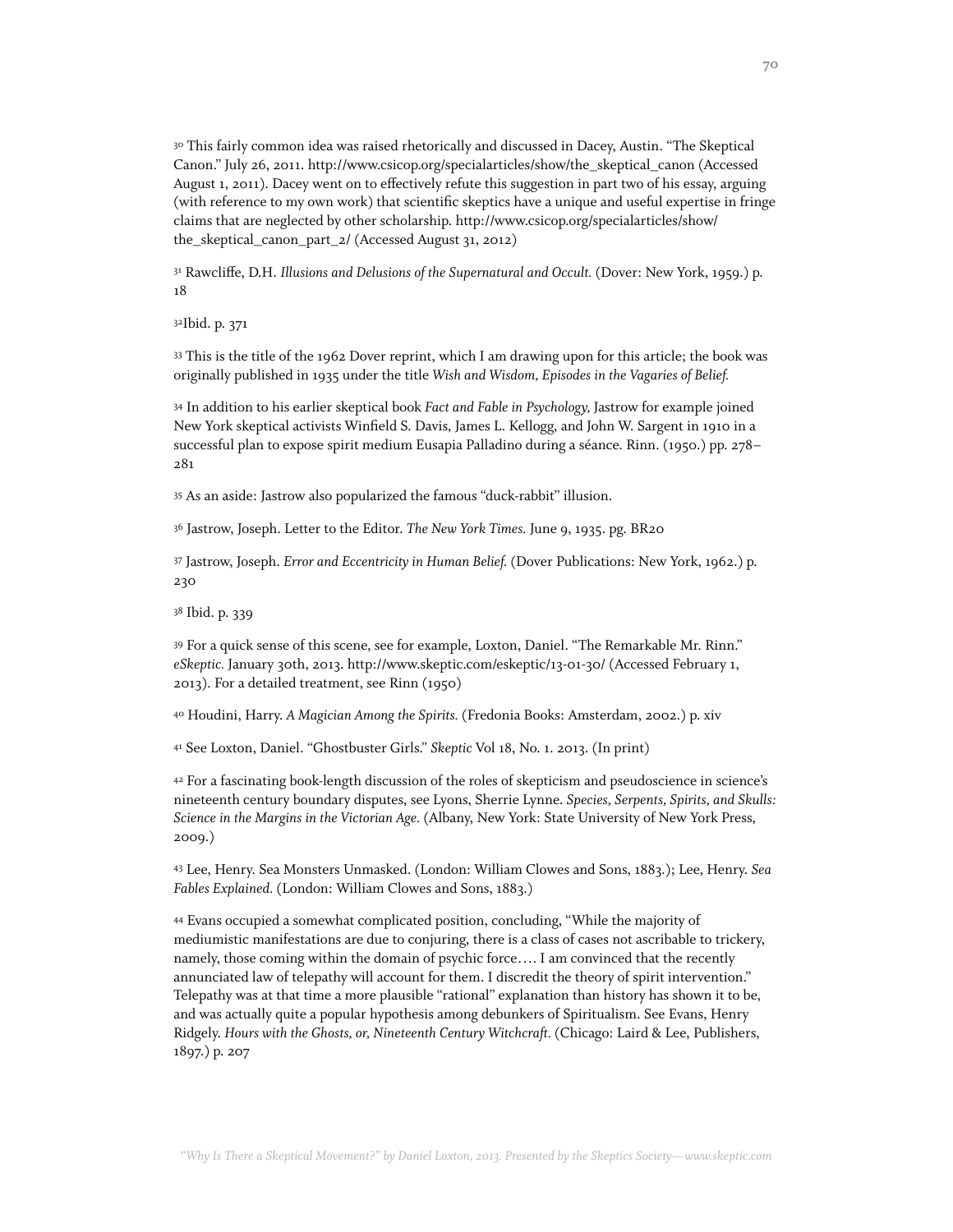45 Owen, Richard. *The Times* (of London). "The Sea Serpent." Nov 14, 1848. p. 8

46 See Lyons. (2009.) p.131; Milner, Richard. "Charles Darwin and Associates, Ghostbusters." *Scientific American.* October 1996. pp. 96–101; Shermer, Michael. "A Heretic-Scientist Among the Spiritualists: Alfred Russel Wallace and 19th Century Spiritualism—Part I." *Skeptic.* Vol. 3, No. 1, c. 1995. pp. 70–83

47 Milner. (1996.) p. 99

48 Huxley, Thomas Henry. The Week's News (London). October 21, 1871. p. 1316

49 Shermer. (2002.) pp. 861

50 Huxley, Thomas Henry. Spiritualism Unmasked. *Pall Mall Gazette.* No. 7423, Vol. XLIX. (January 1, 1889) pp. 1–2

51 Craft, Amos N. *Epidemic Delusions: Exposé of the Superstitions and Frauds Which Underlie Some Ancient and Modern Delusions.* (Cincinnati. Walden and Stowe, 1881.) p. 19

52 Ibid. p. 10

53 Ibid. p. 80

54 Ibid. 106

55 Barnum, P.T. *Humbugs of the World.* (New York: Carleton Publisher, 1865.) p. 4

56 Ibid. p. 220

57 For more on JREF's challenge, visit http://www.randi.org/site/index.php/1m-challenge.html (Accessed August 1, 2011)

58 Craft. (1881.) p. 80; Rinn. (1950.) p. 368; "Houdini Hurls Defi [sic] at Mediums Here: Escape Artist O!ers \$10,000 for Demonstration at Committee Hearing." *The Washington Post.* May 21, 1926. p.9

59 Barnum. (1865.) p. 60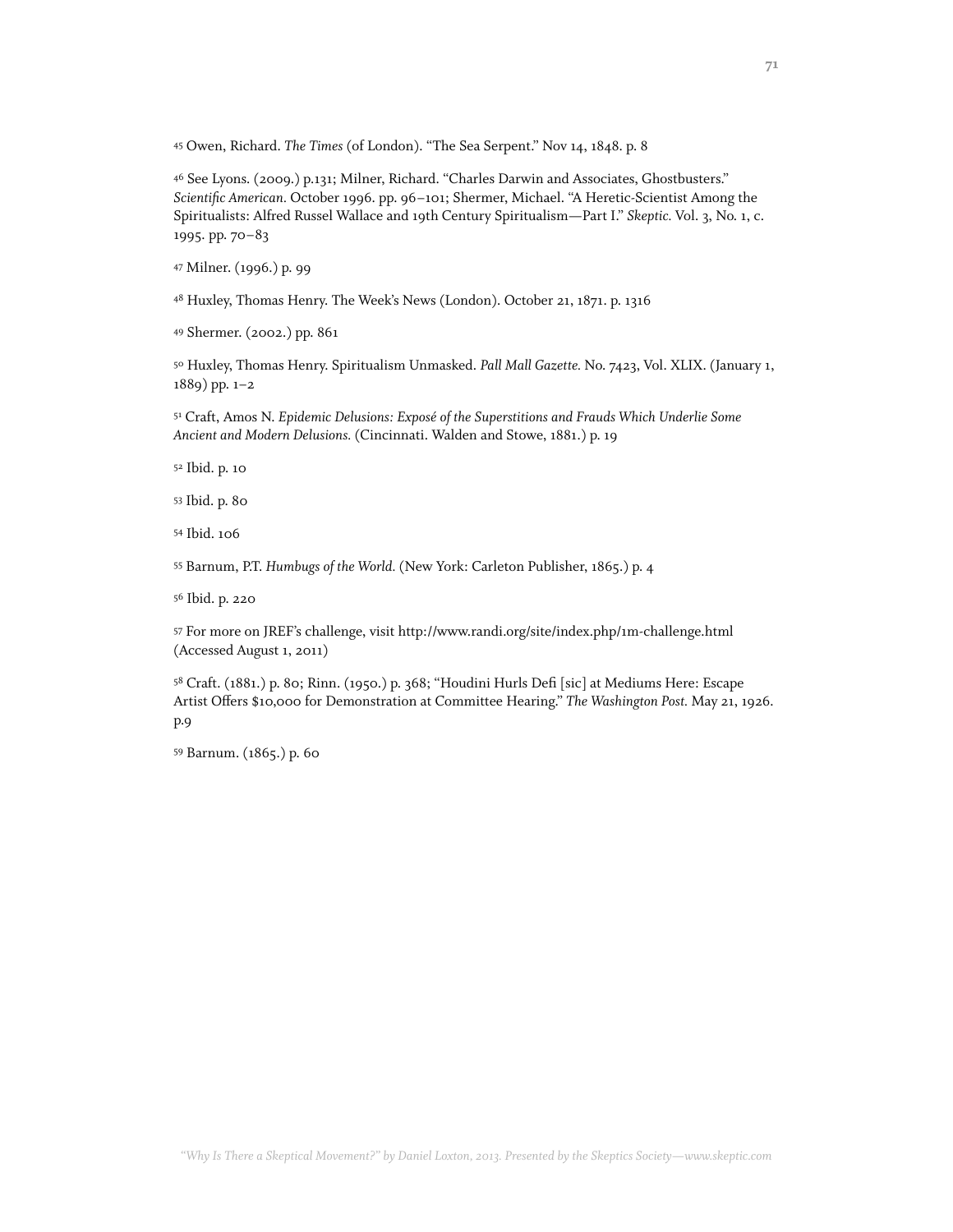$60$  Even in the context of modern skeptical organizing in the United States, medical quackery has been a key issue since the beginning. Several dedicated watchdog groups were formed by interested medical doctors during the 1970s and '80s. For example, the Lehigh Valley Committee Against Health Fraud, Inc. was incorporated in 1970. The Southern California Council Against Health Fraud was established in 1977. The California Council Against Health Fraud was formed in 1978, and then renamed the National Council Against Health Fraud in 1984. (During the 1998 through 2000 period, the NCAHF also "conducted some of its business" under the name "National Council for Reliable Health Information," but it continues as the National Council Against Health Fraud today.) See "NCAHF's History." June 25, 2001. http://www.ncahf.org/about/history.html (Accessed November 1, 2012). These activist "quackbusting" doctors, including Stephen Barrett, William Jarvis, and Wallace Sampson, were also involved with the early days of the broader skeptical movement, contributing to the *Skeptical Inquirer* and speaking at early CSICOP events. All three were among the founding members of CSICOP's Paranormal Health Claims Subcommittee, the formation of which was announced in winter 1980–81. Kurtz, Paul. "CSICOP establishes a new Paranormal Health Claims Subcommittee." *Skeptical Inquirer.* Vol. 5, No. 2. Winter, 1980-81. pp. 11–12. For its part, the Skeptics Society identified medical claims as a key area within its mandate upon its formation in 1992. "About the Skeptics Society." *Skeptic.* Vol.1, No. 1. 1992. p. 50

61 Improving upon previous designs, Holmes designed and popularized a new "American" style of stereoscopic viewer, ushering in a long-lasting and widespread craze for stereoscopic photography. See for example, Fraprie, Frank R. and Walter E. Woodbury. *Photographic Amusements: Including Tricks and Unusual or Novel E!ects Obtainable with the Camera.* (Boston: American Photographic Publishing Co., 1931.) p. 182

<sup>62</sup> Holmes, Sr., Oliver Wendell. "Homeopathy and Its Kindred Delusions: Two lectures delivered before the Boston Society for the Diffusion of Useful Knowledge, 1842." *Medical Essays.* (BiblioBazaar: 2007.) p. 42

63 Holmes. (2007.) pp. 21–22

64 Sagan, Carl. "Night Walkers and Mystery Mongers: Sense and Nonsense At the Edge of Science." *Skeptical Inquirer.* Vol. 10. Spring, 1986. p. 220

65 Reese, David Meredith. *Humbugs of New York: being a remonstrance against popular delusion.* (New York: 1838.) p. 14–15

66 Ibid. p. 15

67 "Rapport Des Commissaires chargés par le Roi, de l'Examen du Magnétisme animal." *Skeptic,* Vol. 4, No. 3, 1996. pp. 68–83. Includes the entire text of the report prepared by Franklin, Lavoisier, and the other Commissioners. Also reprinted in *eSkeptic*, September 22nd, 2010, available online at http://www.skeptic.com/eskeptic/10-09-22/#feature (Accessed August 14, 2011)

- 68 Ibid. p. 68
- 69 Ibid. p. 71
- 70 Ibid. p. 70
- 71 Ibid. p. 70
- 72 Ibid. p. 71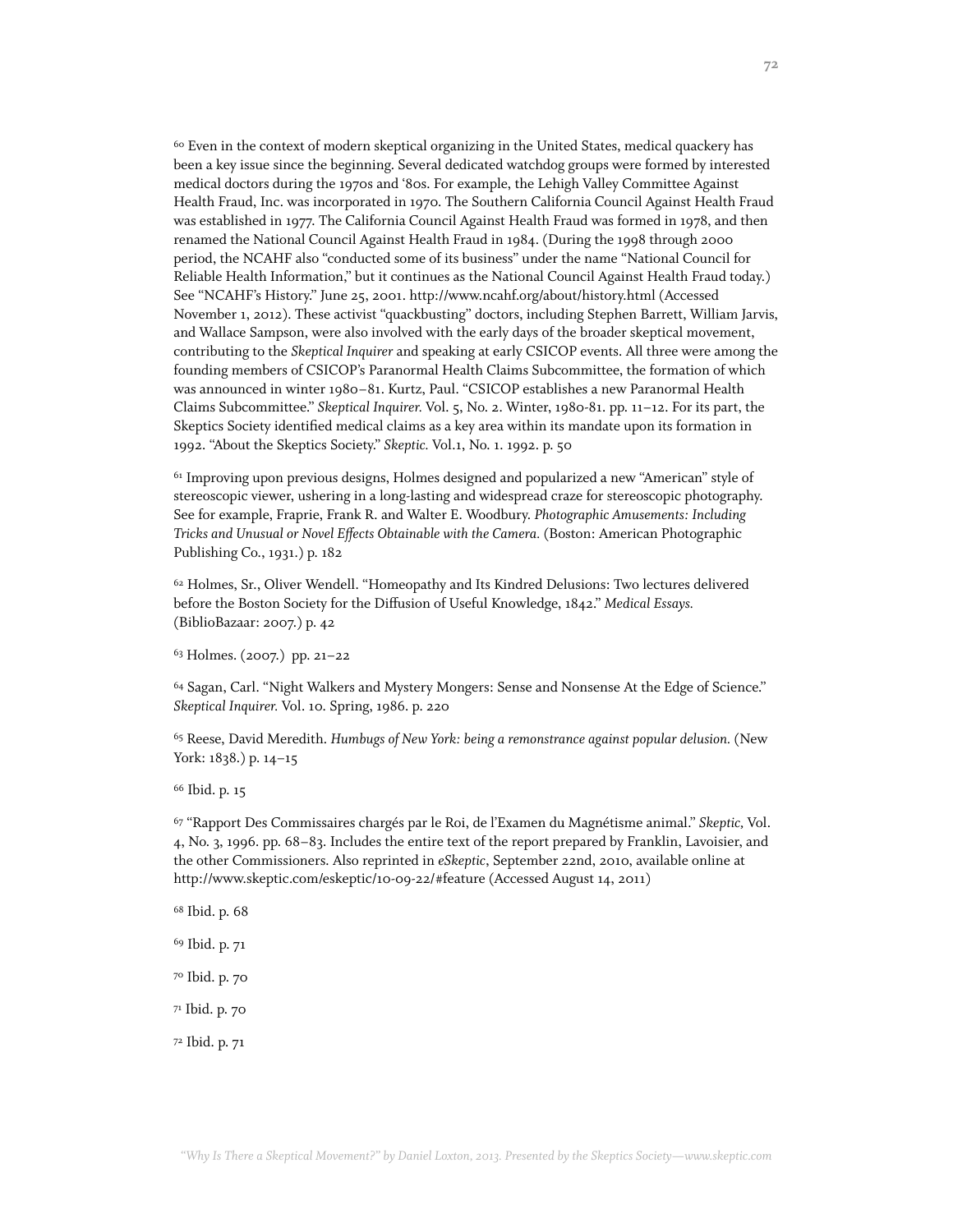73 Ibid. p. 74

74 Ibid. p.

75 Shermer, Michael. "The First Scientific Investigation of the Paranormal Ever Conducted: Testing the Claims of Mesmerism" *Skeptic*, Vol. 4, No. 3, 1996. pp. 66–67.

76 See for example Shermer (1998); Shermer (1996); Shermer (1995); Shermer, Michael. "The Annotated Gardner: An Interview with Martin Gardner—Founder of the Modern Skeptical Movement." *Skeptic.* Vol. 5, No. 2. 1997. p. 56–61;

77 Browne, Thomas. *Pseudodoxia Epidemica: or Enquiries into Commonly Presumed Truths*. 1672. (Benediction Classics: Oxford, 2009.) p. 16

78 Ibid. p. 100

79 Ibid. p. 24

80 Ady, Thomas. *A Candle in the Dark.* (London: Printed for Robert Ibbitson, 1655.) p. 99. Please note that I've modernized the spelling and typesetting in this and other Ady quotes for the purposes of readability.

- 81 Ibid. pp. 100–101
- 82 Ibid, pp. 124–125
- 83 Ibid, p. 125
- 84 Ibid, p. 17
- 85 Ibid, p. 16
- 86 Ibid, pp. 32–33
- 87 Ibid. p. 34
- 88 Ibid, p. 40

89 Michael de Montaigne. Charles Cotton, trans. *Essays of Michael Montaigne.* (1877.) Chapter XI. Available online at Project Gutenberg. http://www.gutenberg.org/files/3600/3600-h/3600-h.htm (Accessed August 15, 2011)

90 Ibid. Chapter XXVI.

91 Told that the statue of the god Bel comes alive each night to consume the offerings of food and wine, the prophet Daniel suspects a trick. He arranges to seal the temple for a test, and then secretly scatters the floor with ashes. The next morning, Daniel and the king break the seals, and see that the offerings have been eaten. "But Daniel laughed and kept the king from entering. He said, 'Look at the floor and consider whose footprints these are.' 'I see the footprints of men, women, and children!' said the king. In his wrath the king arrested the priests, their wives, and their children. They showed him the secret door by which they used to enter to consume what was on the table." See the Book of Daniel, 14:1-22

92 Lucian, A. M. Harmon, trans. *Lucian.* Vol IV. (London: William Heinemann, 1961)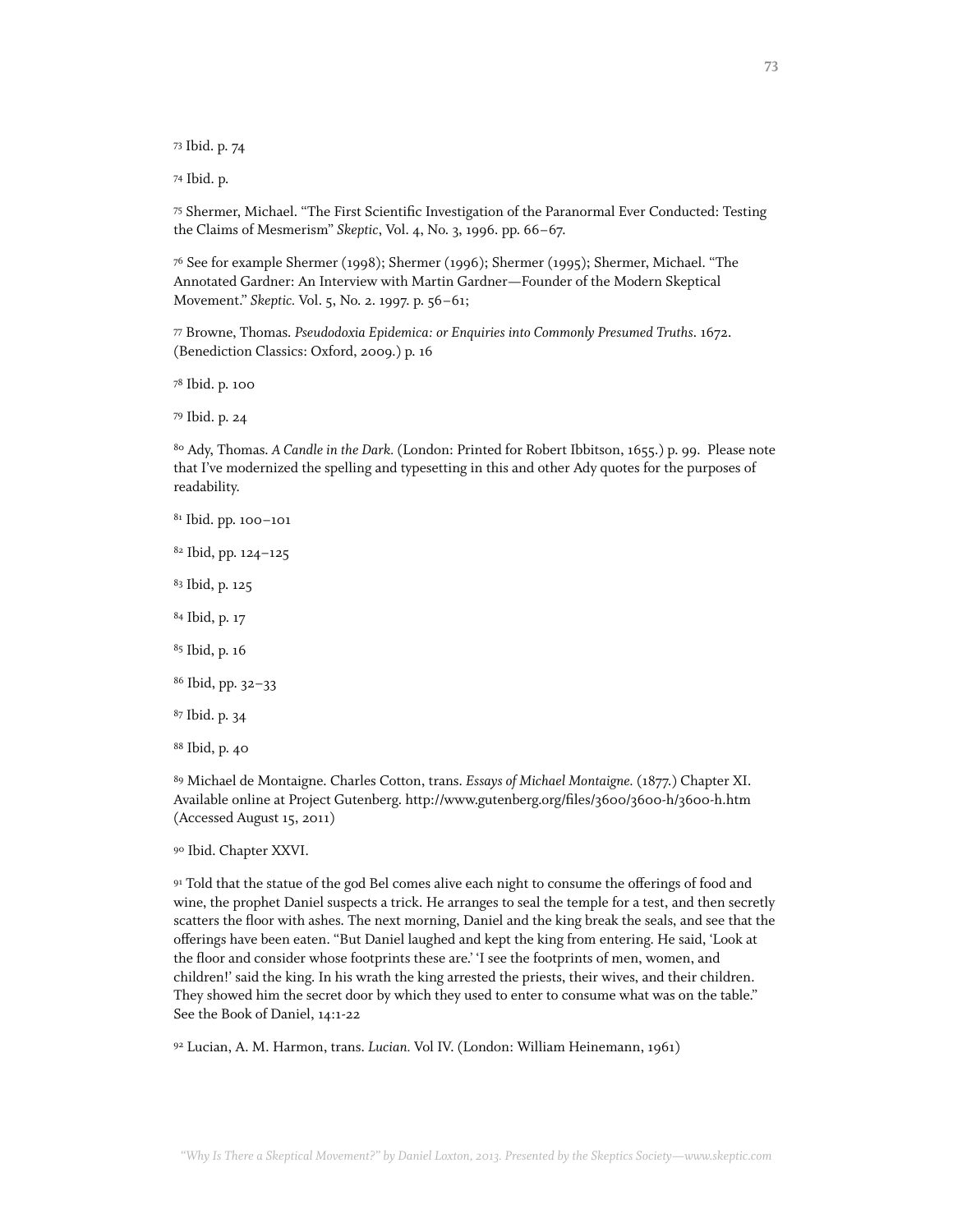93 Moore, Steve. "Snake or Fake?" *Fortean Times.* June 2011. http://www.forteantimes.com/features/ articles/5614/snake\_or\_fake.html (Accessed September 7, 2012)

94 Lucian (1961) pp. 201–203

95 Joe Nickell. "Undercover Among the Spirits: Investigating Camp Chesterfield." *Skeptical Inquirer,* Vol. 26, No. 2. March/April 2002. p. 24

96 Lucian (1961) pp. 243-245

97 Clay, Diskin. "Lucian of Samosata, Four Philosophical Lives (Nigrinus, Demonax, Peregrinus, Alexander Pseudomantis)." *Aufstieg und Niedergang der Römischen Welt.* 2.36.5. p. 3408

98 Lucian (1961) p. 253

99 Epicureanism seems perhaps to have been a common thread. Lucian and his skeptical colleague Celsus were both admirers of Epicurus. Another debunker who confronted Alexander about some psychic detective-type proclamations, which had sent several people to death for the murder of a young man who turned out still to be alive, was an Epicurean. Epicureans in general seem to have been hostile to Alexander. "When at last many sensible men, recovering, as it were, from profound intoxication, combined against him, especially all the followers of Epicurus, and when in the cities they began gradually to detect all the trickery and buncombe of the show," according to Lucian, a state of open ideological warfare emerged between the Epicureans and Alexander's followers, with each group denouncing the other. Lucian considered this animosity natural, saying "Upon whom else would a quack who loved humbug and bitterly hated truth more fittingly make war than upon Epicurus, who discerned the nature of things and alone knew the truth in them? The followers of Plato and Chrysippus and Pythagoras were his friends…but 'the impervious Epicurus'— what he called him—was rightly his bitter enemy, since he considered all that sort of thing a laughing-matter and a joke." Lucian (1961) p. 209, 231–233, 253

100 Lucian (1961) p. 205

101 "About American Atheists." http://www.atheists.org/about (Accessed July 28, 2011)

102 "History of the Free Congregation of Sauk County: The 'Freethinkers' Story." http:// www.freecongregation.org/history/freethinkers-story/ (Accessed July 28, 2011)

103 That event was the 1976 annual American Humanist Association conference, titled "The New Irrationalisms: Antiscience and Pseudoscience." It took place in Buffalo, New York, April 30–May 1, 1976. Frazier, Kendrick. "From the Editor's Seat: Thoughts on Science and Skepticism in the Twenty-First Century (Part One)." *Skeptical Inquirer* Vol. 25, No. 3. May/June, 2001. pp. 46–47. See also Kendrick Frazier's history of CSICOP, which was published originally in *The Encyclopedia of the Paranormal*, edited by Gordon Stein (Amherst, New York: Prometheus books, 1996). Frazier was kind enough to provide me with a copy for the research of this article, but his piece has since been made available online: Frazier, Kendrick. "Committee for the Scientific Investigation of Claims of the Paranormal (CSICOP)." 1996. http://www.csicop.org/about/csicop/ (Accessed February 12, 2013)

104 Kurtz, Paul. "Introduction." *Skeptical Odysseys,* Paul Kurtz ed. (Amherst, New York: Prometheus Books, 2001.) pp. 15–16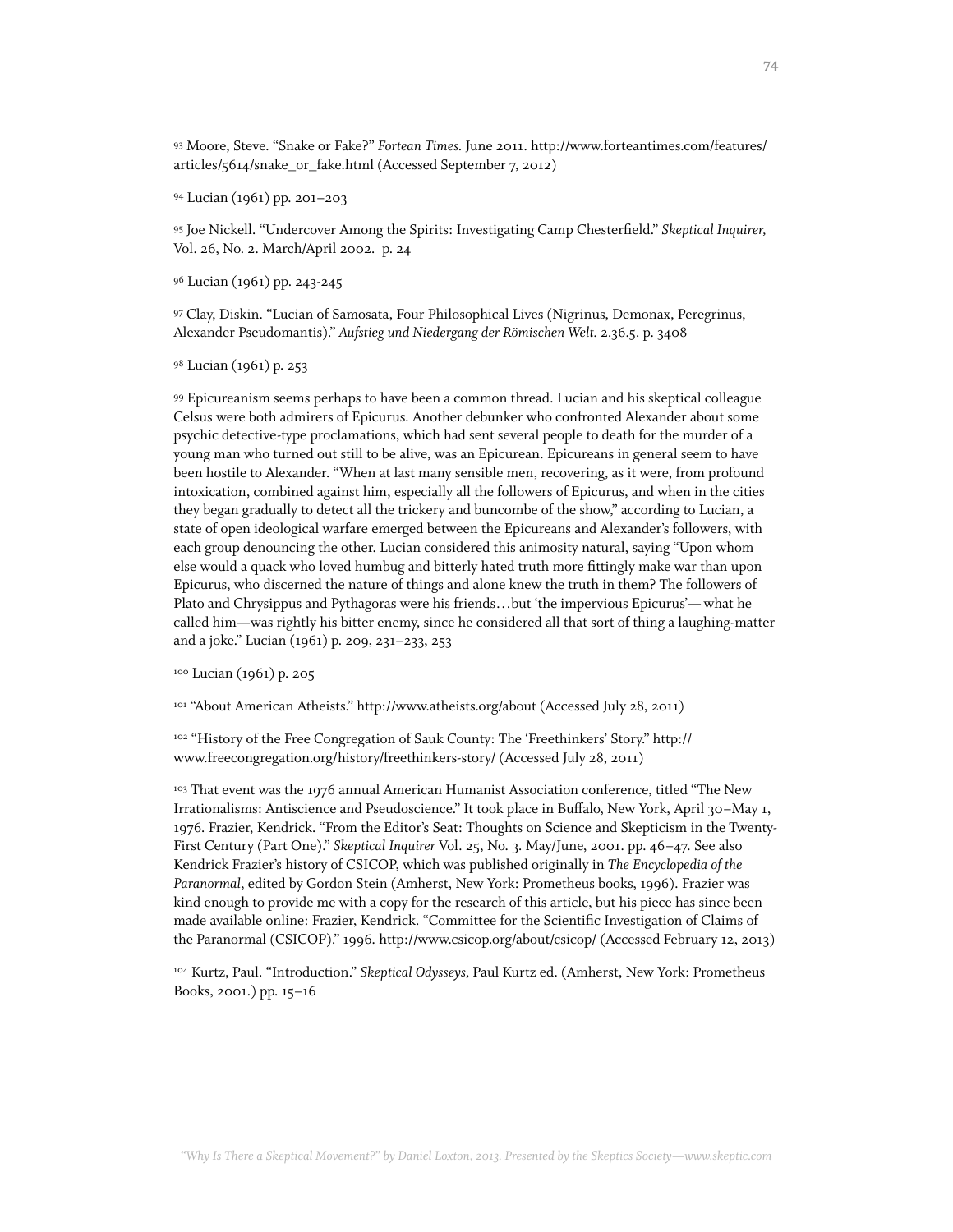105 For an excellent overview, see Paul, Richard. "The Critical Thinking Movement: 1970–1997: Putting the 1997 Conference into Historical Perspective." Criticalthinking.org. http:// www.criticalthinking.org/articles/documenting-history.cfm (Accessed August 15, 2011)

106 Frazier, Kendrick. "From the Editor's Seat: Thoughts on Science and Skepticism in the Twenty-First Century (Part Two)." *Skeptical Inquirer* Vol. 25, No. 4. July/August, 2001. p. 50

107 Kurtz, Paul. "A Quarter Century of Skeptical Inquiry: My Personal Involvement." *Skeptical Inquirer*, Vol. 25, No. 4. July/August, 2001. p. 42

108 Truzzi, Marcello. *The Zetetic*. Vol. 1, No. 1. Fall/Winter, 1976. pp. 5–6

109 Kurtz. (1976.) pp. 6–7

110 Coleman, Loren. "Is 'Scoftic' a Useful Term?" Cryptomundo.com. April 28, 2007. http:// www.cryptomundo.com/cryptozoo-news/scoftic/ (Accessed Aug 15, 2011)

111 Kurtz, Paul. "The Responsibilities of the Media and Paranormal Claims." *Skeptical Inquirer.* Vol. XI, No. 4. 1985. p. 360

<sup>112</sup> Or like assholes. The "noses" version of this sentiment appears to predate the other, however.

<sup>113</sup> There was always a dissenting minority who felt that skepticism should be "widened" to tackle metaphysical claims in order to open a broader range of fire against religion, just as there are biologists who reject evolution, but this minority was traditionally very small. As folklorist Stephanie Hall found in 1999, "Most local groups now state, informally or formally, that the belief or disbelief in God is not an issue appropriate to their forum." Hall, Stephanie A. "Folklore and the Rise of Moderation Among Organized Skeptics." *New Directions in Folklore* 4.1: March, 2000. http:// www.temple.edu/english/isllc/newfolk/skeptics.html (Accessed May 26, 2011)

114 Shermer, Michael. "About the Skeptics Society." *Skeptic.* Vol.1, No. 1. 1992. p. 50

115 Shermer, Michael. *How We Believe.* (New York: W.H. Freeman/Owl, 2003.) pp. xiii–xv

<sup>116</sup> A word here about language. When "scientific skeptics" defend a scope of "testable claims," these terms are shorthand. This a matter of disambiguation: what we mean is that unlike other forms of rational doubt, scientific skepticism is grounded in empiricism and informed by science. We're after evidence; therefore, we are limited to questions on which evidence is possible, at least in principle. When we speak of "testable claims," we do not mean we only care about questions that can tested by direct laboratory experiment (not even mainstream science is limited to experiments) but questions that are investigable through *any* empirical means.

117 Novella, Steven and David Bloomberg. "Scientific Skepticism, CSICOP, and the Local Groups." *Skeptical Inquirer*, Vol. 23, No. 4. July/Aug 1999. pp. 44–46

118 Novella, Steven. "Skepticism and Religion—Again." Neurologica. April 6, 2010. http:// theness.com/neurologicablog/index.php/skepticism-and-religion-again/ (Accessed Aug 15, 2010)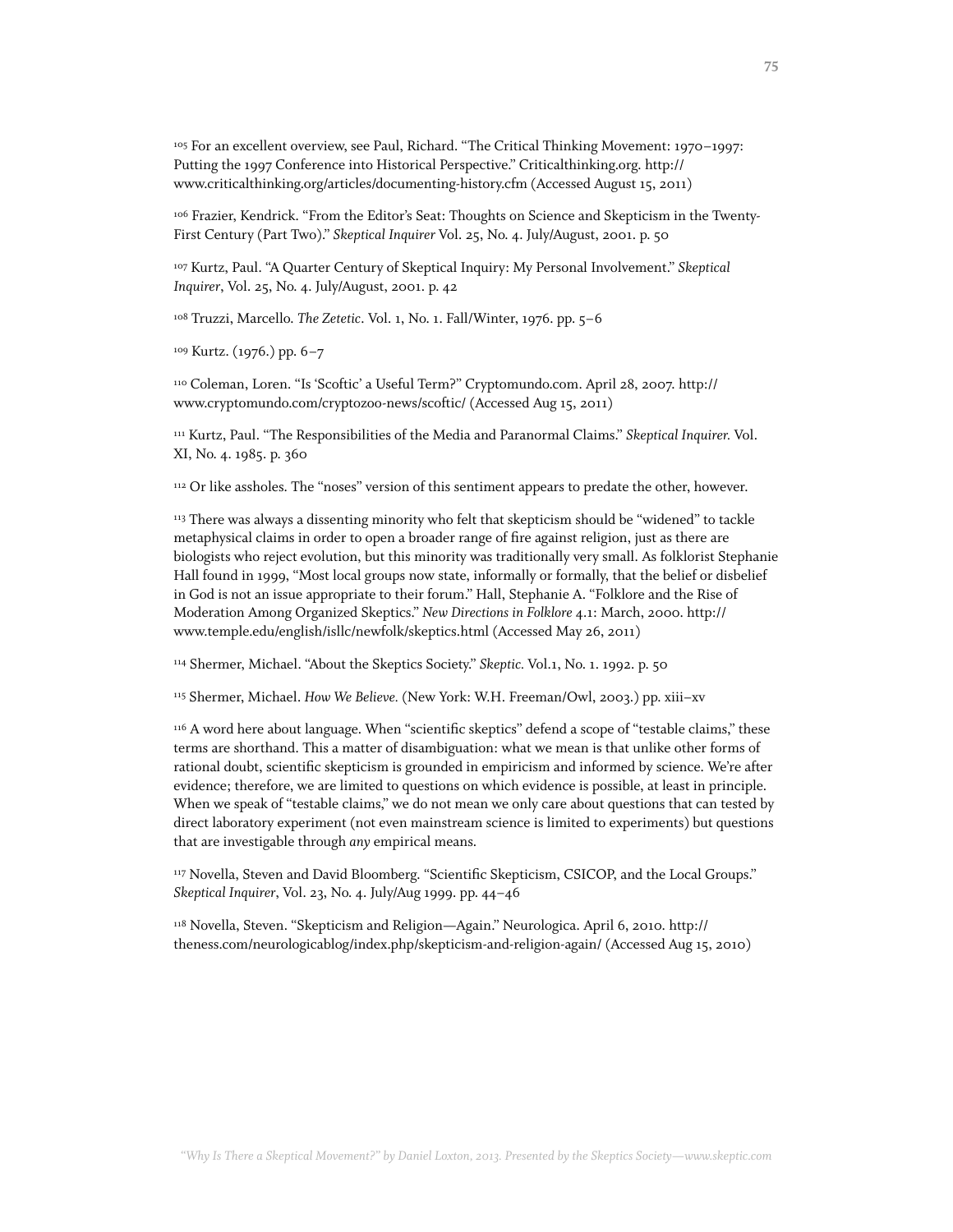119 The accusation that the testable claims criterion is secretly intended to "coddle" religion is very common across the atheist blogosphere. For a specific response to Novella's thoughts (cited above), see the (as of this writing) 230 comments following his post. For example, one commenter argued that the whole demarcation question arrises because "Skeptics are afraid to be seen criticising religion because religion is pervasive in the US," to which Novella responded, "my position is NOT due to fear of pissing off the religious. It is a philosophical position that I have defended extensively. If you listen to the SGU and read this blog, it should be clear that I have no fears of pissing off huge segments of the population." http://theness.com/neurologicablog/index.php/skepticism-and-religionagain/#comment-19298 (Accessed August 18, 2011)

120 Swiss, Jamy Ian. "Overlapping Magisteria." Speech delivered at The Amazing Meeting 2012. As posted on YouTube https://www.youtube.com/watch?v=DIiznLE5Xno (Accessed August 31, 2012)

121 Shermer. (2003.) p. xiv

<sup>122</sup> Randi, James. *The Faith Healers*. (Buffalo, New York: Prometheus Books, 1987.) p. 146

123 Steiner, Robert. "Exposing the Faith-Healers." *Skeptical Inquirer.* Vol. 11, No. 1. (Fall 1986.) pp. 28– 29

124 Randi. (1987.) p. 146

125 Shaw was also one of the "Alpha Kids" who, under Randi's direction, misled parapsychologists into the belief that Shaw and colleague Michael Edwards had genuine psychic powers. See Randi, James. "The Project Alpha Experiment: Part 1. The First Two Years." *Skeptical Inquirer.* Vol. VII, No. 4. Summer 1983. pp. 24–33 and Randi, James. "The Project Alpha Experiment: Part 2: Beyond the Laboratory." *Skeptical Inquirer*. Vol. VIII, No. 1. Fall 1983. pp. 36–45

126 Randi. (1987.) p. 147

127 Randi. (1987.) pp. 147–148; Steiner. (1986.) p. 29

128 Inside Edition. Feb 2007. As posted on Google Videos. http://video.google.com/videoplay? docid=-3999472423311387509 (Accessed September 10, 2011)

129 Shermer, Michael. "God, ET, and the Supernatural." Skepticblog. November 6, 2012. http:// www.skepticblog.org/2012/11/06/why-there-cannot-be-a-deity/ (Accessed November 6, 2012)

130 Novella. (2010)

<sup>131</sup> Novella and Bloomberg. (1999)

132 Shermer, Michael. "The Scope of Skepticism." *Skeptic.* Vol. 1, No. 4, 1992. pp. 10–11

133 Kurtz, Paul. "New Directions for Skeptical Inquiry." Csicop.org. December 4, 2006 http:// www.csicop.org/specialarticles/show/new\_directions\_for\_skeptical\_inquiry/ (Accessed July 28, 2011)

134 Not surprisingly, Kurtz was aware of the practical limits. In 1999, he argued that while "Skeptical inquiry in principle should apply equally to economics, politics, ethics, and indeed to all fields of human interest," in practice "we cannot possibly evaluate each and every claim to truth that arises." Kurtz, Paul. "Should Skeptical Inquiry Be Applied to Religion?" *Skeptical Inquirer,* Vol. 23, No. 4. July/Aug 1999. pp. 24–28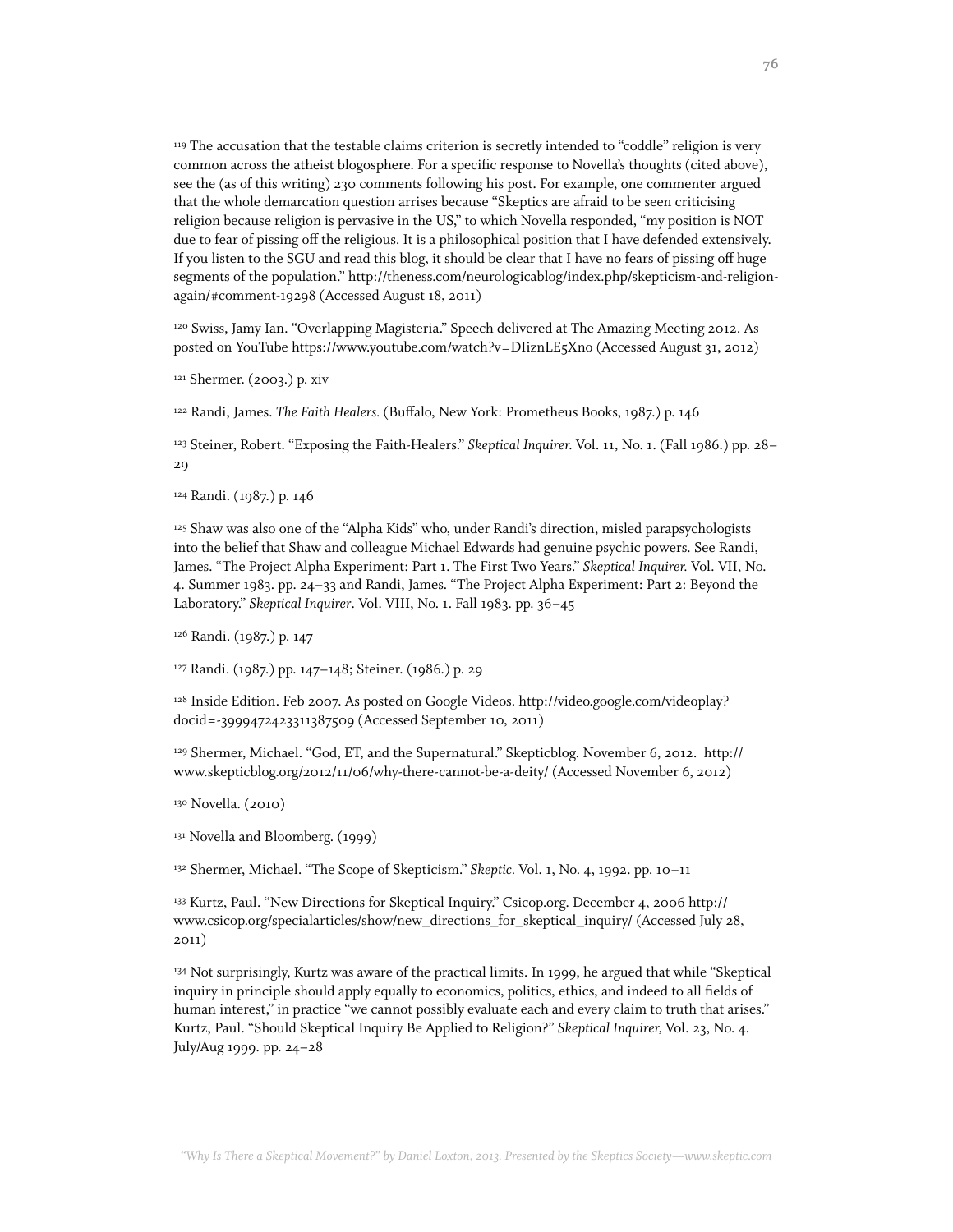135 Browne, Thomas. (2009.) p. 36

136 Copernicus quote from the Preface of his *Revolutions*. http://www.webexhibits.org/calendars/yeartext-Copernicus.html (Accessed Aug 2, 2011)

137 Press release from SSA Public Relations dated March 1, 2006. Emailed to *Skeptic,* April 4, 2006. The comment I've quoted from the release may be a paraphrase of Mr. Adams, but I believe that it accurately describes his views. For more, see http://www.nealadams.com/nmu.html or listen to his interview on *Skeptics Guide to the Universe* podcast episode #51 http://media.libsyn.com/media/ skepticsguide/skepticast2006-07-12.mp3 (Accessed August 2, 2011)

138 Prothero, Donald. "The Linus Pauling Effect." Skepticblog.org. April 13, 2011. http:// skepticblog.org/2011/04/13/the-linus-pauling-effect/ (Accessed August 2, 2011)

139 Frazier. (2001) *Skeptical Inquirer* Vol. 25, No. 4. p. 50

140 Hyman, Ray. "Proper Criticism." *Skeptical Inquirer.* Vol. 25, No. 4. July / August 2001. pp. 53–55

141 Loxton, Daniel. "What, If Anything, Can Skeptics Say About Science?" Skepticblog.org. Dec 22, 2009. http://skepticblog.org/2009/12/22/what-if-anything-can-skeptics-say-about-science/ (Accessed August 2, 2011)

142 Exploring outside his realm of specialization, James Randi ventured opinions in 2009 about climate change. He wrote in reference to a disreputable effort known as the Oregon Petition Project, "I strongly suspect that The Petition Project may be valid." This attracted considerable criticism. As Phil Plait responded, the Petition "was an attempt by global warming denialists to muddy the climate issue, and one that has been thoroughly trashed—it's really just as awful as the similarly ridiculous, and just as thoroughly nonsensical, attempt by the Discovery Institute to get a petition by scientists who doubt evolution." See Randi, James. "AGW Revisited." Swift. Randi.org. http:// www.randi.org/site/index.php/swift-blog/805-agw-revisited.html (Accessed August 18, 2011) and Plait, Phil. "Randi, skepticism, and global warming." Bad Astronomy. Dec 17, 2009. http:// blogs.discovermagazine.com/badastronomy/2009/12/17/randi-and-global-warming/ (Accessed August 18, 2011)

143 Given the long duration, media attention, and intentional deception involved in Project Alpha, it is not surprising that there are competing interpretations of the events and ethics of the hoax. For interesting discussions of the case, see for example, Thalbourne, Michael. "Science Versus Showmanship: A History of the Randi Hoax." *The Journal of the American Society for Psychical Research* Vol. 89, October 1995. pp. 345–366; Gardner, Martin. "Lessons of a Landmark PK Hoax." *Science Confronts the Paranormal.* Kendrick Frazier, Ed. (Prometheus Books: New York, 1986. p. 166– 169

144 Randi, James. "The Project Alpha Experiment: Part 1. The First Two Years." *Skeptical Inquirer.* Vol. VII, No. 4. Summer 1983. pp. 24–33

145 Hilts, Philip J. "Magicians Score a Hit on Scientific Researchers." *The Washington Post.* Mar 1, 1983. p. A1

146 Dunninger, Joseph. *Inside the Medium's Cabinet.* (New York: David Kemp and Company, 1935.) pp.  $7 - 15$ 

147 Ibid.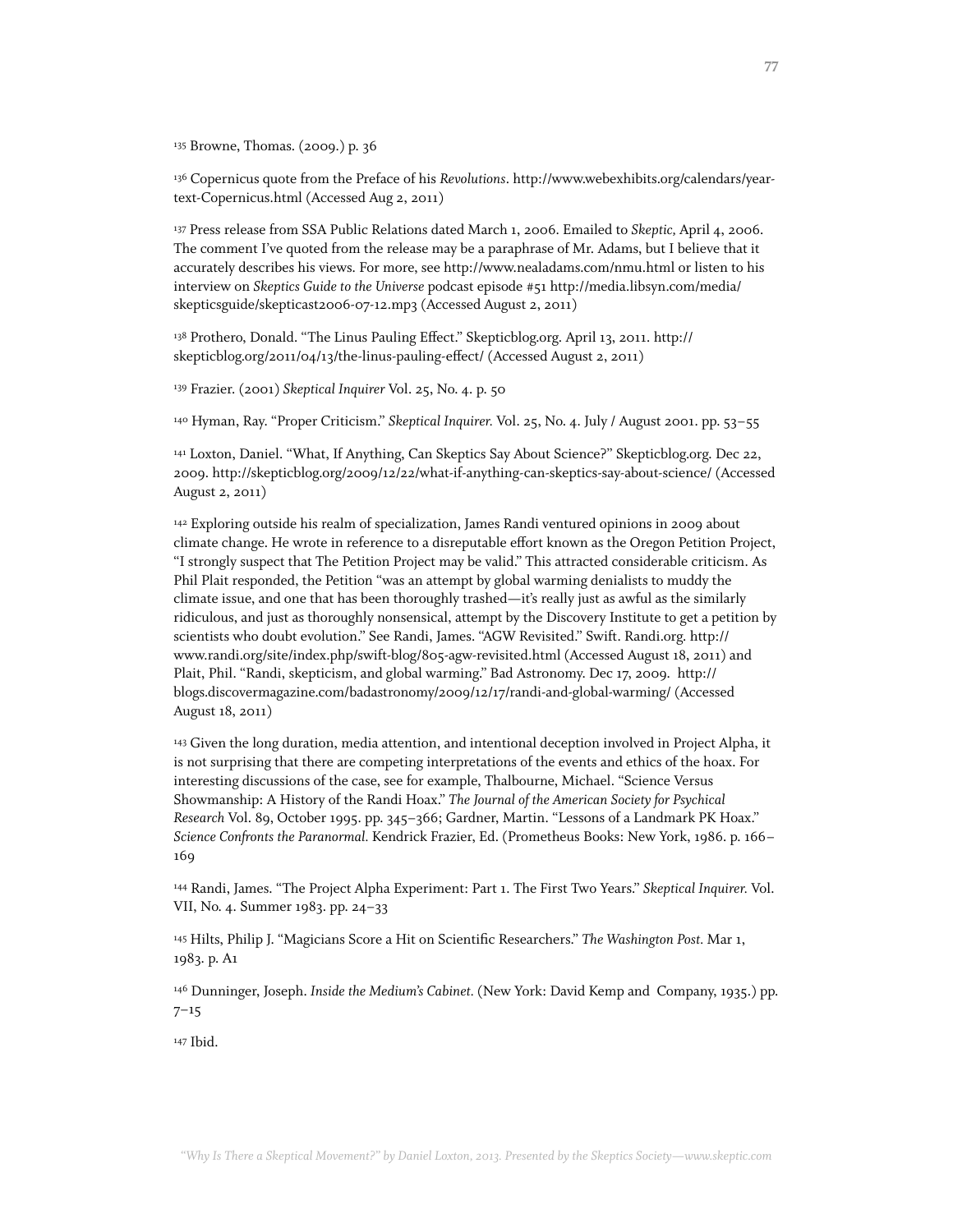148 "Magicians Evoke a 'Ghost' at Show." *The New York Times.* April 26, 1932. p. 9

149 Radford, Benjamin. *Scientific Paranormal Investigation: How to Solve Unexplained Mysteries.* (Rhomus Publishing Company: Corrales, 2010.) pp. 19–20

<sup>150</sup> Ibid.

151 Farley, Tim. "How much skeptical podcasting is being produced?" Skeptools.com. May 19, 2011. http://skeptools.com/2011/05/19/skeptical-podcasting-size-volume/ (Accessed August 18, 2011)

152 Loxton. (2007)

153 Frazier. (2001) *Skeptical Inquirer* Vol. 25, No. 3. p. 49

154 Frazier. (2001) *Skeptical Inquirer* Vol. 25, No. 4. p. 48

155 Loxton. (2007)

156 L. Sprague de Camp. "The Uses of Credulity." *Skeptical Inquirer*, Vol. 10, Spring 1986. p. 217

157 Loxton. (2007)

158 Scott, Eugenie. "Bay Area Skeptics and Religion." http://www.baskeptics.org/node/155 July 29, 2011. (Accessed Sept 19, 2012)

159 Celia Dugger. "Study Cites Toll of AIDS Policy in South Africa." *The New York Times,* November 25, 2008. http://www.nytimes.com/2008/11/26/world/africa/26aids.html (accessed October 17, 2012); Chigwedere, Pride et al. "Estimating the Lost Benefits of Antiretroviral Drug Use in South Africa." *Journal of Acquired Immune Deficiency Syndromes.* 49(4):410-415, December 1, 2008

160 Oscar Edward Meinzer's introduction to Ellis, Arthur J. *The Divining Rod: a History of Water Witching.* (Washington: Government Printing House, 1938.) p. 5

161 See for example Randi, James. "The 'High-Tech' Dowsing Stick Meets the Irresistible Challenge." *Skeptic.* Vol. 4, No. 1. 1996. pp. 10–11; Randi, James. "The Matter of Dowsing…" *Skeptic*. Vol. 6, No. 4. 1998. pp. 6–7

162 Randi. (1982.) pp. 252–325

163 Ibid.

164 Hawley, Caroline and Meirion Jones. "Export ban for useless 'bomb detector.'" News.bbc.co.uk. Jan 22, 2010. http://news.bbc.co.uk/2/hi/8471187.stm (Accessed August 16, 2011)

165 "ADE 651 — Frequently Asked Questions." Ade651.co.uk http://www.ade651.co.uk/ade-651 faq.html (Accessed August 16, 2011)

166 "ADE 651 Technical Data." Ade651.co.uk. http://www.ade651.co.uk/ade-651-technical.html (Accessed August 17, 2011)

167 Morris, Steven. "Boss who sold bomb detectors to Iraq arrested over fraud." Guardian.co.uk. Jan 22 2010. http://www.guardian.co.uk/uk/2010/jan/22/bomb-detectors-iraq-arrest (Accessed August 16, 2011)